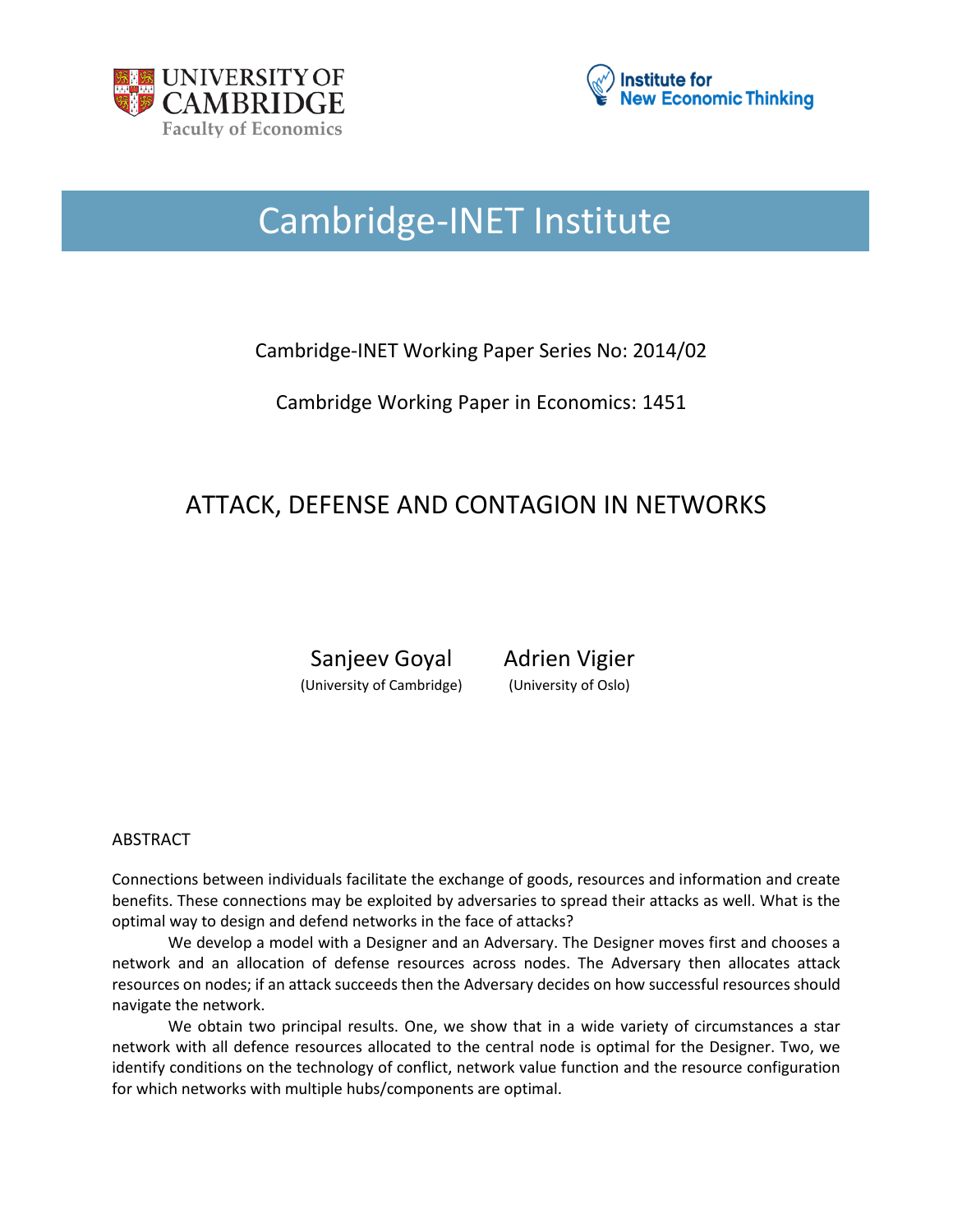## Attack, Defense and Contagion in Networks

Sanjeev Goyal <sup>∗</sup> Adrien Vigier<sup>†</sup>

January 18, 2014

#### Abstract

Connections between individuals facilitate the exchange of goods, resources and information and create benefits. These connections may be exploited by adversaries to spread their attacks as well. What is the optimal way to design and defend networks in the face of attacks?

We develop a model with a Designer and an Adversary. The Designer moves first and chooses a network and an allocation of defense resources across nodes. The Adversary then allocates attack resources on nodes; if an attack succeeds then the Adversary decides on how successful resources should navigate the network.

We obtain two principal results. One, we show that in a wide variety of circumstances a star network with all defence resources allocated to the central node is optimal for the Designer. Two, we identify conditions on the technology of conflict, network value function and the resource configuration for which networks with multiple hubs/components are optimal.

<sup>∗</sup>Faculty of Economics and Christ's College, University of Cambridge. Email: sg472@cam.ac.uk †Department of Economics, University of Oslo. Email: a.h.vigier@gmail.com

We are grateful to the editor, Philipp Kircher, and three anonymous referees for suggestions that have substantially improved the paper. We thank Marcin Dziubinksi for very helpful comments. We also thank Nizar Allouch, Murali Agastya, Mariagiovanna Baccara, Oliver Bätz, Parimal Bag, Francis Bloch, Heski Bar-Isaac, Yann Bramoulle, Antonio Cabrales, Diego Cerdiero, Indranil Chakravarty, Michiel de Jong, Matthew Elliot, Andrea Galeotti, Edoardo Gallo, Julien Gagnan, Aditya Goenka, Britta Hoyer, Matthew Jackson, Daniel Kovenock, Gilat Levy, Margaret Meyer, Francesco Nava, Volcker Nocke, Romans Pancs, Anja Prummer, Rony Razin, Bryony Reich, Pauline Rutsaert, Fernando Vega-Redondo, Rakesh Vohra, and participants at a number of seminars for comments. Sanjeev Goyal acknowledges support from a Keynes Fellowship, Cambridge-INET Institute and European Research Area Complexity-Net ('Resilience and interaction of networks in ecology and economics').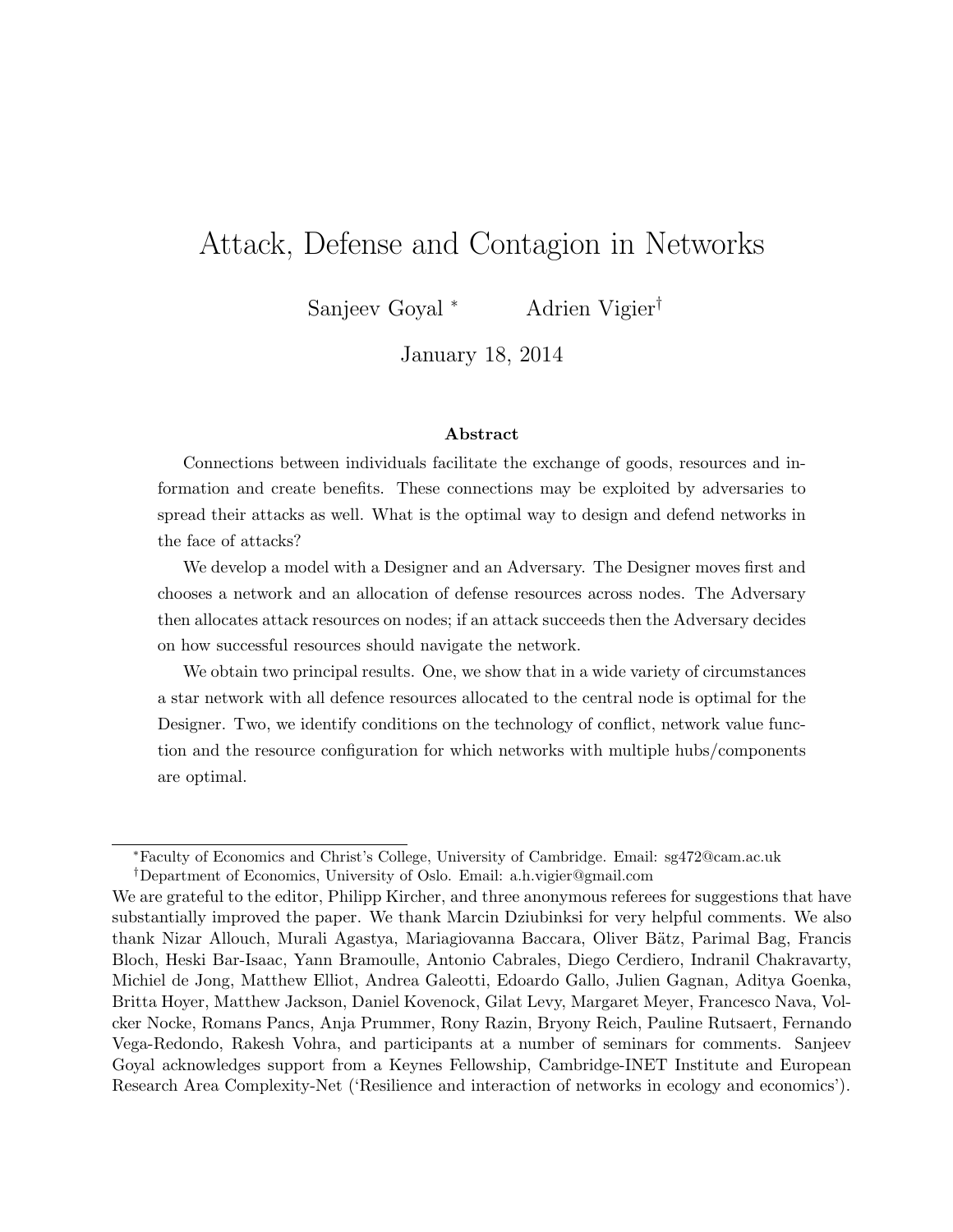## 1 Introduction

Connections between individuals, cities, countries and computers facilitate the exchange of goods, resources and information and generate value. However, these connections may serve as a conduit for the spread of damaging attacks. The Internet reflects this tension clearly. Connectivity facilitates communication but is also used by hackers, hostile governments and firms, and 'botnet' herders to spread viruses and worms which compromise user privacy and jeopardize the functioning of the entire system.<sup>1</sup> As energy, communication, travel, consumer interaction increasingly adopt digital networks, cybersecurity has emerged as a major priority.<sup>2</sup> At the heart of these developments is the question of how to design and defend large scale networks.

In their influential paper on computer security, Staniford, Paxson and Weaver (2002) identify stealth worms and viruses as the main threats to security in computer networks. Using data from actual attacks, they argue that adversaries scan the network to explore its topology and the vulnerabilities of nodes, prior to attack. In the first instance, the objective is to deploy a worm on selected nodes in the network. Deployed worms then exploit communication between nodes to progressively take control of neighboring nodes in the network. The likelihood of capture of a node and the spread of the worm in a network depends on the strength of the worm, the topology of connections and on vulnerabilities of individual nodes. These considerations motivate the following theoretical model.

We consider a setting with two players: a Designer and an Adversary. The Designer moves first and chooses a network and an allocation of defense resources. The Adversary then allocates attack resources on nodes; if an attack succeeds then the Adversary decides on how successful resources should navigate the network. The model has three important ingredients: the value of the network, the technology of conflict between between defense and attack resources, and the spread of successful attack resources through the network.

We assume that the value of a network is increasing and convex in the number of intercon-

<sup>&</sup>lt;sup>1</sup>In 2009, roughly 10 million computers were infected with malware designed to steal online credentials. The annual damages caused by malware is of the order of 9.3 billion Euros in Europe, while in the US the annual costs of identity theft are estimated at 2.8 billion USD (Moore, Clayton and Anderson (2009)). One indicator of the economic magnitude of the problem is the valuation of security firms: Intel bought McAfee in 2010, for 7.68 billion USD (bbc.co.uk; 19 August 2010).

<sup>&</sup>lt;sup>2</sup>In the United States, the Department of Homeland Security (DHS) is responsible for cybersecurity. Its mission statement reads,"Our daily life, economic vitality, and national security depend on a stable, safe, and resilient cyberspace. We rely on this vast array of networks to communicate and travel, power our homes, run our economy, and provide government services."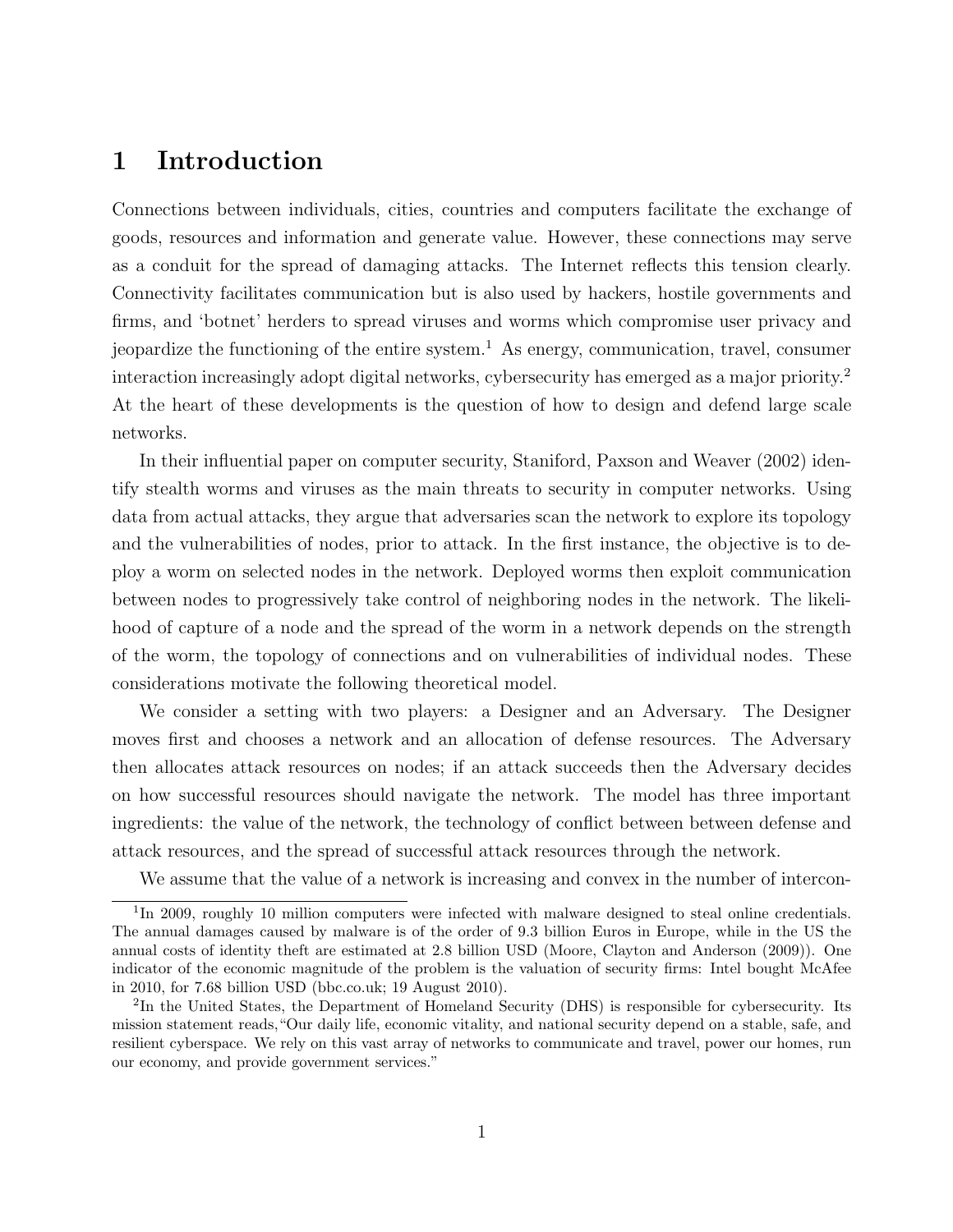nected nodes.<sup>3</sup> We model the conflict between defense and attack resources on a network node as a Tullock contest.<sup>4</sup> The contest defines the probability of a win for Designer and Adversary, as a function of their respective resources. The resources of the loser of the contest are eliminated, the winner retains his resources. In case the Adversary wins a contest on a node, the winning attack resources can move and attack neighboring nodes. The dynamics of conflict continue as long as both defense and attack resources co-exist. The initial network design and the conflict dynamics yield a probability distribution on surviving nodes, i.e., nodes that have not been captured by the Adversary. The Designer and Adversary are engaged in a zero sum game; so, given a defended network, we consider the minimum payoff of the Designer given all possible attacks. An optimal defended network maximizes this (minimum) payoff.

We obtain two principal results. One, we show that in a wide variety of circumstances the optimal defended network is a star network with all defence resources allocated to the central node (a CP-star). Two, we identify conditions on the technology of conflict, network value function and the resource configuration for which networks with multiple hubs/components are optimal.

The argument is developed in two steps. In the first step, we consider the class of connected networks.<sup>5</sup> The dynamics of conflict and contagion on the CP-star yield extremal outcomes: either (almost) all nodes survive and remain connected or all nodes are captured. Consider next a network with two equally defended hub nodes and an equal number of periphery nodes linked to either hub. Faced with this defended network, the Adversary can allocate resources to peripheral nodes in line with the defense resources allocated to the corresponding hub node. The dynamics of conflict and contagion can generate extremal outcomes (as in the CP-star) but they also generate intermediate outcomes in which one hub is captured but the other hub (and its peripheral nodes) survives. The expected number of surviving nodes is equal in the two scenarios, but the CP-star yields a mean-preserving spread distribution on surviving nodes. Since the network value function is convex in number of interconnected nodes, the CPstar thus generates greater expected payoffs for the Designer. Theorems 1 and 2 generalize these ideas to cover all connected networks.

<sup>&</sup>lt;sup>3</sup>This is consistent with Metcalfe's Law (network value is proportional to the square of nodes) and Reed's Law (network value is exponentially increasing in nodes). Our assumption is also in line with the large theoretical literature on network externalities (Katz and Shapiro, 1985; Farrel and Saloner, 1986) and network economics (Bala and Goyal 2000a).

<sup>4</sup>Here we build on the rich literature on rent seeking and conflict, see Tullock (1980) and Hirshleifer (1995).

<sup>5</sup>Two nodes are connected if there is a path between them. A component is a maximal set of nodes that are connected. A network is connected if it contains only one component. Formal definitions are provided in Section 2.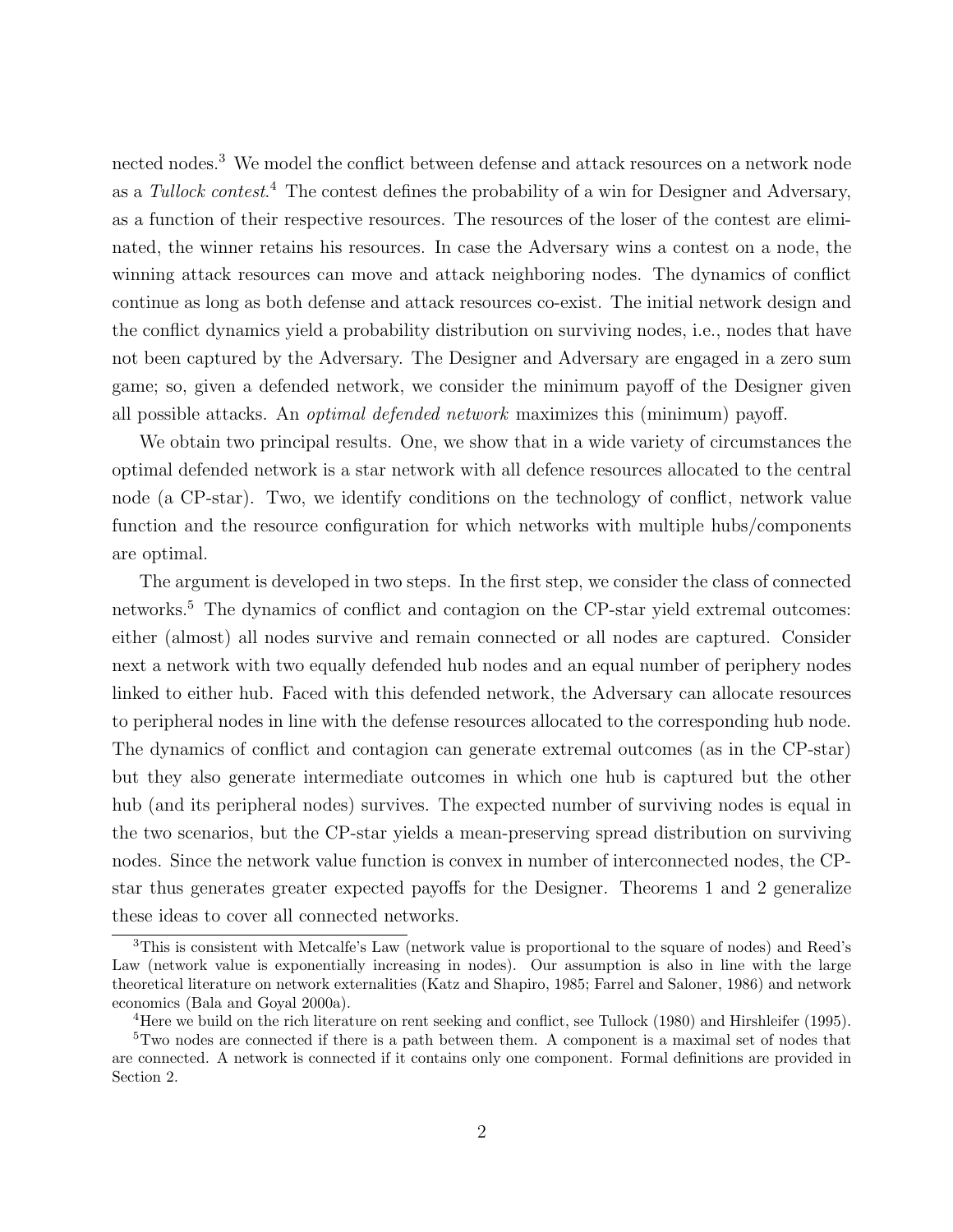In the second step, we allow for networks with multiple components. This leads us to study a situation where defense allocation, number of components and the architecture of individual components are all decision variables for the Designer. Theorem 4 characterizes network value functions for which optimal defended networks are connected and identifies circumstances when multiple defended components may be optimal. It says, roughly speaking, that if network value grows exponentially in the number of nodes then the CP-star is optimal, but if value grows at a slower rate (as in a polynomial function) then networks with multiple components may be optimal. Finally, Proposition 1 and section 4.2 explore the interaction between network value function, the technology of conflict and the resource configuration to identify circumstances when multiple hubs may be optimal.

The optimality of the CP-star is consistent with the practice of traffic monitoring at key nodes by security personnel (Anderson, 2010). In the context of Peer-to-Peer file sharing our results suggest that large networks, such as BitTorrent (where the same content can be obtained from many providers and hence the value function is no longer strongly convex), ought to contain multiple hubs.

Our framework of network design, defense and attack provides a useful way to think about a number of questions relating to networks that face threats. Section 4 shows that by varying our assumptions on network value functions, number of players, and the timing of moves we trace out an ensemble of models that can help us address questions in economic epidemiology, terrorist networks, modern warfare, finance and criminal activity.

Our paper contributes to two rich strands of theoretical research in economics: the theory of networks and the theory of conflict. The research on networks is concerned with the formation, structure and functioning of social and economic networks; for surveys of this work, see Goyal (2007), Jackson (2008), and Vega-Redondo (2007). To the best of our knowledge, the present paper is the first to study design and defense of networks that face an intelligent Adversary.<sup>6</sup>

In Baccara and Bar-Isaac (2008) information links between criminals facilitate cooperative play, but the detection of one criminal leads to the detection and punishment of connected others. This creates a trade-off between connections and vulnerability and suggests a similarity with the present paper. However, the models differ along a number of dimensions as they are motivated by very different applications. We highlight four differences. One, in our model the gains from large scale connectivity are key; by contrast, in their model the size of the network

<sup>&</sup>lt;sup>6</sup>In an early paper, Bala and Goyal (2000b) study network formation with exogenous probability of link failure. Hong (2008) studies network formation model with strategic complementarities between linking and protection. These models do not have an active Adversary.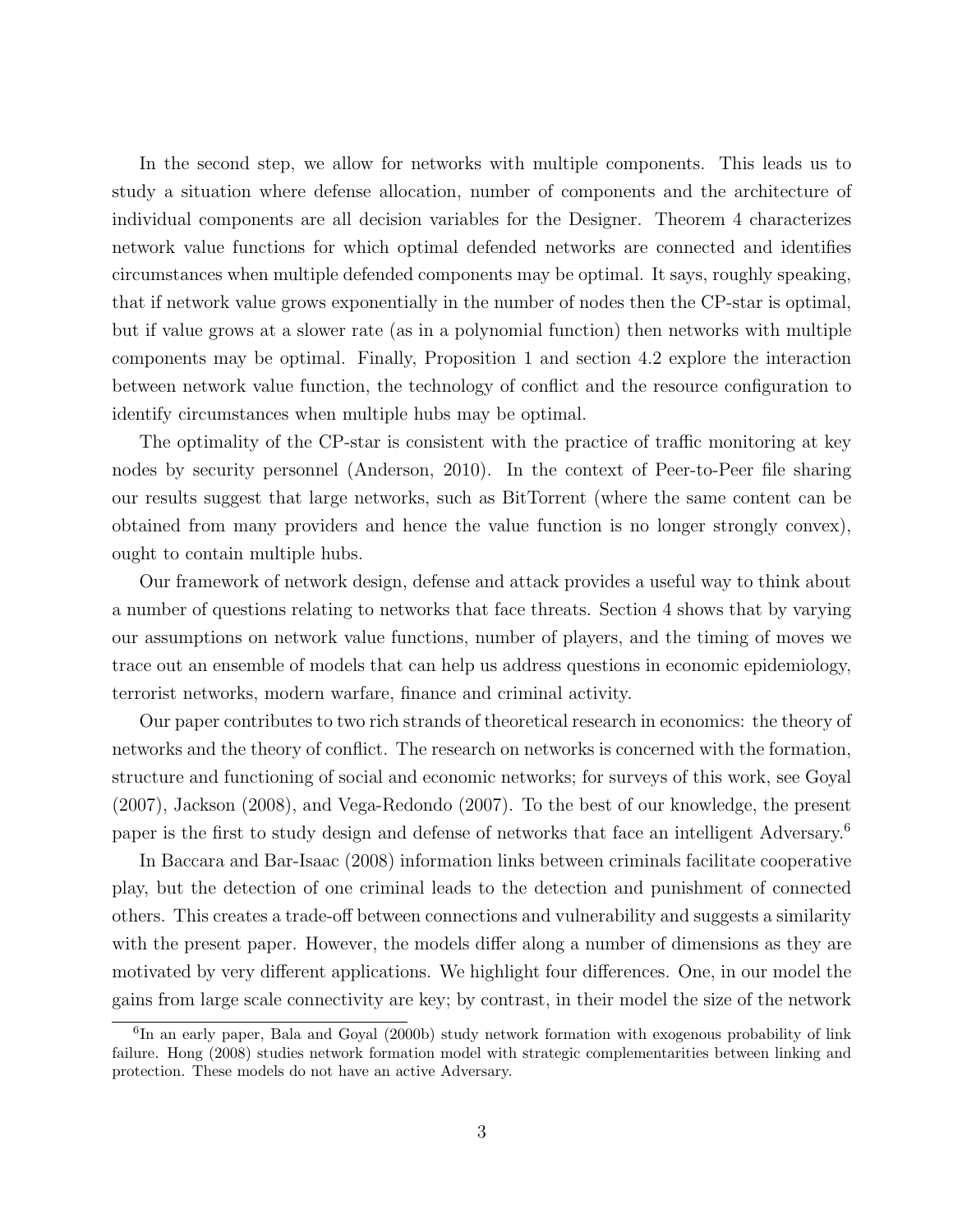plays no essential role in defining network value. Two, we study conflict between defense and attack; by contrast, there are no defense resources in their paper. Three, the Designer moves first in our model; the Adversary moves first in their model. Four, we assume that links are undirected, they use a formulation with directed links. These differences are substantive and taken together lead to very different insights. Section 4.3 develops this point in greater detail.

The theory of contests studies allocation of resources in situations of conflict; see e.g., Baye (1998), Bier, Oliveros and Samuelson (2006), Garfinkel and Skaperdas (2012), Hart (2008), Konrad (2009), Kovenock and Roberson (2012) and Roberson (2006). Our paper extends this line of work along two dimensions: one, we locate individual contests within a network of interconnections and allow for successful resources to be moved from one battle to neighboring battles, and two, we study the design of optimal interconnections across the 'battlefields'.

The problem of network design and defence has been extensively studied in electrical engineering and computer science; for an overview of this work see Alpcan and Basar (2011), Anderson (2011) and Roy et al. (2010). In an early paper, Cunningham (1985) looks at the problem of network design with conflict on links. A link is eliminated if the Adversary assigns more resources than the Designer (thus conflict is modeled as an all-pay auction). Network security is a very active field of research currently in these disciplines. Gueye, Walrand and Anantharam (2011) and Laszka, Szeszler, and Buttyan (2012) study a model in which the network operator chooses a spanning tree of a given network to route messages, and simultaneously, the attacker chooses an edge to be removed. Aspnes, Chang and Yampolskiy (2006) (and the literature that follows them) study protection choices by nodes faced with a viral infection; upon infecting a node, the virus travels through the network. Blume et al. (2011) study optimal and stable networks in a context where direct links bring benefits but infections travel through links with an exogenous probability. Our paper contributes to this literature by developing a general framework for the study of optimal network design and defence in a setting with strategic conflict and contagion dynamics. The analysis of this framework yields results on optimality of CP-star and multi-hub networks that are new.

The rest of the paper is organized as follows. Section 2 presents our model. Section 3 studies optimal defended networks. Section 4 discusses extensions and open research questions while Section 5 concludes. All proofs are presented in an appendix.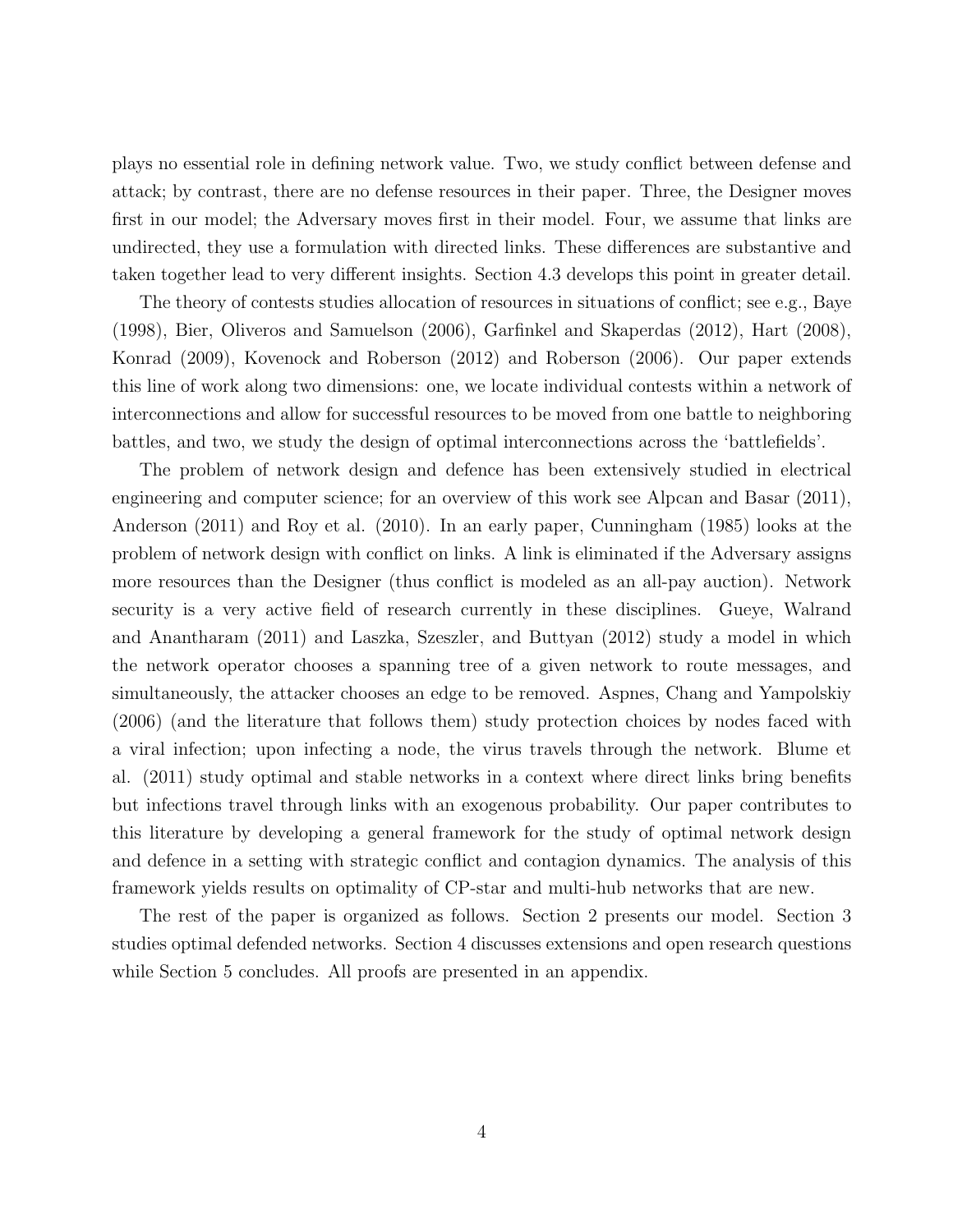### 2 Model and application

We study a zero-sum game between a Designer and an Adversary. The Designer has a collection of nodes and defense resources, while the Adversary has attack resources. The Designer moves first and chooses links between the nodes and allocates resources across the nodes. The network and defense choices of the Designer are observed by the Adversary, who then chooses an attack strategy. The network design, the allocation of resources and the dynamics of conflict define a probability distribution on surviving nodes which in turn determines players' payoffs. We first set out the notation and concepts to formally describe this game and then relate our modeling assumptions to problems in computer security.

#### 2.1 The Designer-Adversary game

The Designer has a collection of nodes  $N = \{1, ..., n\}$ ,  $n \geq 2$ . He chooses links between the nodes and allocates  $d \in \mathbb{N}$  resource units across the nodes. Let  $\underline{d} = (d_1, d_2, ..., d_n)$  denote the vector of allocated resources, where  $d_i \in \mathbb{N}$  and  $\sum_{i \in \mathbb{N}} d_i \leq d$ . A link between two nodes i and j is represented by  $g_{ij}$ : we set  $g_{ij} = 1$  if there is a link between i and j, and  $g_{ij} = 0$ otherwise. Links are undirected, i.e.  $g_{ij} = g_{ji}$ . The nodes and the links together define a network g. The network-defense pair  $(g, \underline{d})$  defines a strategy for the Designer. The strategy such that g is a star network and all defense resources are allocated to the central node (a center-protected star) plays a prominent role in the paper. We will refer to this particular strategy as a CP-star, and denote it  $(g^s, \underline{d}^s)$ .

A path between two nodes i and j in network g is a sequence of nodes  $i_1, \ldots, i_k$  such that  $g_{ii_1} = g_{i_1i_2} = ... = g_{i_{k-1}i_k} = g_{i_kj} = 1$ . Two nodes are said to be connected if there exists a path between them. A component of the network q is a maximally connected subset of nodes.  $\mathcal{C}(q)$ is the set of components of g. We let  $|C|$  indicate the cardinality (or size) of the component C. A maximum component of g is a component with maximum cardinality in  $\mathcal{C}(q)$ . A network with a single component is said to be connected.<sup>7</sup> A network  $g'$  on  $N'$  is a sub-network of g if and only if  $N' \subset N$ , and  $g'_{ij} = 1$  implies  $g_{ij} = 1$ . We let  $\mathcal{G}(g)$  denote the set of sub-networks of  $q$ .

<sup>&</sup>lt;sup>7</sup>The complete network,  $g^c$ , has  $g_{ij} = 1$ , for all pairs  $(i, j)$ . The empty network,  $g^e$ , has  $g_{ij} = 0$  for all pairs  $(i, j)$ . A core-periphery network has two types of nodes,  $N_1$  and  $N_2$ . Nodes in  $N_1$  constitute the periphery and have a single link each and this link is with a node in  $N_2$ ; nodes in  $N_2$  constitute the core and are fully linked with each other and with a subset of nodes in  $N_1$ . When the core contains a single node, we have a star network. For a general introduction to networks concepts and terminology, see Goyal (2007).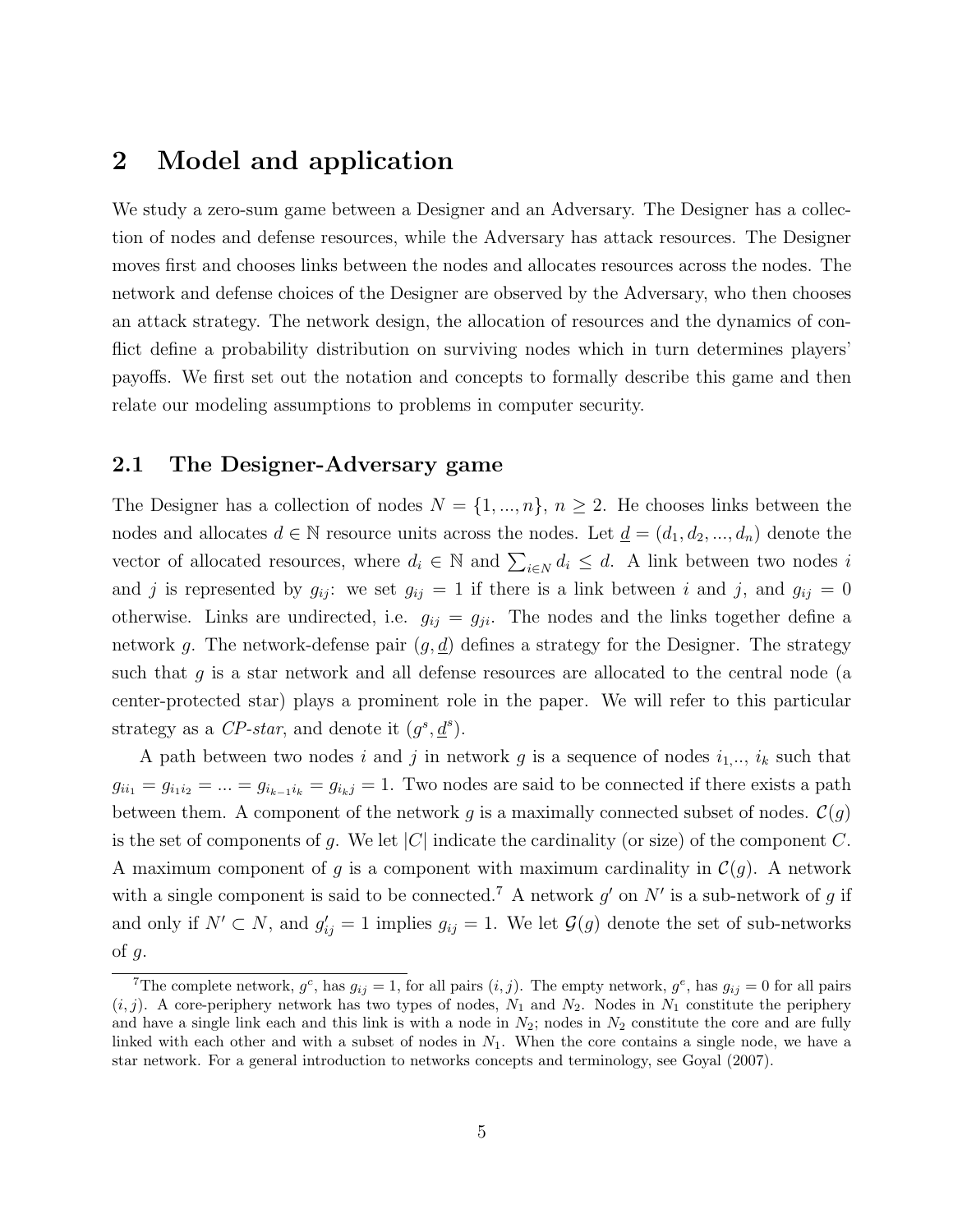Following Myerson (1977), we assume that the value of a network is the sum of the value of the different components and that the value of any component is a function of its size only. Let the function  $f : \mathbb{N} \to \mathbb{R}_+$  specify a value to component size. If f is decreasing then the value of a component is falling in its size: splitting the network enhances value. Similarly, if f is increasing and concave, then value from a group of nodes is maximized when they are in a collection of singleton components. Our interest is in the tension between the pressure to connect nodes to create value and the threat of contagion of attack via connections: so, in the benchmark model, we assume increasing and convex returns to size of component.

Assumption A.1: The value of network g is given by

$$
\Pi(g) = \sum_{C \in \mathcal{C}(g)} f(|C|). \tag{1}
$$

where f is (strictly) increasing and (strictly) convex.

Increasing and convex network value functions arise naturally in the large literature on network externalities (see e.g. Guye and Marbukh (2012); Katz and Shapiro (1985); Farrell and Saloner (1986)). In that literature, the value to a consumer from buying a product is related to the number of other consumers who buy the same product, i.e., belong to the same network. In its simplest form this gives rise to the quadratic form  $f(n) = n^2$ . Such a function also arises in the well known communications model in the literature on network economics (see e.g. Goyal (1993); Bala and Goyal (2000a)). The appendix presents the details of this derivation.

Given a defended network  $(g, \underline{d})$ , let K denote the subset of protected nodes and O the subset of unprotected nodes. Further, for  $i \in N$  let  $O_i \subset O$  denote the subset of unprotected nodes which can be reached from  $i$  through some path such that each node on that path lies in O. Similarly, let  $K_i \subset K$  denote the subset of protected nodes which can be reached from i through some path such that each node on that path lies in  $O$ .

The Designer moves first and chooses a strategy  $(q, d)$ ; this is observed by the Adversary, who then chooses a strategy  $(\underline{a}, \Delta)$ . The Adversary first allocates  $a \in \mathbb{N}$  units across the nodes,  $\underline{a} = (a_1, a_2, ..., a_n)$ , where  $a_i \in \mathbb{N}$  and  $\sum_{i \in N} a_i \leq a$ .<sup>8</sup> The matrix  $\Delta = (\delta_{ij})_{i,j \in N}$ describes subsequent movements of (successful) attack resources. Row i in the matrix  $\Delta$ 

<sup>&</sup>lt;sup>8</sup>The assumption of integer defence and attack allocations is made for expositional reasons. Our main result holds with continuous defense and attack resources under stronger assumptions on the contest function and on the dynamics of contagion; for completeness, this variant of our result with continuous actions and its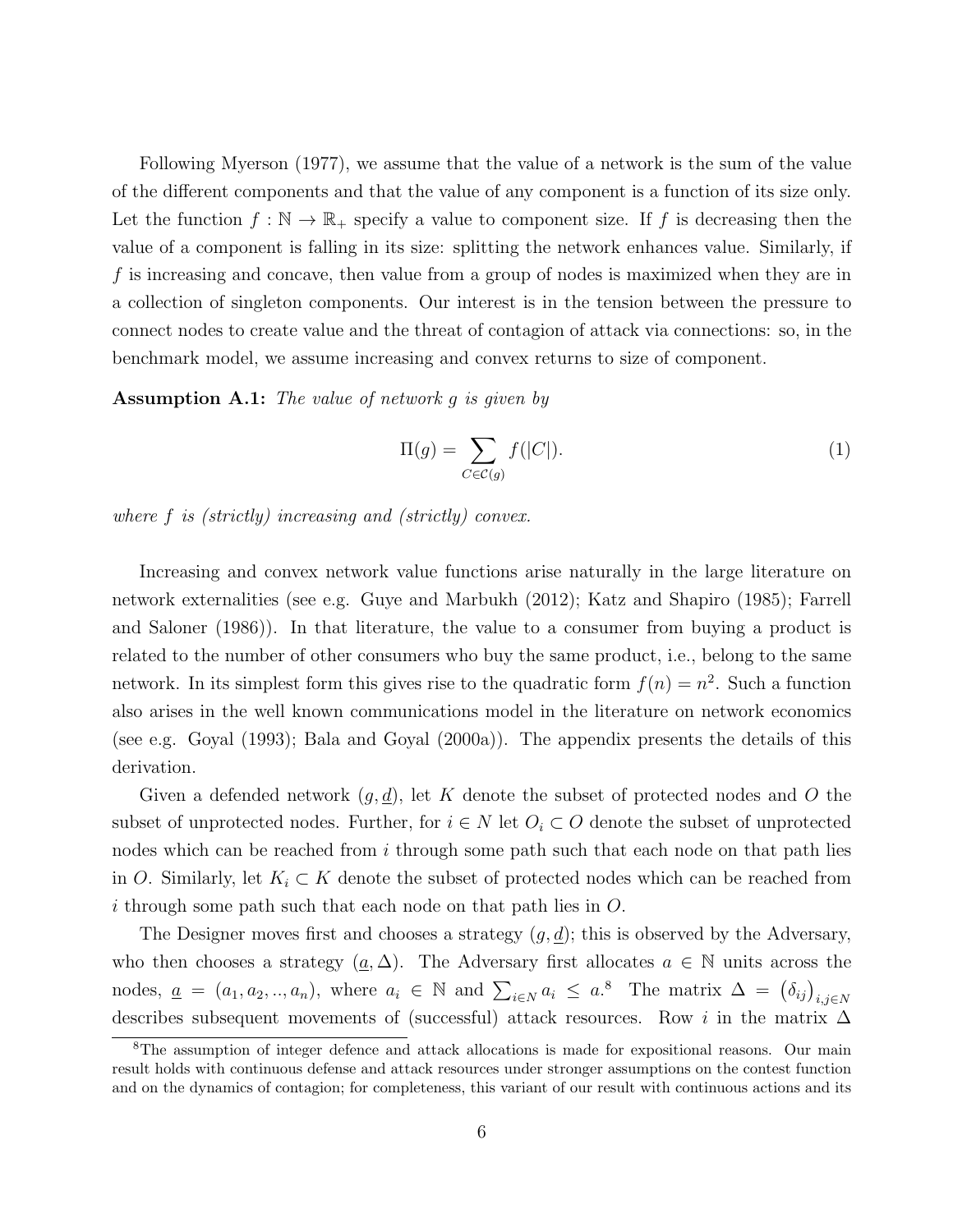specifies a 'pecking order' on  $K_i$ : resources on node i relocate to node  $j_1 \in K_i$  with  $\delta_{ij_1} = 1$ . If  $j_1$  has already been captured, resources are relocated to node  $j_2$  with  $\delta_{ij_2} = 2$ , and so forth.<sup>9</sup> The details of the dynamics of attack contagion are described later in this section.

Attack resources  $a_i$  and defense resources  $d_i$  located on a node i engage in a *contest* for control of the node. If  $a_i + d_i > 0$  then, following Tullock (1980), we set

probability of successful attack = 
$$
\frac{a_i^{\gamma}}{a_i^{\gamma} + d_i^{\gamma}}
$$
 (2)

where  $\gamma > 0$ . If  $a_i$  is 0 then the probability of successful attack is 0, irrespective of the value of  $d_i$ : a node is safe if it is not under attack. Skaperdas (1996) provides axiomatic foundations for the Tullock contest function. The parameter  $\gamma$  is referred to as the technology of conflict in the literature on conflict (Hirshleifer (1995)). Raising  $\gamma$  favors the side with more resources. In particular, an all-pay auction – where the side with more resources wins the contest for sure – is a special case of our model. An important feature of the contest function is that it is homogenous of degree 0 in resources. We further assume that all contests are statistically independent.

The discrete-time dynamics of attack then proceed as follows:

At time **t=0**: The attack begins with unprotected nodes. For all  $i \in O$  such that  $a_i > 0$ the Adversary (i) captures i, (ii) captures  $O_i$  and, (iii) relocates  $a_i$  attack resources to node  $j = \arg \min_{k \in K_i} {\{\delta_{ik}\}}.$ 

At time  $t=1$ : Let  $N^1$  denote the set of un-captured nodes at the beginning of period  $t=1$ and  $\underline{a}^1$  the allocation of attack resources at that point in time (all attack resources now target protected nodes). A contest takes place at all i such that  $a_i^1 > 0$ , following the rules defined in (2).

1. If attack succeeds at i then the Adversary (i) eliminates all  $d_i$  defense resources located there, (ii) captures node i, (iii) captures any remaining node in  $O_i$  and, (iv) relocates

proof are presented in the online appendix.

<sup>9</sup>Our assumptions concerning the relocation of attack resources are intended to reflect scarcity of operational resources. All our paper's results carry through under the alternative assumption that attack resources replicate and spread to all neighbors simultaneously, following a successful attack on a node. This follows from the observation that (3) is unchanged under the alternative assumption, while for any defended network and allocation of attack resources the resulting payoff of the Designer is weakly less under the alternative assumption than in our model.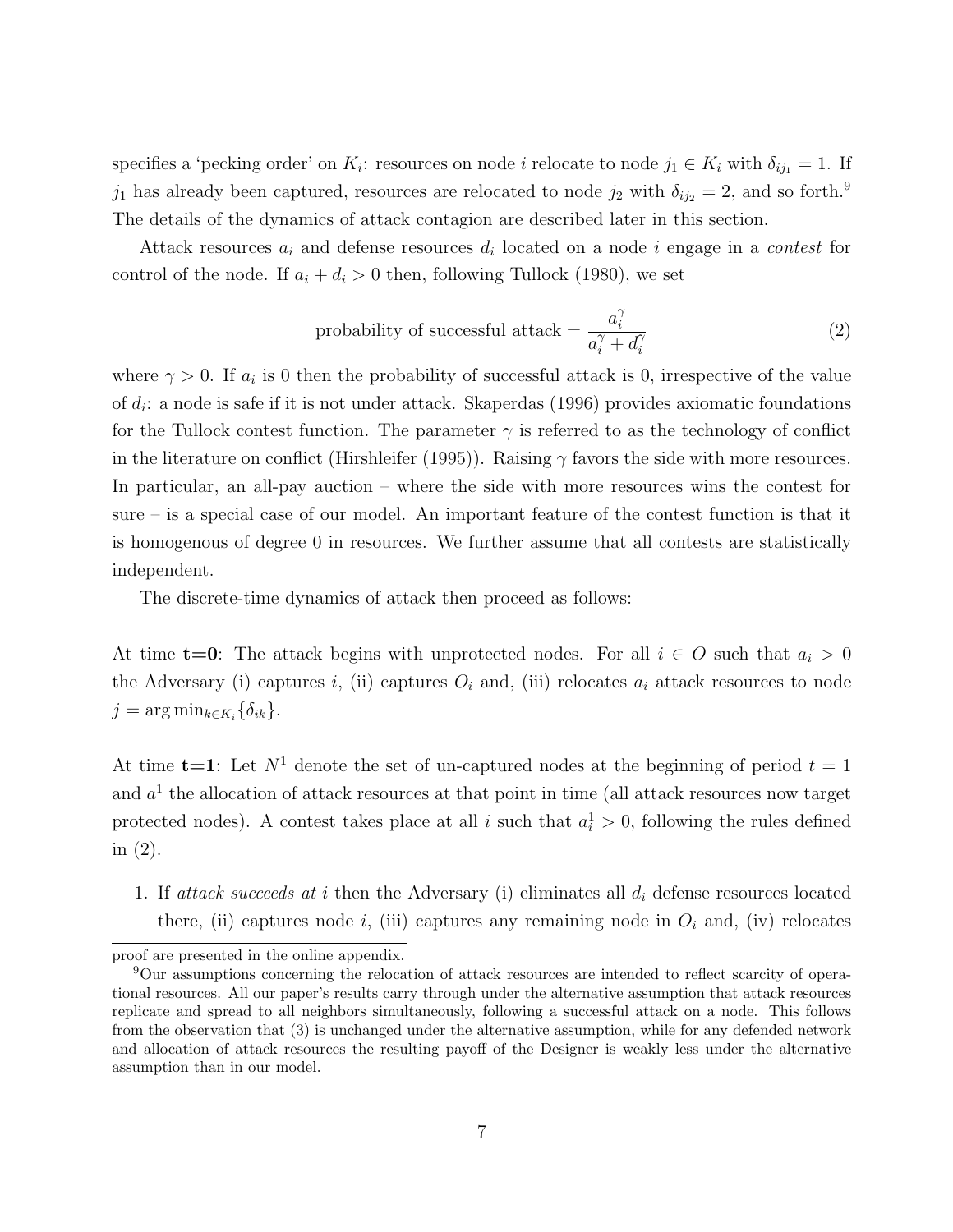the  $a_i^1$  attack resources to node  $j = \arg \min_{k \in K_i \cap N^2} {\delta_{ik}}$ . If  $K_i \cap N^2 = \emptyset$  then the  $a_i^1$ attack resources are eliminated.

2. If *defense succeeds at i* then the Designer eliminates all  $a_i^1$  attack resources located there.

At time  $t=2$ : Let  $\underline{a}^2$  denote the allocation of attack resources at the beginning of period  $t=2$ , and  $N^2$  the set of un-captured nodes. If  $\underline{a}^2 = \underline{0}$  then the process terminates. Otherwise, it proceeds following the rules laid out as in period  $t = 1$ .

Given a defended network  $(g, \underline{d})$  and attack strategy  $(\underline{a}, \Delta)$ , the dynamics of conflict described above yield a probability distribution on  $\mathcal{G}(g)$ . Let  $\mathbb{P}(g'|g, \underline{d}, \underline{a}, \Delta)$  denote the probability that the sub-network  $g'$  is the residual network of surviving nodes after all conflicts have ended. Observe that, given the rules of the dynamics, all conflict must cease within a maximum of  $a+d$  period. Define  $\Pi^e(g, \underline{d}, \underline{a}, \Delta)$  to be the expected payoff of the Designer given defended network  $(g, \underline{d})$  and attack strategy  $(\underline{a}, \Delta)$ . Then

$$
\Pi^{e}(g, \underline{d}, \underline{a}, \Delta) = \sum_{g' \in \mathcal{G}(g)} \mathbb{P}(g'|g, \underline{d}, \underline{a}, \Delta) \Pi(g').
$$

Figures 1 and 2 illustrate the nature of the dynamics of attack. In Figure 1,  $n = 12$ ,  $a = d = 4$ . The Designer allocates all 4 units to the central node, while the Adversary allocates 1 unit each to four unprotected peripheral nodes. These attack units capture the 4 peripheral nodes and then simultaneously attack the central node. Given contest function, (2), the Designer and Adversary face an equal probability of winning. If the Designer wins the contest, the attack resources are eliminated. There are 8 surviving connected nodes. In case the Adversary wins, the central node is captured and the defense resources are eliminated. The attack resources then capture the remaining 7 undefended peripheral nodes. The expected payoff of the Designer is  $f(8)/2$ .

Figure 2 illustrates the dynamics on the complete network, with  $n = 4$  and  $a = d = 1$ . The Designer allocates his resource to node 1, while the Adversary allocates his to node 2. Since node 2 is undefended, it is captured at time  $t = 0$ , followed by undefended nodes 3 and 4 which are linked to it. At time  $t = 1$ , the attacking unit then spreads to node 1. Given (2), Designer and Adversary win with equal probability. The expected payoff of the Designer is  $f(1)/2$ .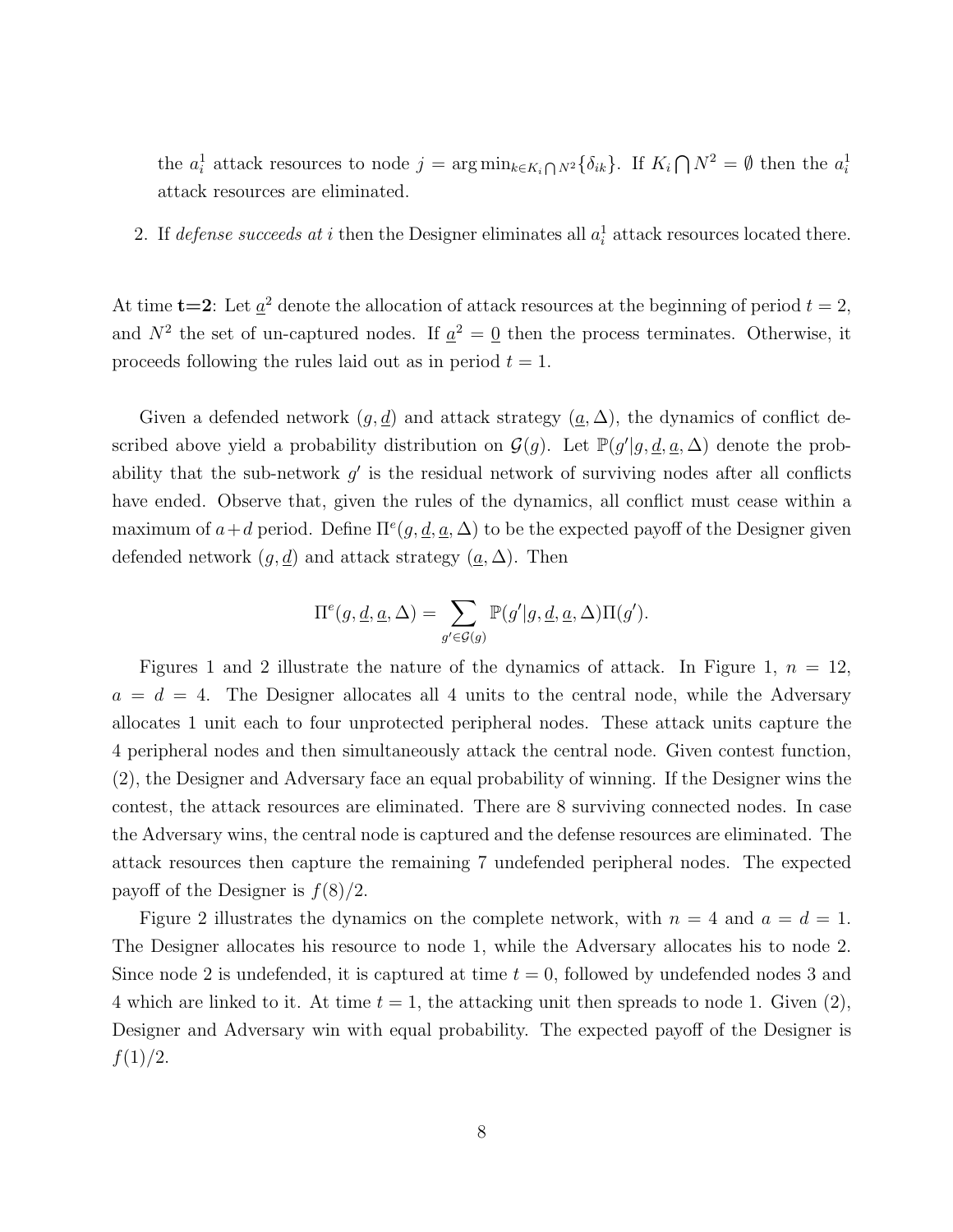

Figure 1: Dynamics of attack in a CP-star:  $n = 12$ ,  $a = d = 4$ .

Let  $\overline{\Pi}^e(g, \underline{d})$  denote the minimum expected payoff of the Designer playing strategy  $(g, \underline{d})$ :

$$
\overline{\Pi}^e(g,\underline{d}) = \min_{\underline{a},\Delta} \Pi^e(g,\underline{d},\underline{a},\Delta).
$$

Since we are considering a zero-sum game, the minimax theorem applies and motivates the following definition of optimal defended networks:

**Definition 1** A defended network  $(g, \underline{d})$  is optimal if  $\overline{\Pi}^e(g, \underline{d}) \geq \overline{\Pi}^e(g', \underline{d}')$  for all defended networks  $(g', \underline{d}')$ . Given  $\epsilon > 0$ , a defended network  $(g, \underline{d})$  is  $\epsilon$ -optimal if  $\overline{\Pi}^e(g, \underline{d}) \geq (1 - \epsilon)\overline{\Pi}^e(g', \underline{d}')$  for all defended networks  $(g', \underline{d}')$ .

#### 2.2 Application: computer network security

We discuss the problem of first best design and defence in Peer-to-Peer (P2P) networks. A P2P network is an overlay computer network built on top of the physical computer network topology. The most popular use of such networks is file sharing; examples include BitTorrent, Gnutella, G2, and eMule. The returns from joining the network are increasing in the number of users. The appendix presents a simple model of communication networks to illustrate how this increasing value in number of users generates a network value function that is increasing and convex in component size.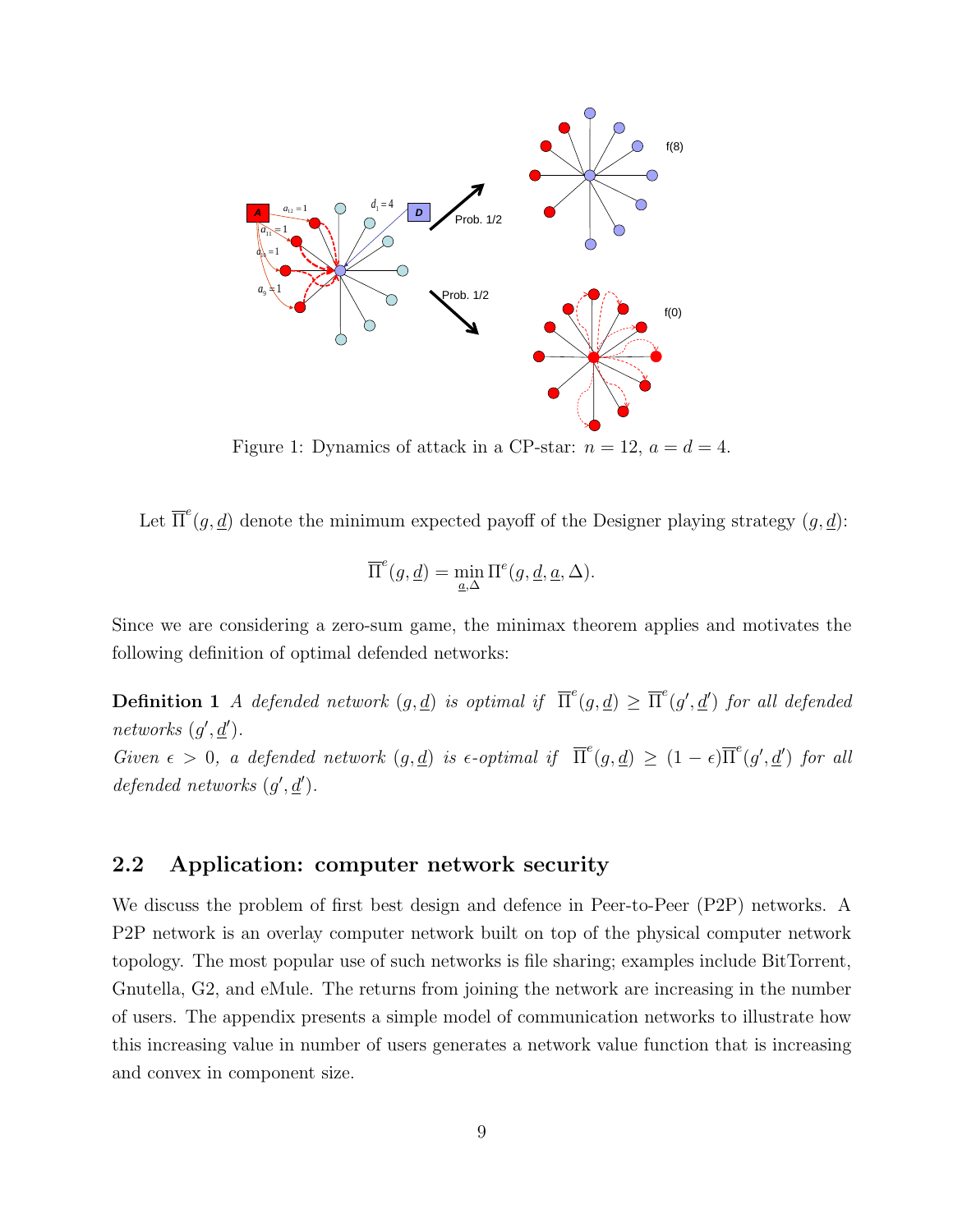

Figure 2: Dynamics of attack in a complete network:  $n = 4$ ,  $a = d = 1$ .

Online criminals, such as hackers and 'botnet' herders take the topology and security of a P2P network as given when they attack hosts taking part in the network. These adversaries generally prepare their attack, after scanning the network to assess its topology and security; in their well known paper, Staniford, Paxson and Weaver (2002) elaborate on the different mechanisms available for such scanning and highlight the growing efficacy of scanning. This is in line with our assumption that the Adversary is aware of the topology and the defense allocations, prior to choosing the attack. Adversary knowledge of the network and vulnerabilities of nodes is assumed in the computer science and electrical engineering literature; see e.g., Saia et al (2002) and Suto et al. (2012). A theoretical reason for this assumption is that sometimes the interest is in understanding the behavior of the system in the worst possible case; assuming complete knowledge of the network enables the most effective attack. So a network that survives such an attack is especially attractive.

One of the main threats to P2P networks are self-propagating malicious software called stealth worms. Worms are typically deployed through viruses or other forms of malware. The quality of the malware and the number of deployments depend on the resources – programming skills, capital, and number of programmers – available to the hacker; in our model, this is captured by a. Hosts on the P2P network install security software and may employ security personnel to monitor traffic; the quality of this software and the degree of monitoring depends on the resources available for defence; in our model this is reflected in d.

The likelihood of successful infection of a host is higher the more sophisticated is the malware and the greater attention is devoted by the Adversary to a node. Similarly, the likelihood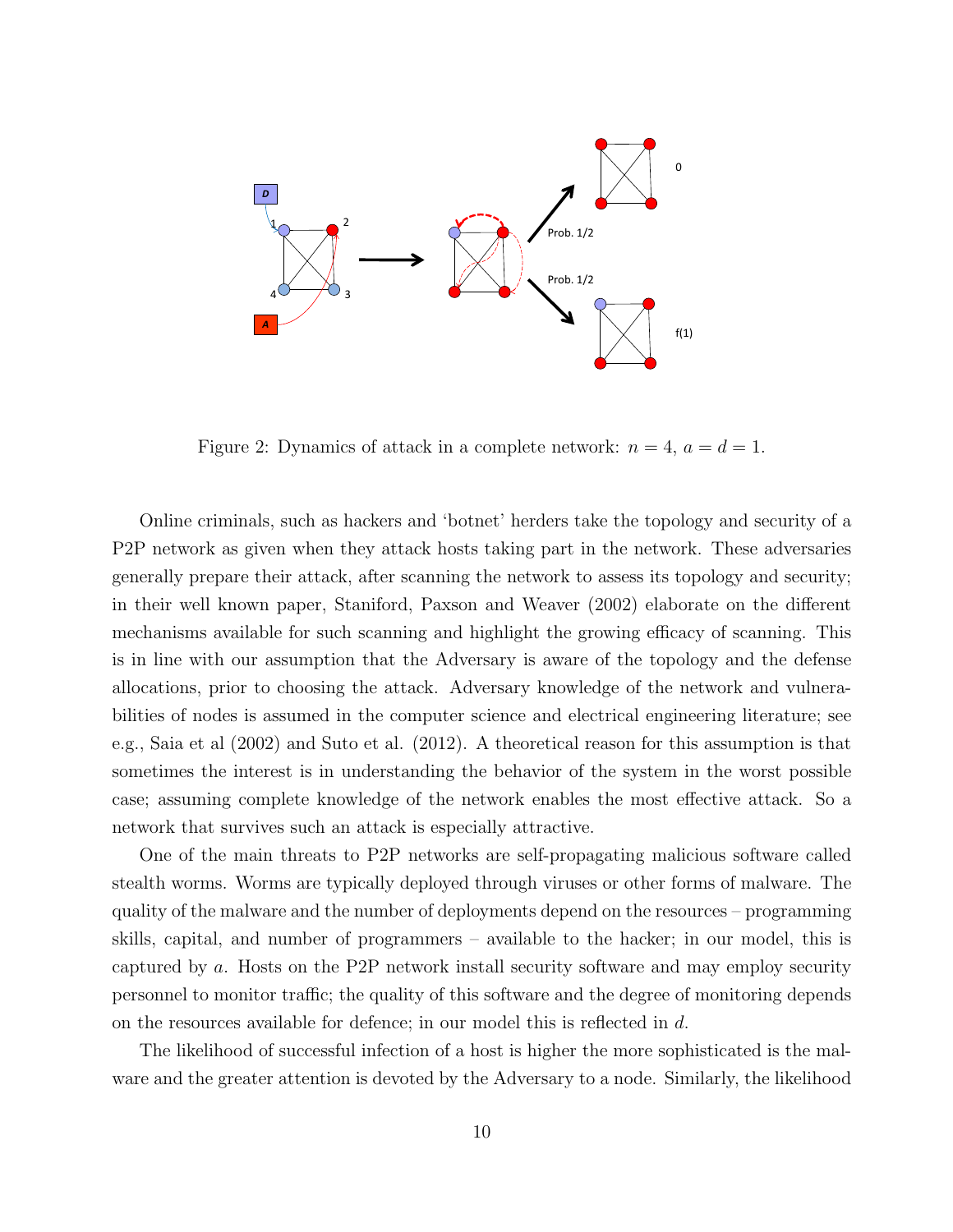falls in the security resources – quality of security software and attention of specialized personnel – assigned to it. These features of the conflict between security and attacks is reflected in our contest function formulation (2).

Deployed worms propagate through the network by progressively taking control of neighboring hosts. The worm replicates and then attaches itself to packages of data sent between connected hosts; see Staniford, Paxson and Weaver (2002) (as noted in the previous section, our analysis and main results extend to a model where successful attack resources replicate themselves). The probability that the worm succeeds in infecting neighboring hosts varies with the level of security installations on them and the quality of malware being used. This transmission of a worm via communication links, the (relative) immobility of security installations, and the subsequent conflict between the virus and the security installed on neighboring hosts is consistent with our formulation of contagion dynamics.

## 3 Optimal defended networks

The Designer has two instruments at his disposal to sustain network value: strategic deployment of defense resources and creation of links. In particular, the Designer chooses the number and architecture of the components and the allocation of defense resources across nodes. This optimization problem is complicated and for expositional clarity it is convenient to proceed in steps. We start by solving the problem of optimal architecture and defense at the level of a single component.<sup>10</sup> We then consider the pure problem of number of components, in the absence of any defense resources. Finally, we combine the insights and present a result on optimal defended network where defense allocation, architecture of individual components and the number of components are all decision variables of the Designer.

Discrete optimization problems are marked by divisibility issues. We circumvent these difficulties here by assuming that  $a/d \in \mathbb{N}$ . The case  $a < d$  is discussed separately at the end of Sections 3.1 and 3.3. A variant of our main result with continuous defence and attack strategies is stated and proved in the accompanying on-line appendix.

<sup>&</sup>lt;sup>10</sup>This problem is of independent interest in situations where attacks are rare. The convexity of the network value function implies that the network is connected: defense resources are then primarily used to maximize operational capability in the rare event of attack. We thank the editor for this remark.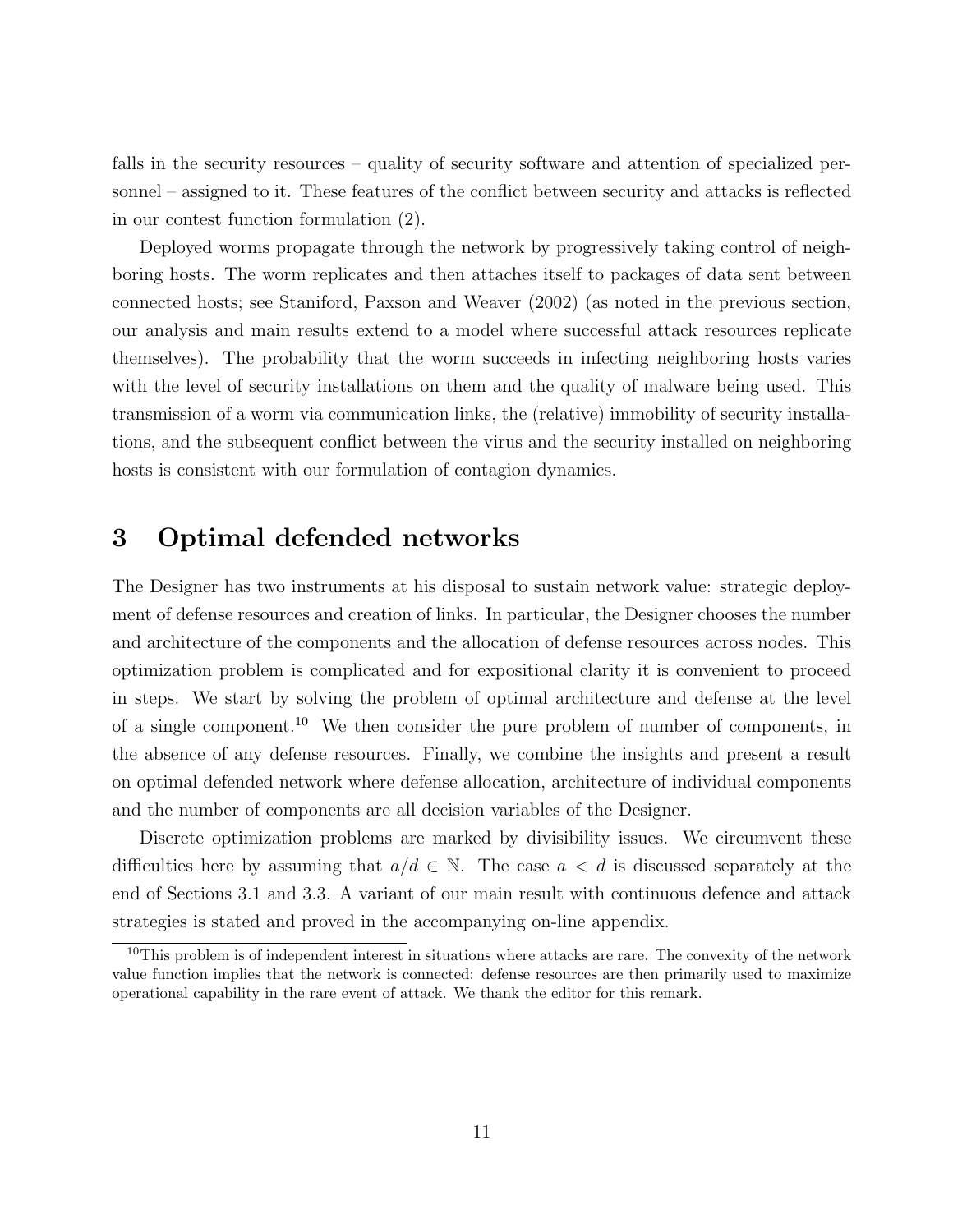#### 3.1 Connected networks

Suppose that the Designer chooses a CP-star. In this case the Adversary's best response is to allocate one resource unit to exactly a periphery nodes. The a periphery nodes are captured and the attack resources then mount a concerted attack on the central node. If attack succeeds on the central node, all remaining periphery nodes are subsequently captured. If attack fails, the Designer is left with  $n - a$  connected nodes. The expected payoff of the Designer in a CP-star is

$$
\overline{\Pi}^e(g^s, \underline{d}^s) = \frac{d^{\gamma}}{d^{\gamma} + a^{\gamma}} f(n - a). \tag{3}
$$

The idea of a *mimic* attack strategy plays an important role in our analysis. Let  $a = xd$ , for some  $x \in \mathbb{N}$ , and consider a defended network  $(g, \underline{d})$ . For each node i such that  $d_i > 0$ the Adversary allocates one resource unit to exactly x times  $d_i$  nodes in  $O_i$  – the unprotected neighbourhood of  $i$  – thereafter relocating each of these resource units to node i. Formally, given defended network  $(g, \underline{d})$ , say that  $(\underline{a}, \Delta)$  mimics defence if and only if there exists a set of a distinct nodes,  $\{j_1, ..., j_a\}$ , such that:

1.  $\{j_1, ..., j_{\frac{a}{d}d_{i_1}}\} \in O_{i_1};$  $\{j_{\frac{a}{d}d_{i_1}+1},...,j_{\frac{a}{d}d_{i_1}+\frac{a}{d}d_{i_2}}\}\in O_{i_2};...;$  $\{j_{\frac{a}{d}d_{i_{k-1}}+1},...,j_{\frac{a}{d}d_{i_{k-1}}+\frac{a}{d}d_{i_k}}\}\in O_{i_k}.$ 2.  $\delta_{j_s i_1} = 1, \forall s \text{ s.t. } s \leq \frac{a}{d}$  $\frac{a}{d}d_1;$  $\delta_{j_s i_2} = 1, \forall s \text{ s.t. } \frac{a}{d} d_1 + 1 \leq s \leq \frac{a}{d}$  $\frac{a}{d}d_1+\frac{a}{d}$  $\frac{a}{d}d_2$ ; ...;  $\delta_{j_s i_k} = 1, \forall s \text{ s.t. } \frac{a}{d} d_{k-1} + 1 \leq s \leq \frac{a}{d}$  $\frac{a}{d}d_{k-1} + \frac{a}{d}$  $\frac{a}{d}d_k$ .

Figure 3, with  $a = d = 4$ , illustrates a mimic attack strategy. The network is a coreperiphery network with two hubs such that the Designer allocates 2 units of defense to each hub. In the mimic strategy, the Adversary allocates 2 resource units to peripheral nodes connected to one hub and 2 resource units to peripheral nodes connected to the other hub. In the first instance, the Adversary captures these 4 peripheral nodes. The resources then target their respective hub nodes.

Mimic strategies do not always exist. The following remark, which follows immediately from Hall's theorem (see e.g. Bollobas (1998)), is a building block for the main results of our paper.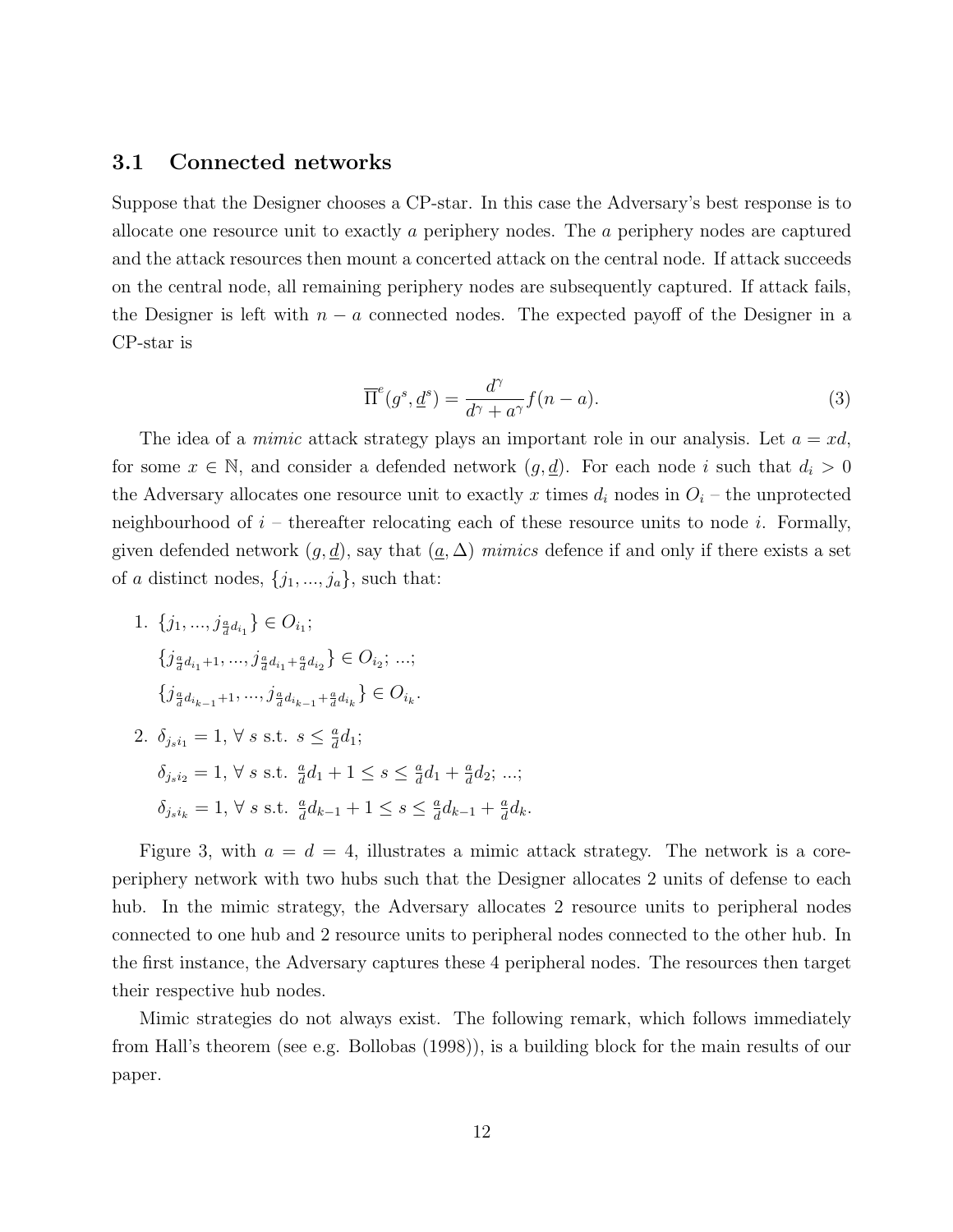**Remark 1** Given defended network  $(g, \underline{d})$ , a mimic attack strategy exists if and only if the following condition holds:

$$
\left| \bigcup_{s=1}^{k'} O_{i_s} \right| \ge \frac{a}{d} \sum_{s=1}^{k'} d_{i_s} \quad \forall \ \{i_1, i_2, ..., i_{k'}\} \subset K
$$
 (4)

By way of illustration, suppose that  $n = 12$ ,  $a = d = 4$ : the network has two hubs, with the first hub being linked to 9 peripheral nodes and the second hub being linked to one peripheral node. If the Designer allocates 2 units to each hub, then no attack strategy can mimic defense in this defended network.

We now state our first main result.

**Theorem 1** Assume that (A.1) holds,  $a/d \in \mathbb{N}$ ,  $n > a+1$  and consider the class of connected networks. Then an optimal network is either the CP-star or a defended network violating  $(4)$ .

The first observation is that if a defended network  $(g, \underline{d}) \neq (g^s, \underline{d}^s)$  permits a mimic strategy  $(\underline{a}^m, \Delta^m)$  then there is an upper bound on the maximum expected payoff of the Designer:

$$
\overline{\Pi}^e(g, \underline{d}) \le \Pi^e(g, \underline{d}, \underline{a}^m, \Delta^m).
$$

The second – and key – observation is that the CP-star induces a distribution on the number of surviving nodes that is a mean-preserving spread (and with all surviving nodes connected) of the distribution yielded by any defended network  $(g, d)$  that satisfies (4) and hence permits a mimic attack  $(\underline{a}^m, \Delta^m)$ . By convexity of f, this implies that

$$
\overline{\Pi}^e(g^s, \underline{d}^s) > \Pi^e(g, \underline{d}, \underline{a}^m, \Delta^m).
$$

Combining these inequalities gives us the desired result, for any defended network satisfying  $(4).$ 

We illustrate this point with the help of Figure 3 discussed above. Recall that the network has two hubs and the Designer allocates 2 resource units to each hub, while the Adversary mimics defence. There are four possible outcomes of the two contests on the hubs: either both hubs survive, both hubs are captured or one hub survives and the other is captured. Given the equal resources engaged in contests, it follows that the first two outcomes each arise with probability 1/4. The two outcomes define terminal states of the dynamics, represented at the top and the bottom end of Figure 3. There is a probability 1/2 that one of the hubs survives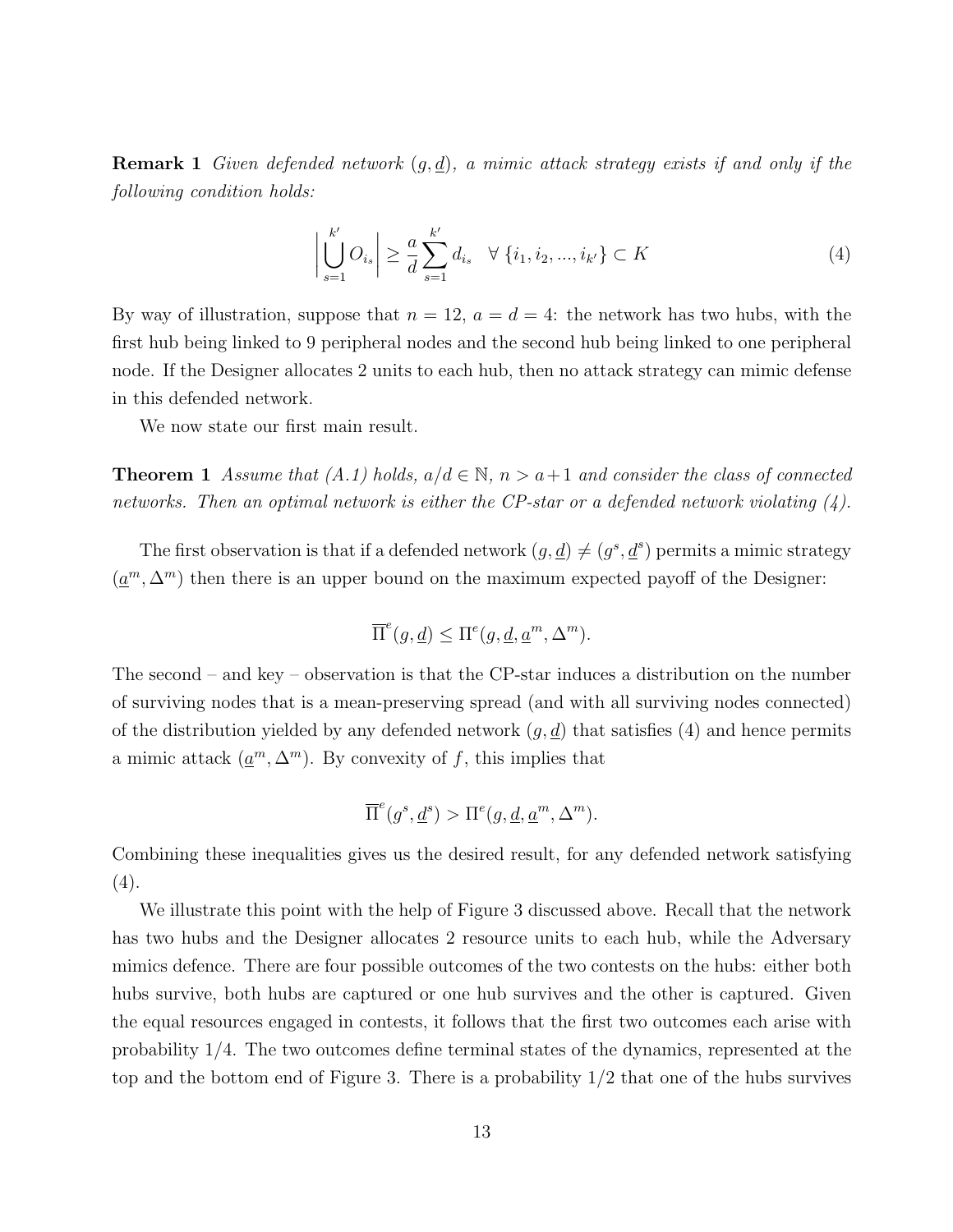and the other is captured. This is represented in the middle of the Figure 3. Capture of a hub triggers the capture of its respective peripheral nodes. All attack resources then target the surviving hub, inducing a second round of contests. With probability 1/2 the hub survives the attack, and with probability  $1/2$  it is captured. If the hub is captured then this triggers the capture of the remaining peripheral nodes. This brings to an end the dynamics of conflict.

The probability density P on surviving nodes is: with probability  $1/2$  all nodes are captured, with probability 1/4 four nodes survive and with probability 1/4 eight nodes survive. Observe that this distribution is first order stochastically dominated by the distribution  $P'$ such that with probability  $1/4$  all nodes are captured, with probability  $1/2$  four nodes survive and with probability  $1/4$  eight nodes survive. But  $P'$  is in turn second order stochastically dominated by the distribution  $P''$  in which all nodes are captured with probability  $1/2$ , and eight nodes survive with probability  $1/2$ . Finally, notice that  $P''$  is the distribution facing the Designer if he chooses a CP-star.

Theorem 1 suggests that defended networks violating (4) may be attractive for the Designer, since they preclude the use of mimic strategies by the Adversary. Observe, for instance, that in a setting where  $n = 3$ ,  $f(n) = n^2$  and  $a = d = 2$ , a CP-star yields expected payoff 1/2 for the Designer. It is easy to see on the other hand that the complete network with two protected nodes (which violates (4)) yields at least 1. This shows that, at least in some circumstances, defended networks violating (4) may dominate a CP-star. We next explore the generality of this observation.

The key to the problem is the number of nodes, n. As n grows, structures violating  $(4)$ start losing their attractiveness. To make our argument precise, we proceed by assuming that  $f(n-1)$  $\frac{(n-1)}{f(n)}$  converges, as  $n \to \infty$ . Define

$$
\ell = \lim_{n \to \infty} \frac{f(n-1)}{f(n)}.
$$

Given that f is an increasing function,  $\ell$  is either equal to 1 or it is less than 1. To get a sense of what these limit values imply, note that if  $f(n) = n^2$ , then the limit  $\ell = 1$ ; if, on the other hand,  $f(n) = 2^n$ , then the limit  $\ell = 1/2$ . Thus, roughly speaking, the limit  $\ell = 1$ corresponds to polynomial functions, while  $\ell < 1$  corresponds to exponential functions.

We are now ready to present our main result concerning optimal connected networks.

**Theorem 2** Assume that (A.1) holds,  $a/d \in \mathbb{N}$  and  $n > a + 1$ . Let  $\epsilon > 0$  and consider the class of connected networks. There exists  $n_0$  such that, for all  $n > n_0$ :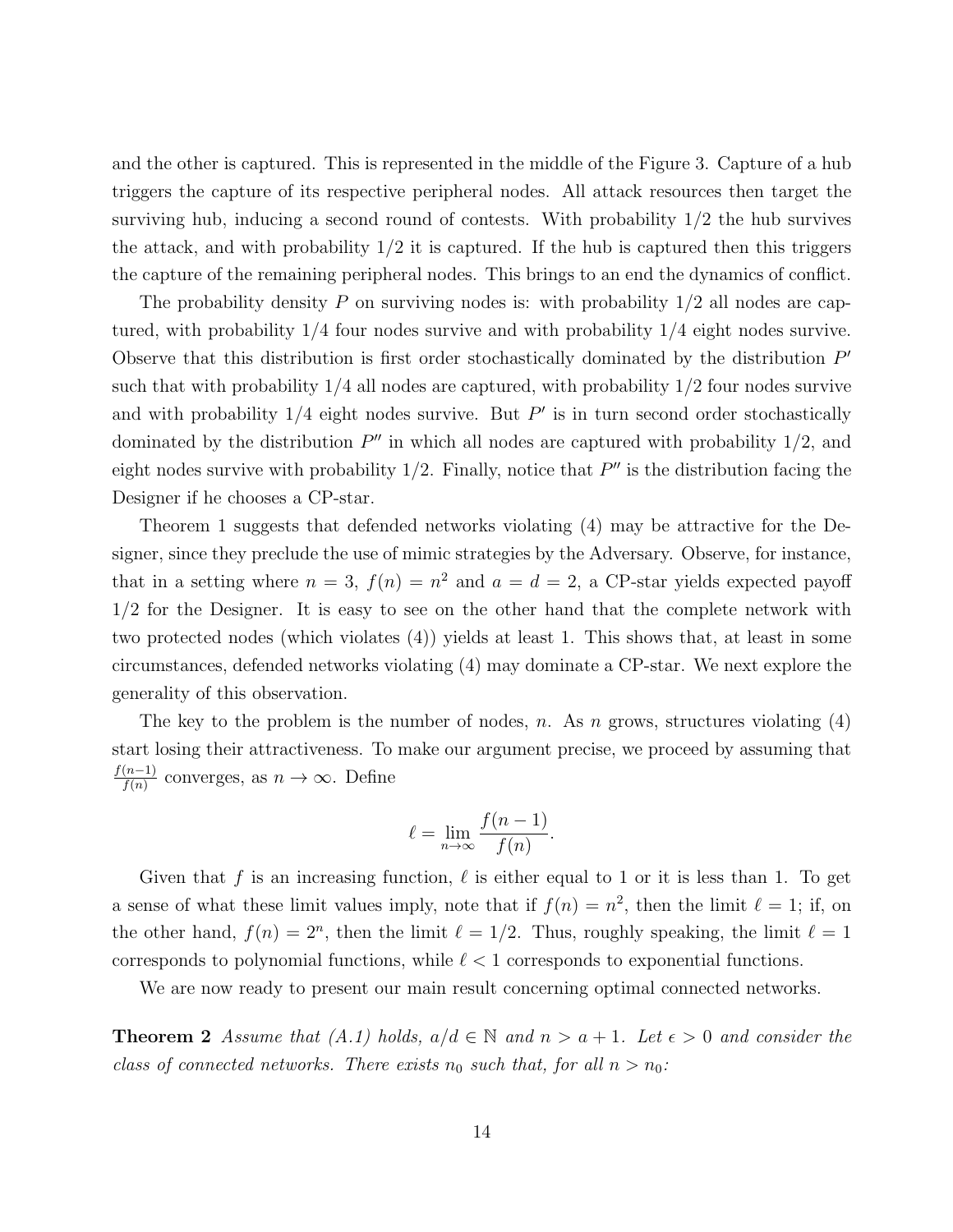

Figure 3: Mimic attack on two-hub network:  $n = 12$ ,  $a = d = 4$ .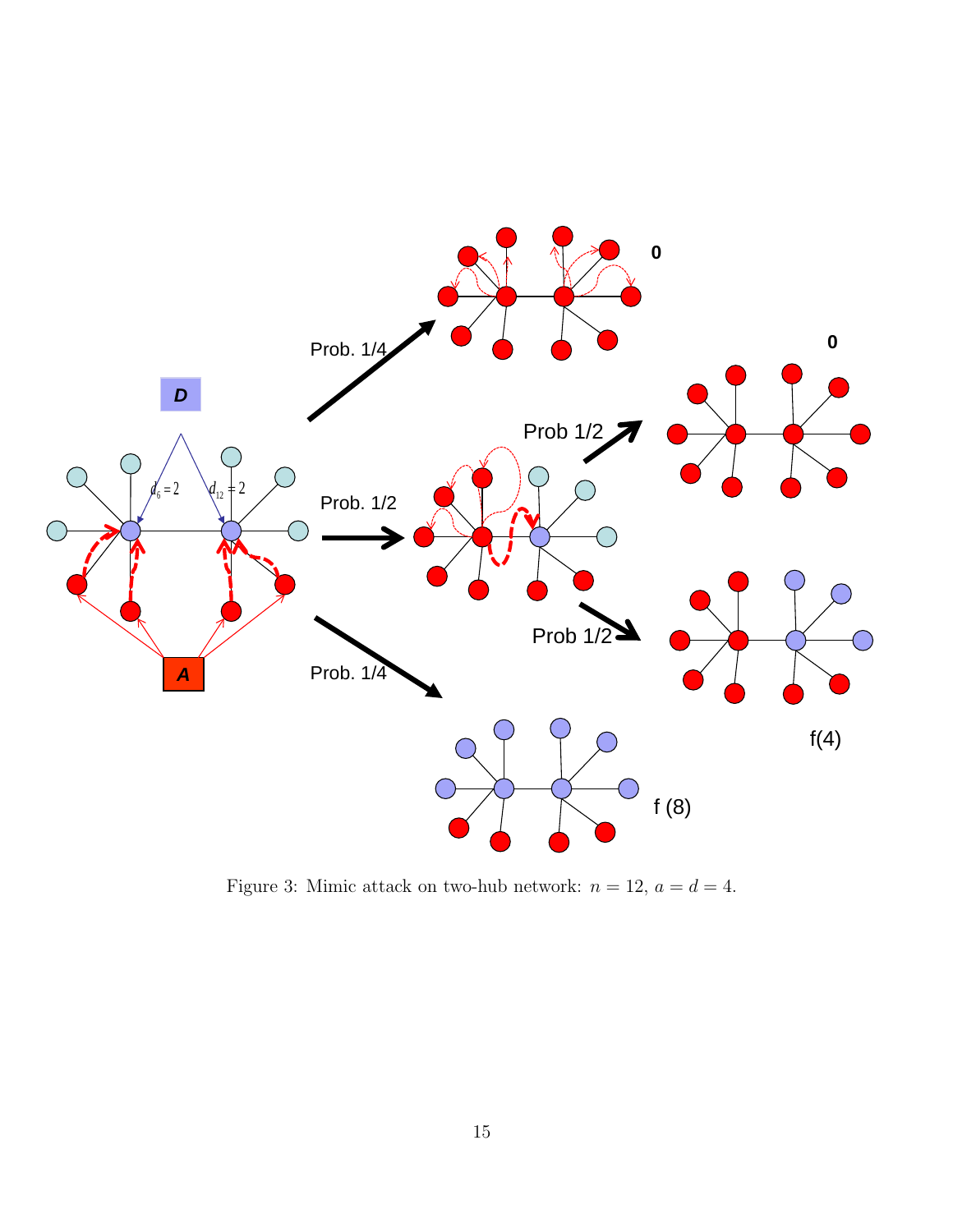- 1. If  $\ell < 1$  the CP-star is uniquely optimal.
- 2. If  $\ell = 1$  the CP-star is  $\epsilon$ -optimal.

If  $\ell < 1$ , the marginal contribution of a single node to network value is bounded away from zero. In this case, as *n* grows, spreading resources becomes increasingly risky for the Designer. All protected nodes must then have  $d_i < d$ , and the Adversary can focus his attack on a single node. If the unprotected neighborhood of that node contains a large enough fraction of all nodes, the Adversary can very effectively disrupt the network by targeting this node. This yields us part one of the result. If  $\ell = 1$ , the marginal contribution of a single node to network value vanishes, and so the Adversary can always approximate a mimic strategy by allocating all or part of his attack resources to the protected nodes themselves. The payoff from networks that violate (4) will therefore approximate the payoffs from corresponding networks that do respect that property. Combining this observation with Theorem 1 then yields us part two of the result.

Theorem 2 is a powerful result. It holds for all payoff functions which satisfy (A.1): so the result does not depend on the curvature of f. The result holds for all  $\gamma$  in the Tullock contest function: so the conclusion is robust with respect to the technology of conflict. The result holds for all resource configurations between the Designer and the Adversary such that  $a/d \in \mathbb{N}$ .

We now take up resource configurations a and d that violate this restriction. Define a defended core network as one in which (i)  $x \in \{1, \ldots d\}$  nodes are protected, (ii) these x nodes constitute a connected sub-graph, and (iii) the  $n - x$  unprotected nodes (if any exist) each have a unique link and this link is to a protected core node. It is possible to show that a defended core network is optimal in the class of connected networks. The proof is provided in the appendix.

This raises the question of how many core nodes are optimal. We do not have a complete answer to this question, but optimal networks now depend on resources and the technology of conflict. To make this point in the simplest way, we focus on a special class of symmetric core-periphery networks. In these networks, the protected core constitutes a clique (i.e., a completed subgraph) and every node in the core has an equal number of peripheral nodes. Denote the set of such networks by  $\Lambda$ . Recall that for  $a \geq d$ , and under the assumptions of Theorem 2, the CP-star is always optimal within  $\Lambda$ . By contrast, for  $a < d$  the Designer may be tempted to exploit his resource advantage by spreading the defence and adapting the network. Whether he actually wishes to do so crucially hinges on  $\gamma$ . Large values of  $\gamma$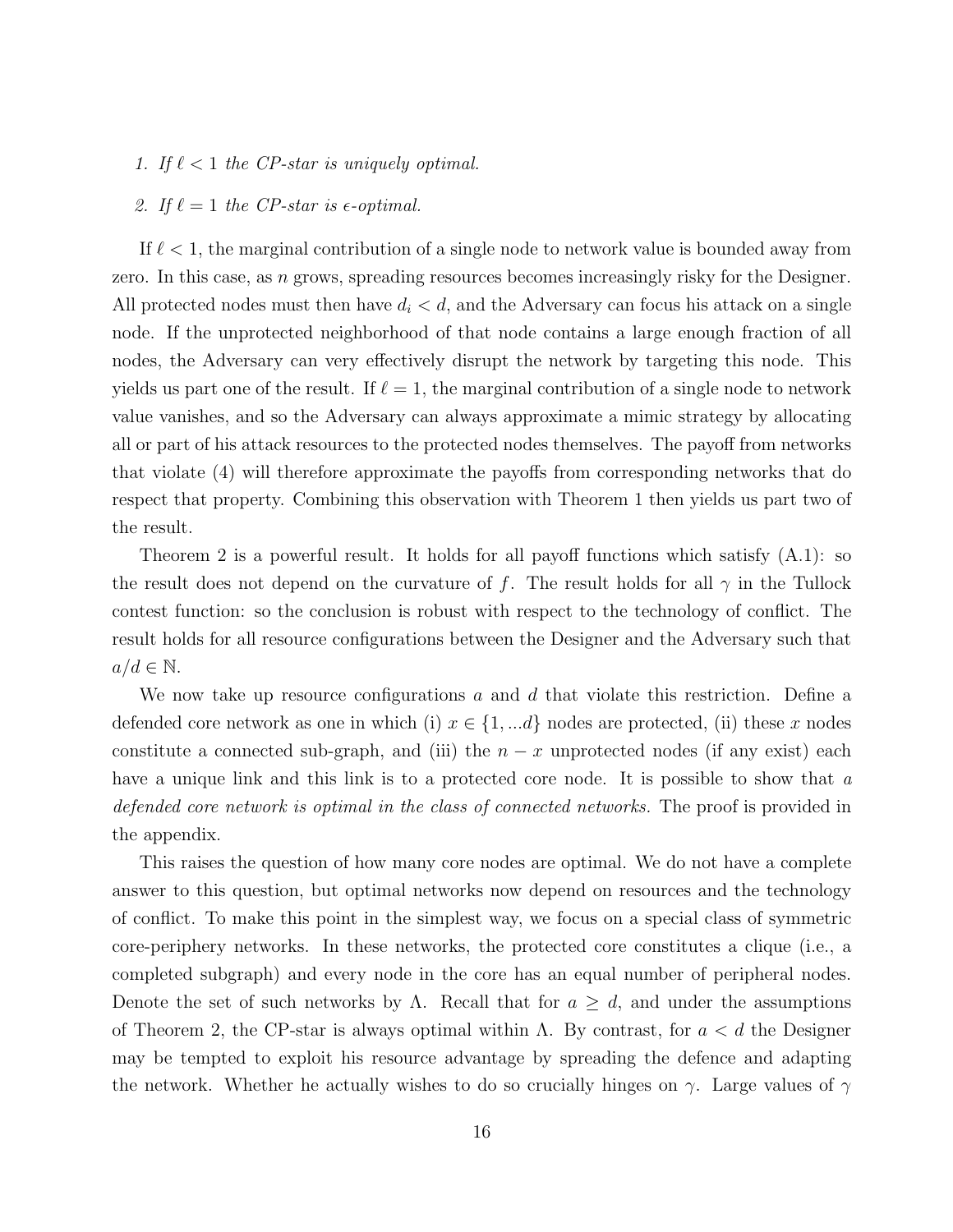favor concentration of defence and star like architectures, while low values of  $\gamma$  favor dispersed defence and more sprawled out architectures.<sup>11</sup>

**Proposition 1** Suppose that (A.1) holds,  $a < d$ , and  $n > d + a$ . Then, within  $\Lambda$ :

- 1. If  $\gamma$  is large, a CP-star is optimal.
- 2. If  $\gamma$  is small, the optimal defended network is either a CP-star or has d nodes in the core. In particular, if  $a = 1$  then a core with  $d > 1$  nodes strictly dominates the CP-star.

These observations conclude our analysis of optimal connected networks. We now turn to the study of networks with multiple components.

#### 3.2 Number of components

When the Designer has no defense resources, attack on a node induces the capture of the component to which it belongs. So, the only way to sustain network value is to separate the nodes into distinct components. This allows us to focus on the pure problem of number of components in optimal networks. The following result provides a characterization of the optimal number of components.

**Theorem 3** Assume that (A.1) holds and  $d = 0$ . (i) If  $a < n/2$  then the optimal network contains at least  $a+1$  maximal components and at most one component which is smaller. (ii) If  $n/2 \le a < n-1$ , then the empty network is the unique optimal network. If  $a \ge n$  then every network yields payoff 0 to the Designer, and is optimal.

If  $a \geq n$  then the Adversary can always capture all nodes, so the Designer earns zero payoff irrespective of the network. Similarly, if  $a \geq n/2$  then the Adversary can always capture any component with two nodes or more. So the interesting case is  $a < n/2$ . Observe now that there must be at least  $a + 1$  components, else the payoff of the Designer is 0. A network with  $a + 1$  components on the other hand guarantees the Designer strictly positive payoff. Finally, the Adversary will always prioritize the largest components. As a consequence, making some components larger than others is self-defeating for the Designer.

Theorem 3 sets lower bounds on the number of components; the precise number of components depends on the convexity of the payoff function. To gain further insights, we work

 $11$ We thank Michiel de Jong for drawing our attention to the optimality of multiple hub nodes in this case.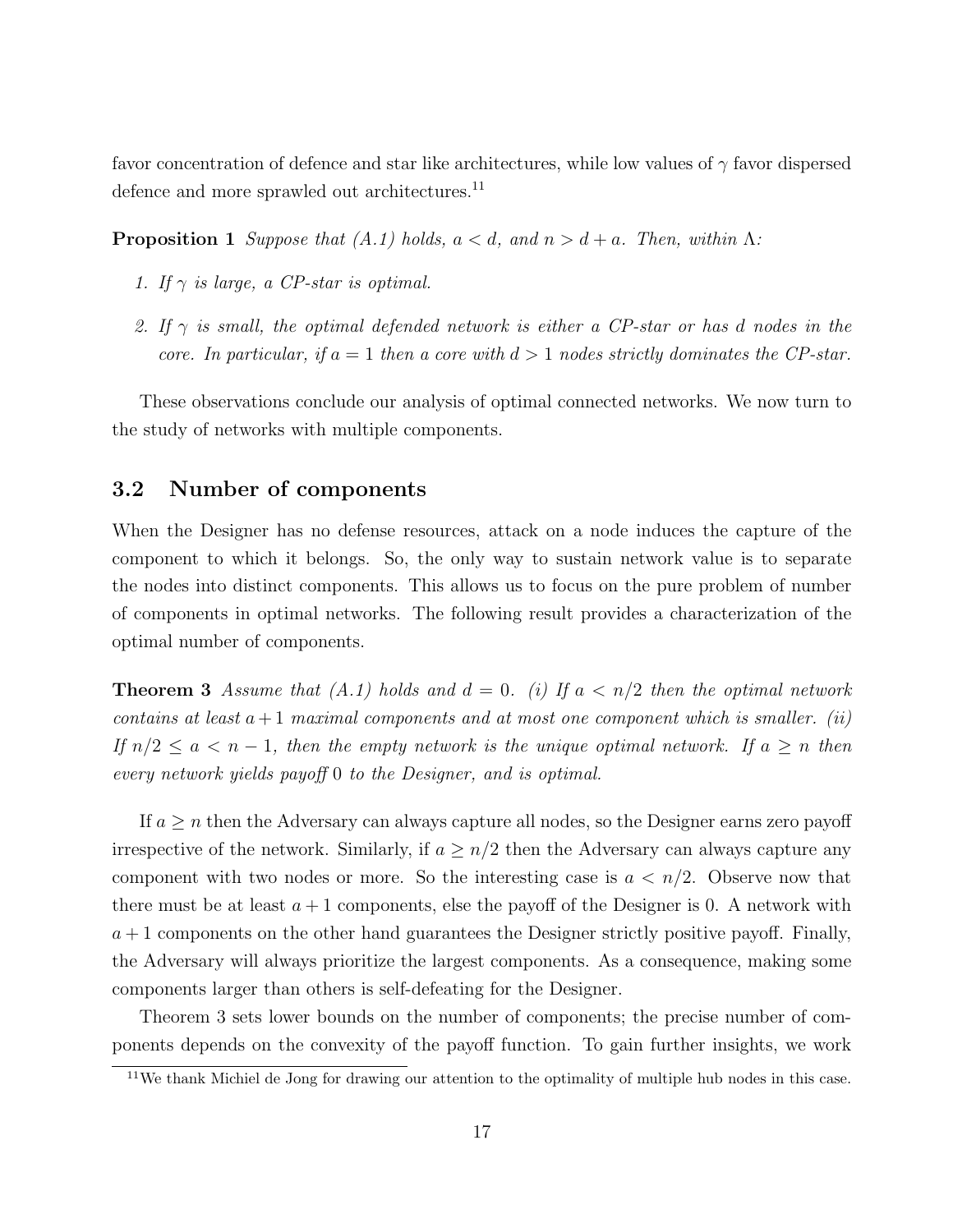with a class of network value functions  $f(n) = n^{\beta}$ , where  $\beta > 1$ . We interpret  $\beta$  as a measure of the convexity of the network value function. Define  $C(a, \beta) = \frac{\beta a}{\beta - 1}$ . Observe that  $C(a, \beta)$  is increasing in the quantity of attack resources, a, and falling in the parameter of convexity,  $\beta$ .

**Proposition 2** Assume that (A.1) holds,  $d = 0$ , and suppose  $f(n) = n^{\beta}$ , where  $\beta > 1$ . If  $C(a, \beta) \in \{a+1, ..., n\}$  and divides n, then the unique equilibrium network consists of  $C(a, \beta)$ equal size components.

Figure 4 illustrates the comparative statics with respect to attack resources and convexity of the network value function. We take  $n = 24$ . First, consider the effects of varying the attack resources. Here we set  $\beta = 2$ . The optimal number of components increases from 4 to 8, as we increase attack resources from 2 to 4. Second, consider the effects of convexity. Here we set  $a = 2$ . The optimal number of components falls from 4 to 3 as we raise the curvature by moving from  $\beta = 2$  to  $\beta = 3$ .

When the Designer has no defense resources, his choice of optimal networks revolves around the number of components. Optimal networks contain equal size components whose number is falling in the convexity of the value function and increasing in the quantity of attack resources.

Sections 3.1 and 3.2 have covered the pure cases of optimal connected networks and optimal number of components, respectively. We now combine these insights and study optimal defended networks in a setting where defense allocation, architecture of individual components and the number of components are all decision variables for the Designer.

#### 3.3 The general optimization problem of the Designer

A remarkable feature of Theorem 1 and Proposition 1 is that they make no assumptions on the degree of convexity of the network value function. However, Proposition 2 shows that the curvature of the network value function  $-f -$  is a crucial determinant of the number of components. It is, after all, the convexity of  $f$  which creates the tension between the pressure to connect nodes to create value and the threat of contagion via connections. Our next result builds on these results to characterize the circumstances under which optimal defended networks are connected.

**Theorem 4** Assume that  $(A.1)$  holds,  $a/d \in \mathbb{N}$ ,  $n > a+1$ , and let  $\epsilon > 0$ .

1. If  $\ell < 1$  there exists  $n_0$  such that, for all  $n > n_0$ , the CP-star is  $\epsilon$ -optimal among all defended networks.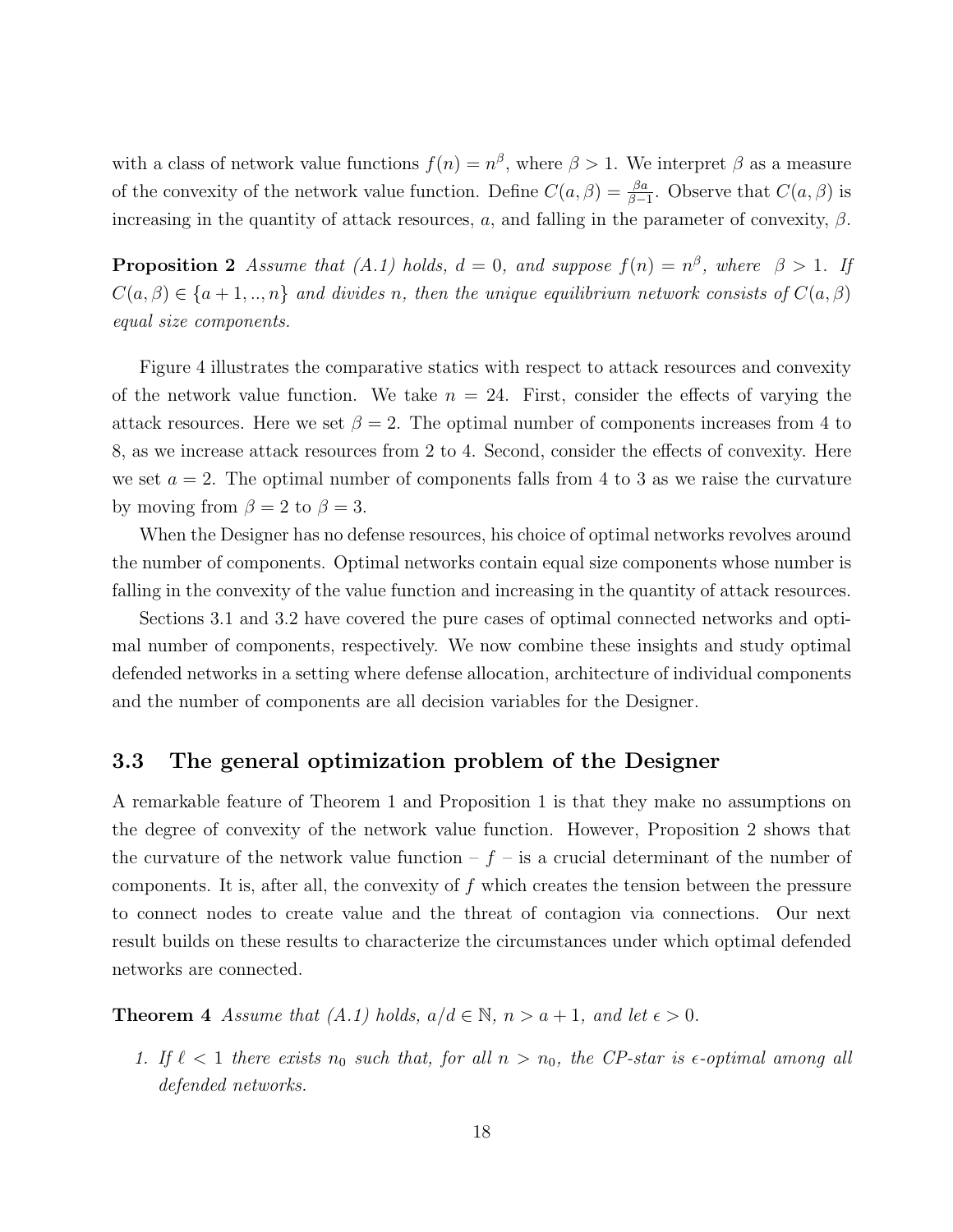

Figure 4: Optimal networks:  $f(m) = (m)^{\alpha}$ ,  $n = 24$ ,  $\beta = 2,3$  and  $a = 2,4$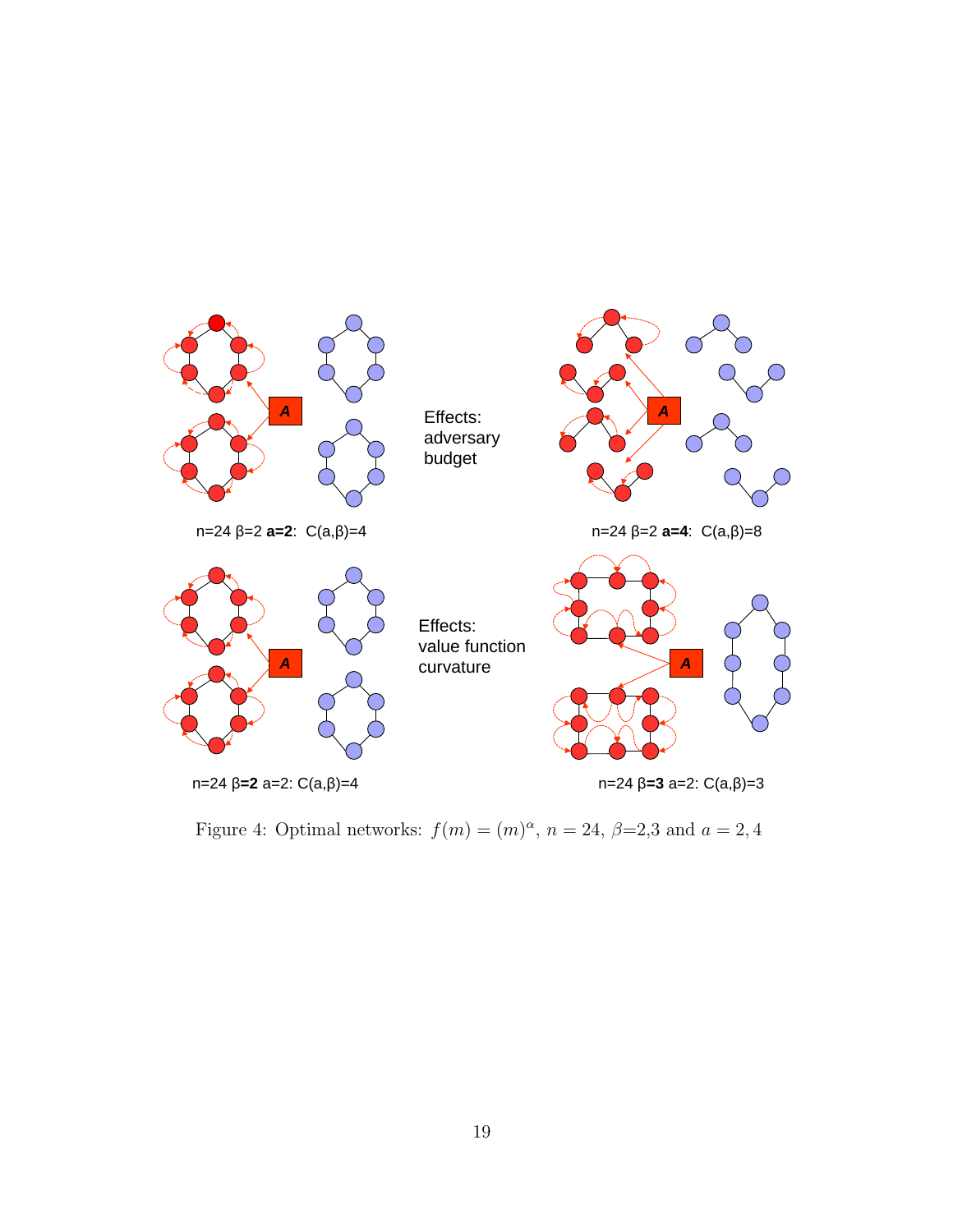#### 2. If  $\ell = 1$  then optimal defended networks may contain multiple components.

When  $\ell < 1$  network value grows exponentially in the number of nodes. In this case, the loss in value from splitting the network into multiple components can be made arbitrarily large, by suitably raising n. By contrast, when  $\ell = 1$ , optimal networks may consist of multiple components. Our proof exploits the resource configuration and the technology of conflict: if  $a > d$ , for large values of  $\gamma$  defense in a CP-star is not effective and this renders the alternative of separation of nodes into distinct components more attractive.

Theorem 4 covers resource configurations that satisfy  $a/d \in \mathbb{N}$ . When  $a < d$ , Proposition 1 and Theorem 4 taken together establish the following. For  $\ell < 1$ : if  $\gamma$  is large then the CP-star is  $\epsilon$ -optimal, while if  $\gamma$  is small then a multiple-hubs network may be  $\epsilon$ -optimal. If  $\ell = 1$ , then optimal networks may be disconnected. We conclude by noting that in the latter case, the optimal architecture and defence allocation for individual components is characterized by our results in section 3.1.

## 4 Discussion

Our framework of network design, defense and attack provides a useful way to think about a number of questions relating to networks that face threats. This section shows that by varying the network value function, the number of players, and the timing of moves we trace out an ensemble of models that can accommodate a wide range of applications. A complete analysis of these alternative models is outside the scope of the present paper; the exploratory analysis undertaken here suggests that arguments developed in the proofs of Theorems 1-4 can be applied to other games and also serves to bring out new insights that are consistent with empirical and applied work.

#### 4.1 Decentralized linking and defense

In the benchmark model there is one Designer and one Adversary. In large scale computer networks, there are typically many players who can choose links and security.<sup>12</sup> Similarly, in social contexts, the spread of diseases depend on interaction and vaccination choices of individuals (Geoffard and Philipson (1997), Kremer (1996), Pongou and Serrano (2009)). In

 $12$ For a discussion on the theory of decentralized information networks, see Garicano (2000) and van Zandt (1999).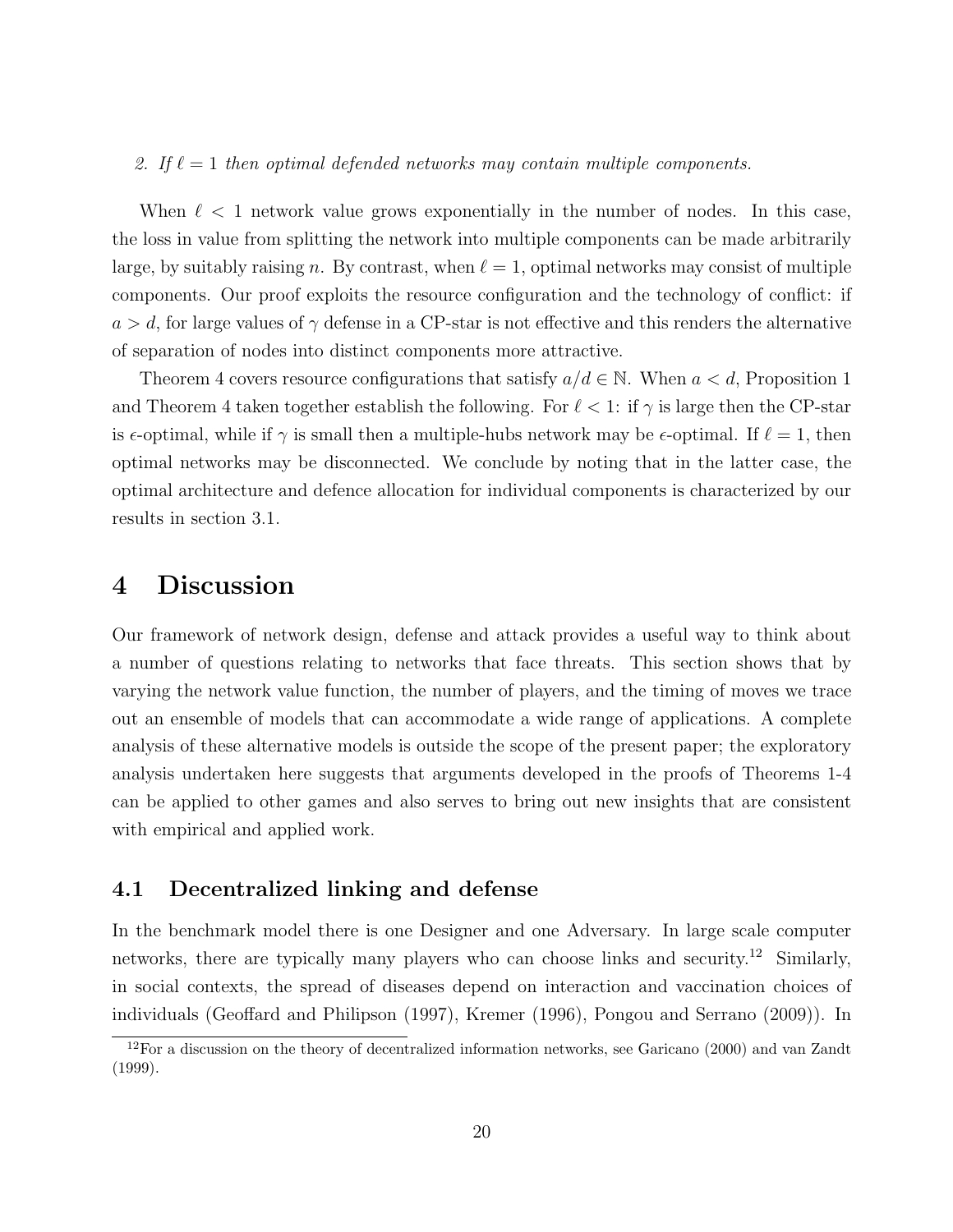financial networks, banks make choices on linkages with other banks and also choose investments and level of reserves (Acemoglu, Ozdaglar and Tahbaz-Salehi (2013), Allen and Gale (2000), Cabrales, Gottardi and Vega-Redondo (2012), and Elliott, Golub and Jackson (2012)).

There are two natural variants within the decentralized decision making context. The first scenario involves a single Designer who chooses links but many players/nodes that choose security. This may correspond to the case where a central authority chooses an infrastructure while individual nodes choose defense or security levels. Individual security choices will generally create externalities on others (as in models of vaccination and epidemics). So the problem is to design a network in which these externalities are mitigated. The second scenario involves many players choosing links as well as security; here coordination problems arise in addition to the externalities present in the first scenario.

Our results, Theorems 1-4, are useful for the study of the decentralized problem as they set out the first best (or the planner) solution. This solution is a first step in the study of questions such as what is the the price of decentralization of links and of security (i.e., the difference between the social welfare attained in the first best and the expected welfare attained in the decentralized equilibrium).

#### 4.2 Richer network value models

In the benchmark model, network value is strictly increasing and convex in number of nodes in a component. If the network value function is increasing but concave then network value can be enhanced by splitting up any component with multiple nodes into a collection of isolated nodes. Hence, the empty network would maximize value. The presence of contagious threats reinforces this pressure and the empty network remains optimal. There is, however, a range of possible alternatives between concave and convex network value functions. In particular, in some settings the marginal value of connections is initially increasing but then dissipates sharply. The aim of the example below is to draw out an implication of such network value functions for our arguments in Theorems 1 and 2.

Suppose that  $n = 12$ ,  $a = d = 2$ , and the network value function is as follows:

$$
f(n) = \begin{cases} n^2 & \text{for } 0 < n \le 6\\ 36 + 0.2(n - 6) & \text{for } 6 < n \le 12. \end{cases} \tag{5}
$$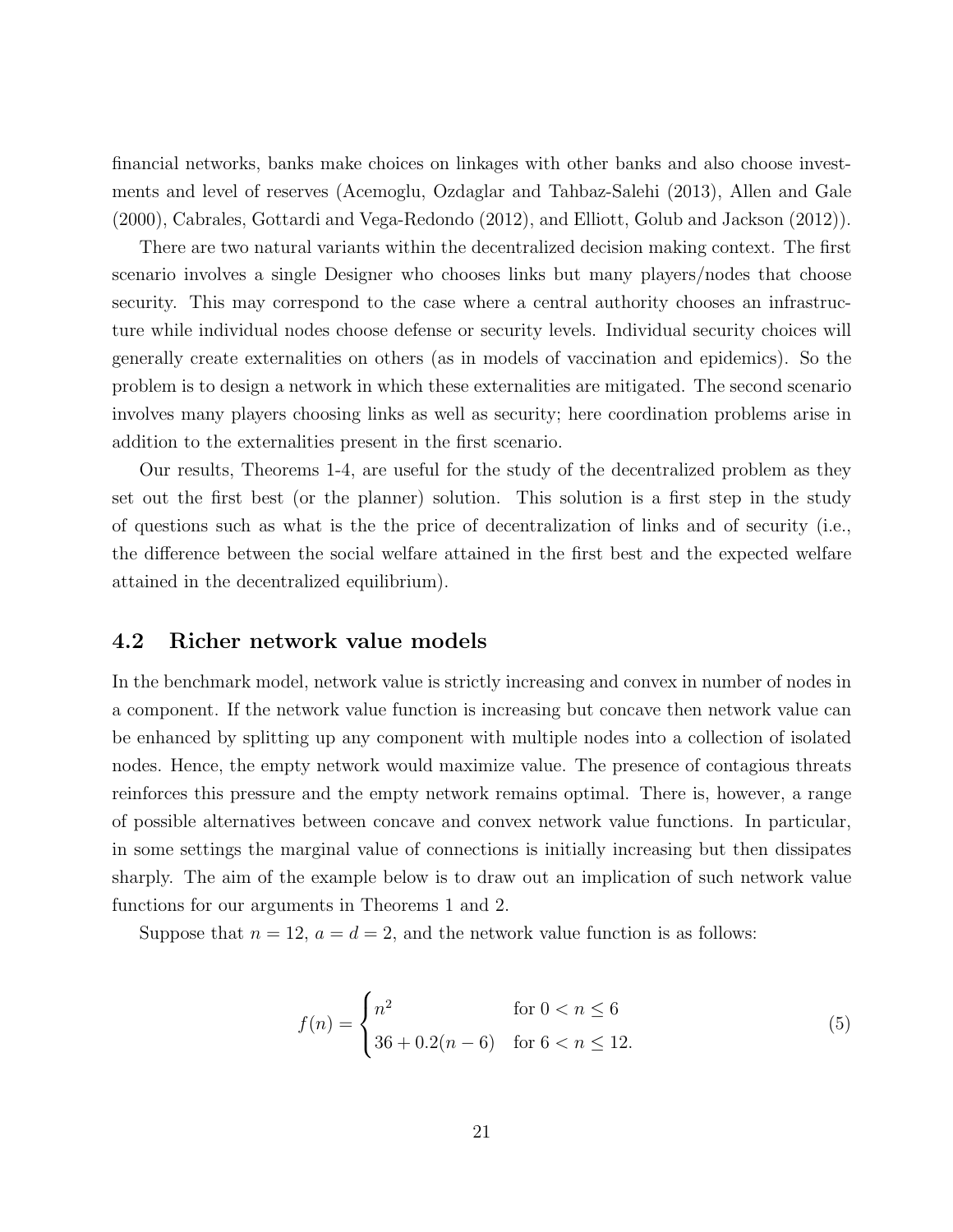The probability distribution of the surviving nodes under CP-star is: probability 1/2 for 10 surviving nodes and probability 1/2 for 0 surviving nodes. The expected payoff from the CP-star is:

$$
\frac{1}{2}f(10) = \frac{1}{2}(36 + 0.8) = 18.4.
$$
\n(6)

Next consider the two hubs network (as in Figure 3). The expected payoff from a two hub network depends on the attack strategy of the Adversary. It may be checked that the Adversary prefers to attack periphery nodes attached to distinct hub nodes. The probability distribution of surviving nodes under the two hubs network is: probability 1/4 for 10 surviving nodes, probability 1/2 for 5 surviving nodes and probability 1/4 for 0 surviving nodes. The expected payoff of the Designer is:

$$
\frac{1}{4}f(10) + \frac{1}{2}f(5) = 21.7.\tag{7}
$$

Thus the two hub network dominates the CP-star.

The move from the CP-star network to the two hub defended network creates the following trade-off: the probability of 10 nodes surviving goes down from  $1/2$  to  $1/4$ , but the probability of 5 nodes surviving goes up from 0 to  $1/2$ . As the network value function is eventually linear, most of the potential network value is attained with the few initial nodes. So the increase in probability of 5 hubs surviving is more attractive for the Designer. If a significant part of the network value is attainable with a subset of the resources then multi-hub networks may be optimal.

An implicit assumption in the benchmark model is that there are no congestion effects; so traffic flows equally well through a single hub as through multiple hubs. In actual practice, both in computer networks as well as other infrastructure networks, it is likely that congestion effects are important. Large congestion costs will create a pressure toward multiple paths and the creation of multiple hubs. A general analysis of optimal networks in the presence of significant congestion costs remains an important open problem for future research.

#### 4.3 Alternative timing of moves

In the benchmark model, we studied a sequential move game in which the Designer moves first, followed by the Adversary. In this section we show that by varying the order of moves, we can accommodate a variety of new applications.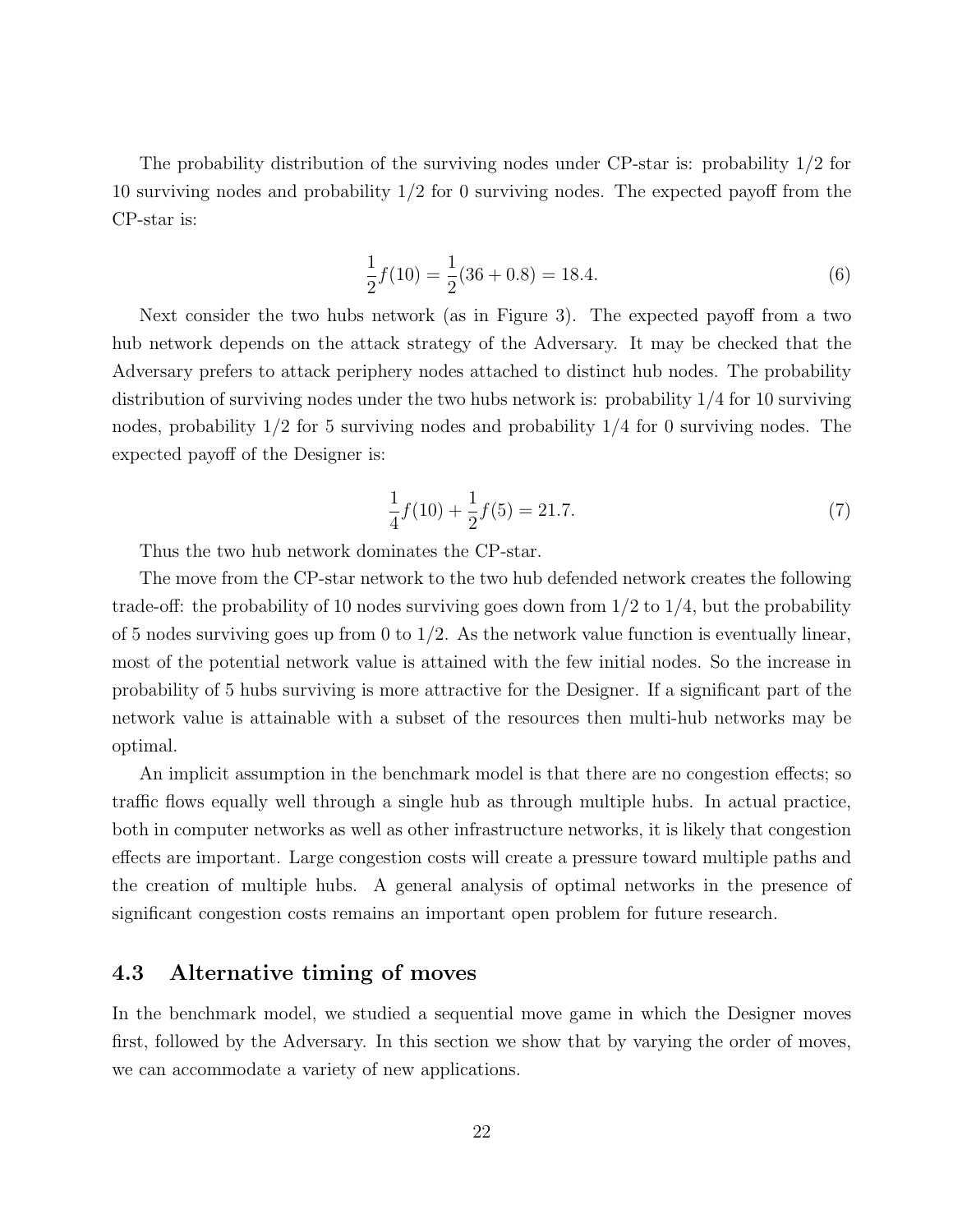Adversary moves first, followed by Designer: In some settings the Adversary is constrained to commit itself to a policy which is publicly observable. This may be due to political, legal or organizational reasons; a prominent instance is public policy with regard to crime.<sup>13</sup>

So suppose the Adversary moves first and chooses to allocate his budget  $a \in \mathbb{N}$  across N nodes. The Designer observes this allocation and then chooses a network. To fix ideas suppose that  $\ell = 1$ . The Designer can then isolate all the nodes which are being attacked and constitute a component with the remaining un-captured nodes. A maximum of a nodes can be targeted: so the minimal payoff of the Designer is  $f(n - a)$ . As  $\ell = 1$ , it follows that for any  $\epsilon > 0$ , there is a  $\bar{n}$ , such that  $f(n'-a) \geq (1-\epsilon)f(n')$ , for all  $n' \geq \bar{n}$ . In other words, the Designer can ensure himself an expected payoff which is arbitrarily close to what he could attain in the absence of any Adversary.

This timing of moves allows us to relate our paper to Baccara and Bar-Isaac (2008) more closely. In their paper, attack resources are continuous variables and they suppose that  $a_i \in$ [0, 1]. Fix  $a = 1$  and suppose that  $f(n) = n^2$ . Consider the case of symmetric allocation  $a_i = 1/n$ . The payoff from a connected network is then simply the probability that it is not successfully attacked, which is  $(1 - 1/n)^n f(n)$ . It is possible to verify that as n gets large, the connected network dominates networks with multiple equal components. On the other hand, Baccara and Bar-Isaac  $(2008)$  show that, for small  $a_i$ , a network with binary cells is optimal. Clearly, in our setting a collection of binary cells is very unattractive.

This discussion abstracts from defense allocation: a more complicated design would involve protecting a subset of the attacked nodes and possibly linking these nodes. But this is a second order problem, given the high payoffs already attained.

The Simultaneous Game: In some contexts it may be possible to conceal the network structure and defense allocations: leading examples are criminal and terrorist networks and covert political protest movements. In addition to the government, the Adversary often includes intelligence agencies and secret services. These organizations may be able to keep their actions covert. These considerations motivate a game in which the Designer and Adversary make all choices simultaneously.<sup>14</sup> We have carried out a preliminary analysis of this game.

<sup>13</sup>See Baccara and Bar-Isaac (2008) for a detailed discussion of the reasons for such commitment.

<sup>&</sup>lt;sup>14</sup>A referee has drawn our attention to a paper by Gueye and Marbukh (2012) who study a game in which the Designer picks a spanning tree from a network while an Adversary picks a link to delete. The aim of the Adversary is to maximize the loss to the Designer. They show the existence of mixed strategy equilibrium and their analysis highlights the role of link between-ness in understanding strategic behavior. The simultaneous game being considered in this section shares the same order of moves but there are crucial differences between the papers: we study optimal network defense and design and contagion plays a key role in our model. By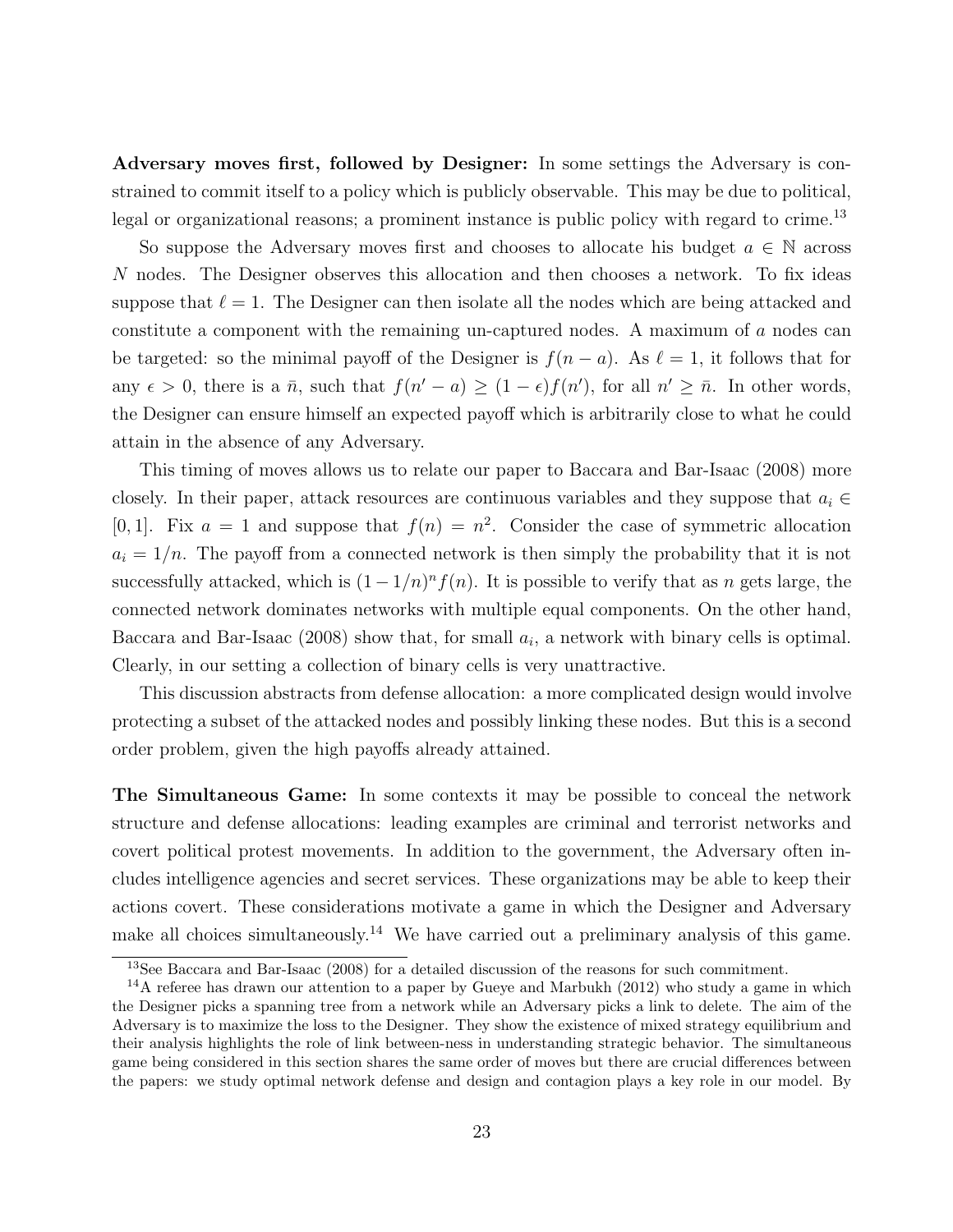The details are presented in the appendix.

The analysis shows that, in equilibrium, both the Designer and the Adversary exploit simultaneity by mixing their strategies. Moreover, this opportunity for disguising the network will enable the Designer to earn higher payoffs as compared to the benchmark sequential model analyzed in Section 3. Our finding with regard to mixing by the Adversary echoes recent research on the practical value of mixed strategies as highlighted in the recent work of Tambe (2011) with the Los Angeles Police Department. On the other hand, our finding on the mixing by the Designer suggests that flexible networks are attractive for criminal and terrorist organizations. This is consistent with the prominent role of flexible networks – that permit quick reconfiguration of connections – in modern insurgencies (Arquilla and Ronfeldt, (1996, 2001), Zakaria (2008)).

Design followed by conflict: In some applications, the network is a physical object, e.g., transport or telecommunication infrastructure. Such a network takes time to build, is not easy to modify in the short run and is very visible. The resources of Designer and the Adversary represent personnel and equipment. These considerations motivate a model in which the Designer sets up a network; this network is observed by the Adversary and the two players then simultaneously choose the allocation of resources on this network.

Our analysis proceeds by way of an example about core-periphery networks: it shows that the Adversary and Designer have an incentive to mimic their resource allocations. This mimic behavior allows us then to exploit the mean preserving spread arguments developed in Theorem 1 and 2 to demonstrate that the star is optimal.

Define a k-regular core-periphery network as a core-periphery network in which there are  $k$ core nodes and each core node is connected to  $(n-k)/k$  peripheral nodes. Figure 6 illustrates core-periphery networks with  $n = 12$ .

Recall that  $\ell = \lim_{n \to \infty} \frac{f(n-1)}{f(n)}$  $\frac{(n-1)}{f(n)}$ . We are now ready to state the following result.

**Proposition 3** Assume that  $(A.1)$  holds. Let  $a, d > 0$ ,  $a/d \in \mathbb{N}$  Suppose  $\ell = 1$ . Then for large enough n, the star is optimal in the class of regular core-periphery networks.

The proof is presented in the appendix. In the star network, given that  $\ell = 1$  and n is large, there is a (Nash) equilibrium in which  $\mathcal D$  allocates all resources to the central node and

contrast, in their work the Designer chooses only the spanning tree from a given network and there is no threat of contagion.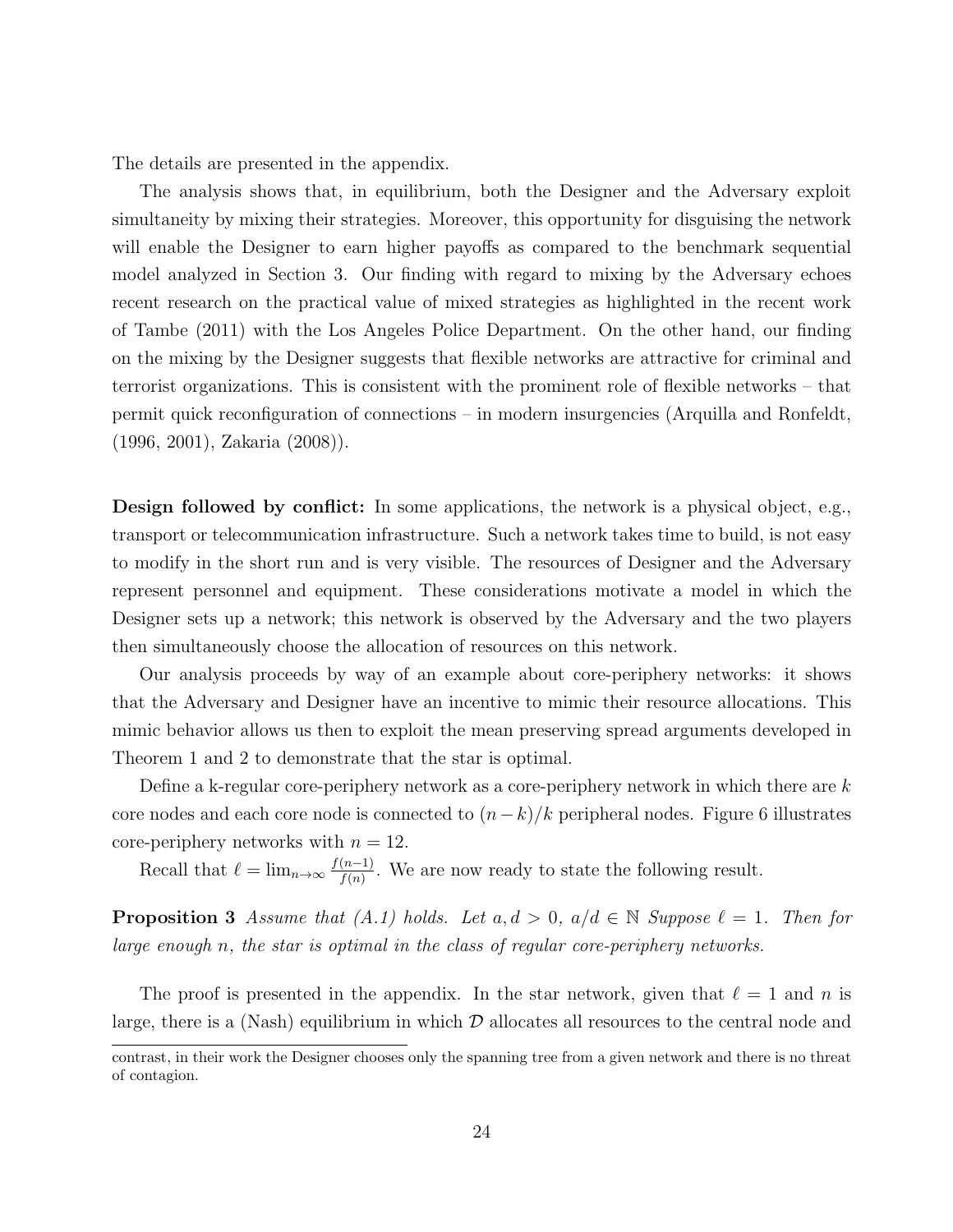

Figure 5: Regular core-periphery networks:  $n = 12$ .

the Adversary allocates all resources to peripheral nodes. The key step in the proof shows that in case of multiple hubs, it is optimal for  $D$  to allocate equal resources to each hub and for the Adversary to adopt a mimic strategy. The optimality of the mimic strategy lies in the nature of the conflict technology: it exhibits decreasing returns. The best response to equal allocations by the opponent is a mimic allocation. Given this equilibrium it then follows from arguments in Theorem 1-2 that the probability distribution of surviving nodes in the star is a mean preserving spread of the distribution obtained under a multiple core-periphery network. The result then follows from the assumption that  $f$  is convex.

This result suggests that the star with protected center is an attractive configuration for the Designer in settings beyond the benchmark model; a general characterization of optimal networks and defense remains an open problem.

## 5 Concluding remarks

Connections between individuals facilitate the exchange of goods, resources and information and create benefits. These connections may serve as a conduit for the spread of attacks and negative shocks as well. This paper studies the optimal design and defence of networks that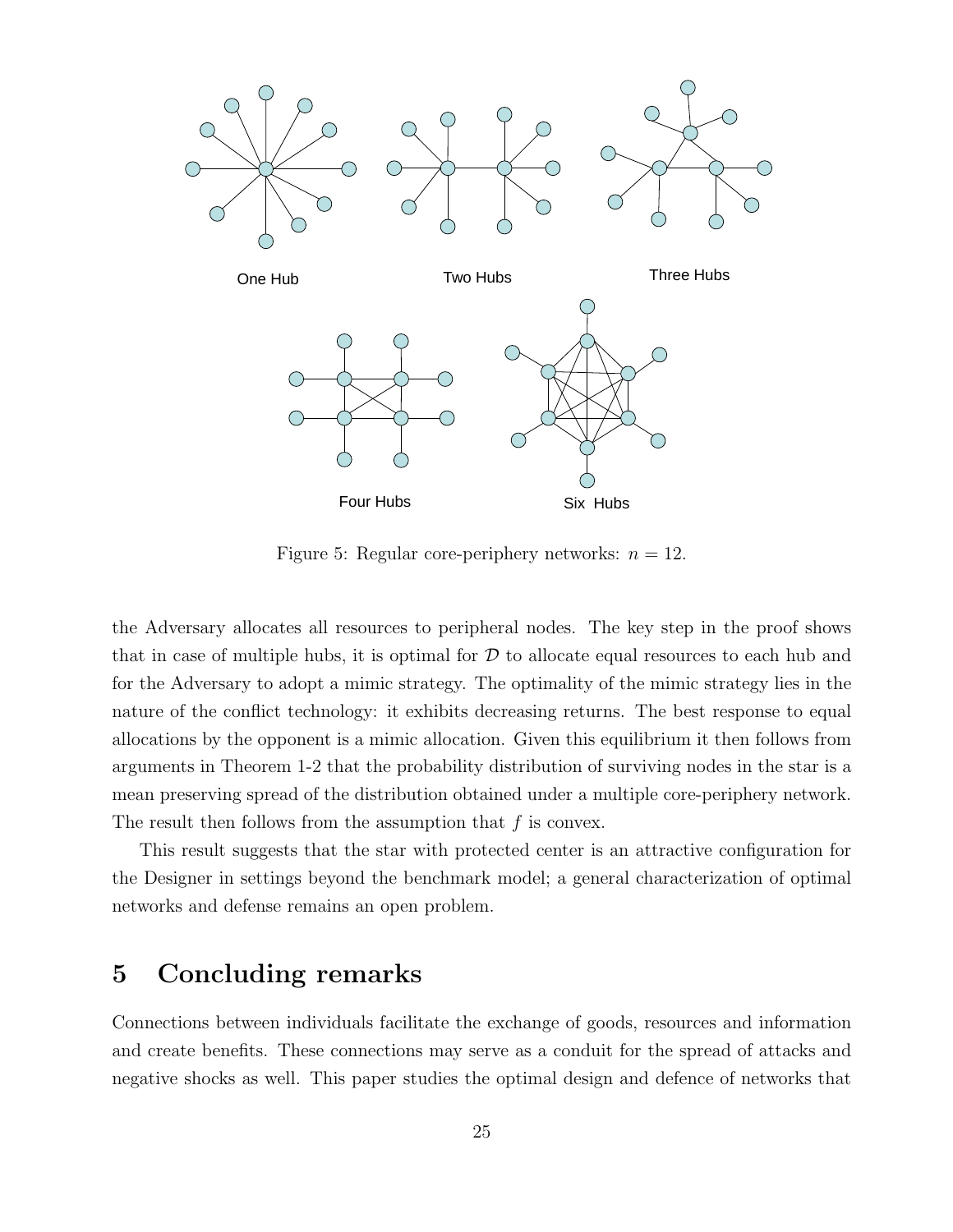face threats.

We develop a model with a Designer and an Adversary. The Designer moves first and chooses a network and an allocation of defense resources. The Adversary then allocates attack resources on nodes and determines how successful attacks should navigate the network. The model has three important ingredients: the value of the network, the technology of conflict between defense and attack resources, and the spread of attack through the network. We assume that the value of a network is increasing and convex in the number of interconnected nodes. We model the conflict between defense and attack resources on a node as a Tullock contest. If attack resources are successful in a contest, they can spread to neighboring nodes and cause contagion.

We obtain two principal results. One, we show that in a wide variety of circumstances a star network with all defence resources allocated to the central node is optimal for the Designer. Two, we identify conditions on the technology of conflict, network value function and the resource configuration for which networks with multiple hubs/components are optimal.

Empirical work on networks draws attention to the prominence of the hub-spoke network architecture (see e.g., Goyal, 2007; Newman, 2010). In an influential paper, Albert, Jeong and Barabasi (2000) argue that these architectures are vulnerable to strategic attacks since the Adversary can significantly reduce their functionality by removing only a few hub nodes. By contrast, our work highlights the attractiveness of these architectures in a setting where defence resources are scarce and network value is convex.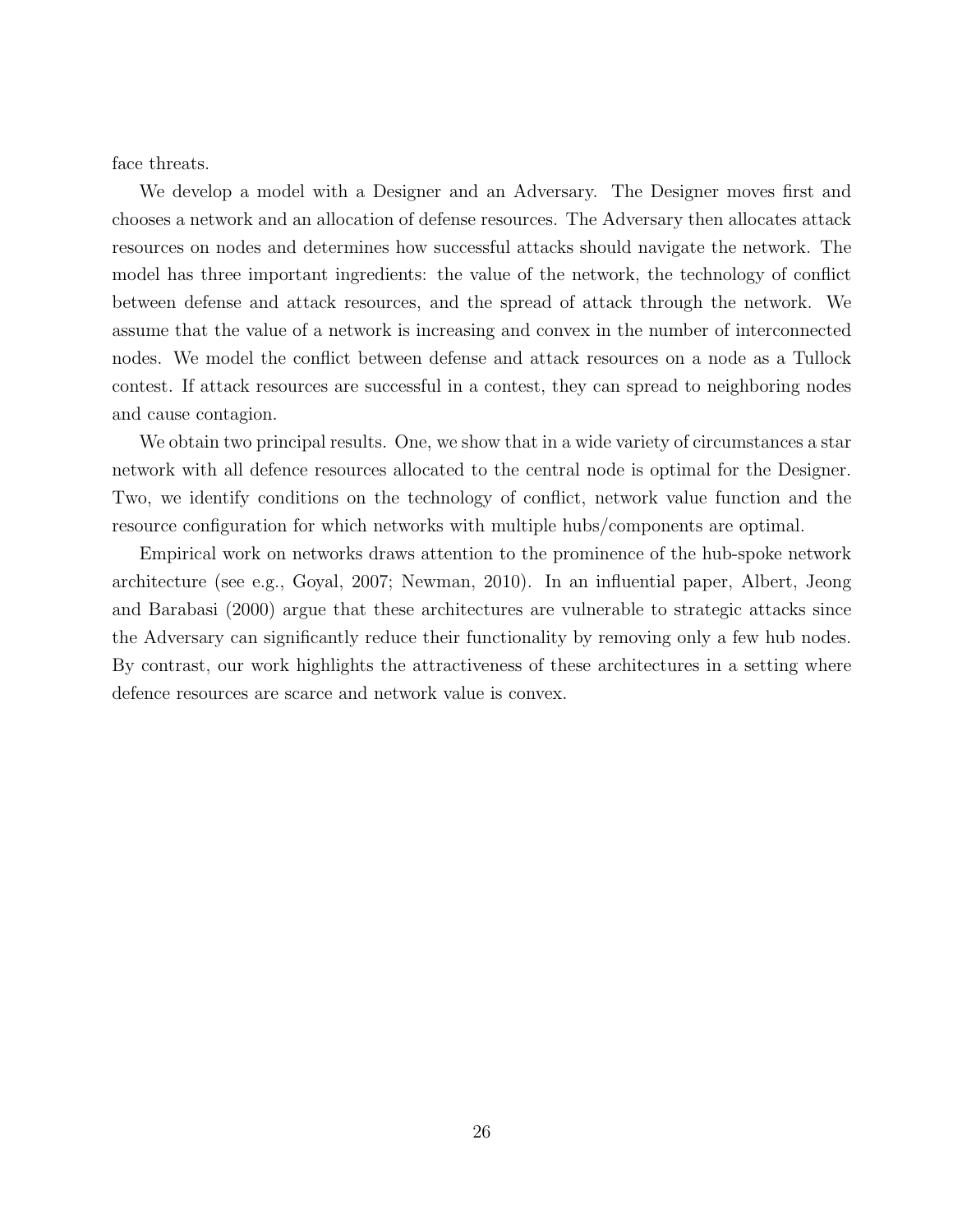## 6 Appendix

Example 1 Communication networks (Goyal (1993); Bala and Goyal (2000a))

Suppose every individual has one piece of information with value 1, to everyone. A link between X and Y allows X to access Y's information as well as information which Y may have accessed via his links with others. In a network  $q$ , X has access to all others in his component C; his payoff is |C|. As there are |C| nodes in the component, the total payoff in component C is  $|C|^2$ . The aggregate social payoff in a network is the sum of the payoffs from the different components:

$$
\sum_{C \in \mathcal{C}(g)} |C|^2. \tag{8}
$$

■

The payoffs given in  $(8)$  satisfy assumption  $(A.1)$ .

**Lemma 1** Let  $\{I_1, ..., I_k\}, k \geq 2$ , denote a set of i.i.d. Bernoulli random variables with mean in  $(0, 1)$ . If  $f : \mathbb{R} \to \mathbb{R}$  is convex then

$$
\mathbb{E}[f\left(\sum_{t=1}^k n_t I_t\right)] < \mathbb{E}[f\left((\sum_{t=1}^k n_t)I_1\right)].
$$

**Proof:** Note first that it is enough to show that  $(n_1 + ... + n_k)I_1$  is a mean-preserving spread of  $n_1I_1 + ... + n_kI_k$  (see e.g. Rothschild and Stiglitz (1970)).

Let  $\tau = \mathbb{P}(I_i = 1)$ , and suppose without loss generality that  $n_1 \leq \ldots \leq n_k$ . We prove the result by induction on k.

Suppose  $k = 2$ . Let F and G denote the cumulative distribution functions of  $(n_1 + n_2)I_1$ and  $n_1I_1 + n_2I_2$ , respectively. Define  $1 - \tau = \alpha$ . Then

$$
F(x) = \begin{cases} \alpha & \text{if } 0 \le x < n \\ 1 & \text{if } x = n \end{cases}
$$

and

$$
G(x) = \begin{cases} \alpha^2 & \text{if } 0 \le x < n_1 \\ \alpha & \text{if } n_1 \le x < n_2 \\ 1 - \tau^2 & \text{if } n_2 \le x < n \\ 1 & \text{if } x = n \end{cases}
$$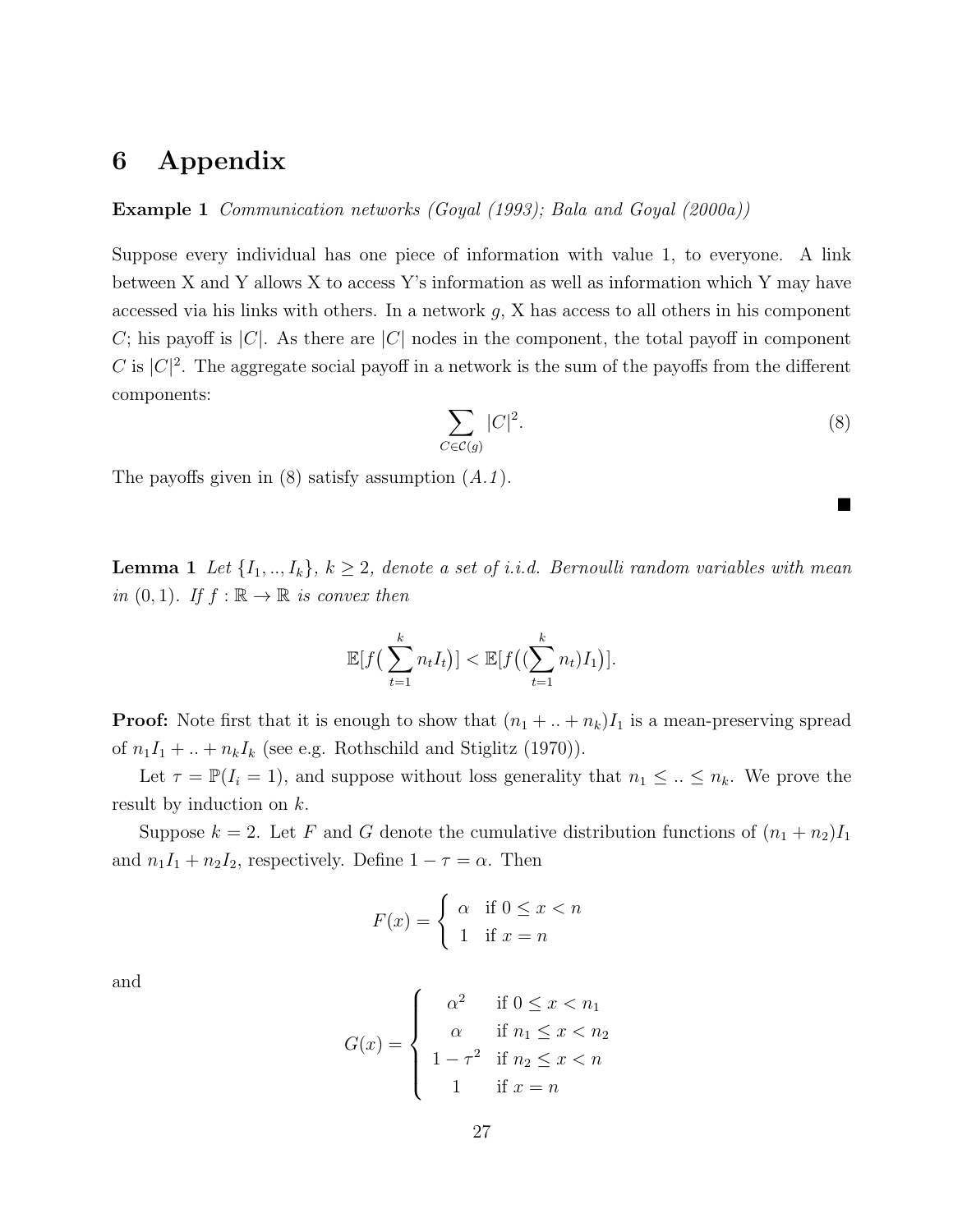So, using Theorem 1 in Rothschild and Stiglitz (1970),  $(n_1+n_2)I_1$  is a mean-preserving spread (MPS) of  $n_1I_1 + n_2I_2$  if and only if

$$
\alpha - \alpha^2 = 1 - \tau^2 - \alpha
$$

or, substituting for  $\tau$ , if and only if

$$
\alpha - \alpha^2 = 2\alpha - \alpha^2 - \alpha
$$

The result therefore holds for  $k = 2$ . Next, suppose the result holds up to k, where  $k \geq 2$ . We want to show that it also holds for  $k + 1$ .

Observe that that if Y is a MPS of X, for any random variable  $Q$  independent of X and Y, then  $Y + Q$  is a MPS of  $X + Q$ .

But then setting  $X = n_1I_1 + n_2I_2 + ... + n_kI_k$ ,  $Y = (n_1 + n_2 ... + n_k)I_1$ ,  $Q = n_{k+1}I_{k+1}$ , using the result for  $k = 2$  and the induction step, it follows that  $(n_1 + n_2 + ... + n_{k+1})I_1$  is a MPS of  $n_1I_1 + n_2I_2 + n_3I_3 + n_{k+1}I_{k+1}.$ 

■

**Proof of Theorem 1:** Let  $(g, \underline{d}) \neq (g^s, \underline{d}^s)$  denote an arbitrary (connected) defended network satisfying (4). We will show that there exists a strategy  $(\underline{a}, \Delta)$  such that  $\Pi^{e}(g, \underline{d}, \underline{a}, \Delta)$  <  $d^{\gamma}$  $\frac{d^{\gamma}}{d^{\gamma}+a^{\gamma}}f(n-a)$ . Since, by (3), the right-hand side of this inequality is the payoff achieved by the Designer with a CP-star, this will establish the statement of the theorem.

Let here  $K = \{i_1, ..., i_k\}$  denote the subset of protected nodes in  $(g, \underline{d})$ .

#### Case 1:  $k=1$

Since  $(g, d) \neq (g^s, d^s)$  we can find two nodes in O with a link between them. By allocating one resource unit to one of these nodes we can then find an attack  $(\underline{a}, \Delta)$  such that  $\Pi^e(g,\underline{d},\underline{a},\Delta) \leq \frac{d^{\gamma}}{d^{\gamma}+1}$  $\frac{d^{\gamma}}{d^{\gamma}+a^{\gamma}}f(n-a-1).$ 

#### Case 2:  $k > 1$

Construct the sequence of sets  $(N_{i_s})_{1 \leq s \leq k}$  recursively as follows:

$$
N_{i_1} = O_{i_1} \; ; \; N_{i_2} = O_{i_2} - N_{i_1} \; ; \; \dots \; ; \; N_{i_k} = O_{i_k} - \bigcup_{s=1}^{k-1} N_{i_s}
$$

Let  $n_{i_s} = |N_{i_s}|$ ,  $s = 1, ..., k$ . Note that by connectedness of  $g, \bigcup_{s=1}^k N_{i_s} = O$ .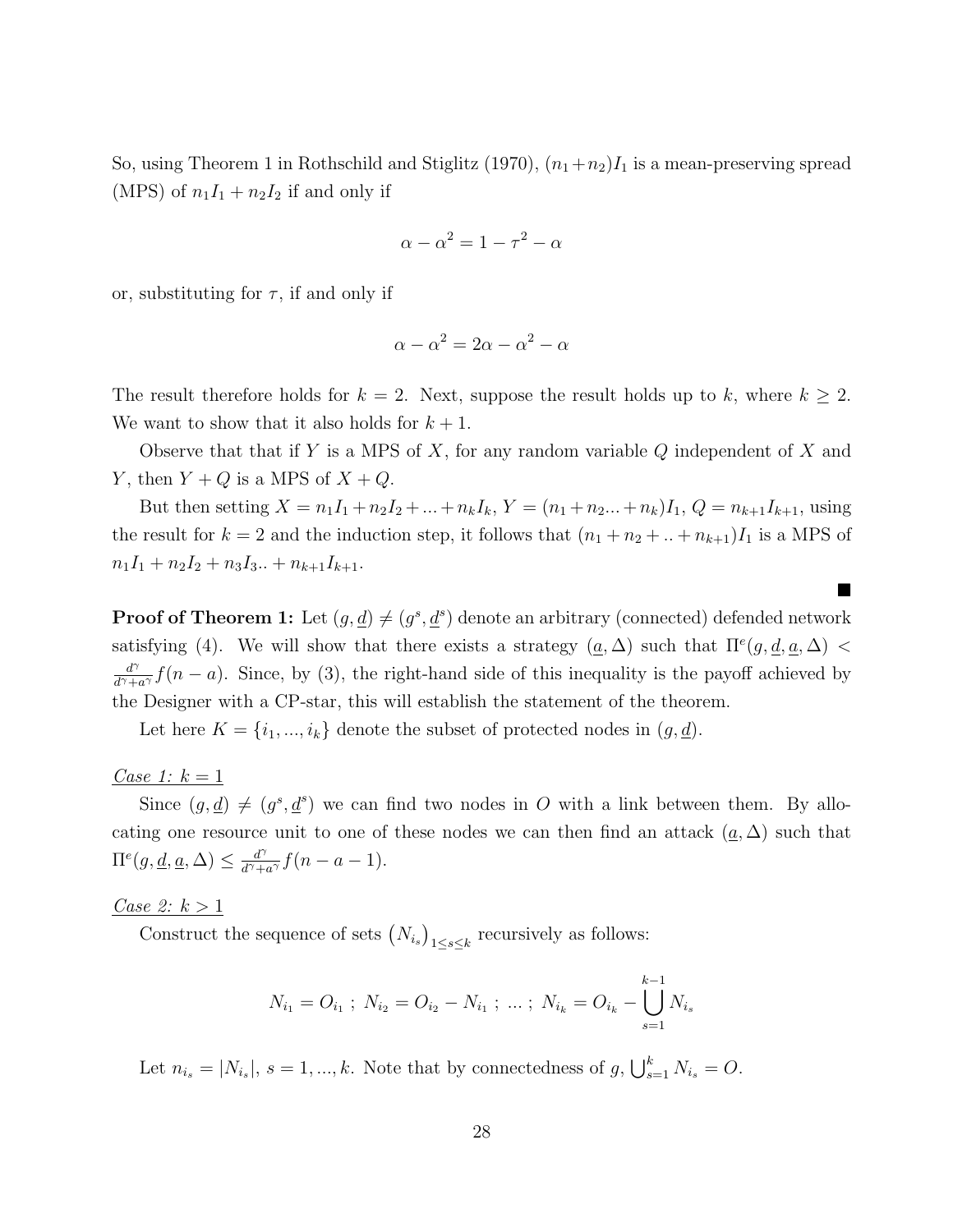Suppose first that  $n_{i_s} \geq \frac{a}{d}$  $\frac{a}{d}d_{i_s}$ ,  $\forall s$ , and attack mimics defense in such a way that one resource unit is allocated to exactly  $\frac{a}{d}d_{i_s}$  nodes in  $N_{i_s}$ , each of these resource units thereafter relocating to node  $i_s$ . Let  $\Pi^e$  denote the resulting expected payoff of the Designer.

Observe that, since  $N_{i_s} \subset O_{i_s}$ , a necessary condition for nodes in  $N_{i_s}$  to survive the attack is that  $i_s$  itself survives the attack. So the distribution of the total number of surviving nodes is first order stochastically dominated by that of  $(n_{i_1}+1-a_{i_1})I_1 + ... + (n_{i_k}+1-a_{i_k})I_k$ , where  $\{I_1, ..., I_k\}$  denotes a set of independent Bernoulli random variables such that  $P(I_s = 1)$  $d^{\gamma}$  $\frac{d^{\gamma}}{d^{\gamma}+a^{\gamma}}$ ,  $\forall s \in \{1, ..., k\}$ . Since f is increasing and convex we have

$$
\Pi^{e} \leq \mathbb{E}[f(\sum_{s=1}^{k} (n_{i_s} + 1 - a_{i_s})I_t)].
$$

But, using Lemma 1:

$$
\mathbb{E}[f\left(\sum_{s=1}^k (n_{i_s} + 1 - a_{i_s})I_s\right)] < \mathbb{E}[f\left(\left(\sum_{s=1}^k n_{i_s} + 1 - a_{i_s}\right)I_1\right)] = \mathbb{E}[f\left((n-a)I_1\right)].
$$

Hence

$$
\Pi^e < \frac{d^\gamma}{d^\gamma + a^\gamma} f(n - a).
$$

Finally, since  $(g, d)$  satisfies (4), it follows from Remark 1 in the text that we can always find a sequence of a nodes such that the first  $\frac{a}{d}d_{i_1}$  of these nodes belong to  $O_{i_1}$ , the next  $\frac{a}{d}d_{i_2}$ of these nodes belong to  $O_{i_2}$ , and so on up to k. So, by relabeling appropriately, the previous steps can be repeated in the case where  $n_{i_s} < \frac{a}{d}$  $\frac{a}{d}d_{i_s}$  for some s.

**Proof of Theorem 2:** By Theorem 1:  $\overline{\Pi}^e(g^s, \underline{d}^s) > \overline{\Pi}^e(g, \underline{d})$  for any defended network satisfying (4). So we are only left to compare the performance of the CP-star with that of a network violating (4).

 $\blacksquare$ 

#### Case 1:  $\ell < 1$

We will show that for any (connected) defended network  $(g, d)$  violating (4) and for n large enough:  $\overline{\Pi}^e(g, \underline{d}) < \frac{d^{\gamma}}{d\gamma + 1}$  $\frac{d^{\gamma}}{d^{\gamma}+a^{\gamma}}f(n-a).$ 

Let  $\epsilon' > 0$  such that  $\ell' = \ell + \epsilon' < 1$ . We can find  $n'_0$  such that  $\frac{f(n-1)}{f(n)} < \ell'$ ,  $\forall n \geq n'_0$ . Then by induction  $f(m) < (\ell')^{n-m} f(n), \forall n \ge m \ge n'_0$ .

Consider next a (connected) defended network  $(g, \underline{d})$  violating (4). Let  $i \in K$  such that  $|O_i| \geq \frac{n-k}{k}$ . Since  $k \geq 2$ , note that  $d_i < d$ . Suppose all attack resources are allocated in  $O_i$ ,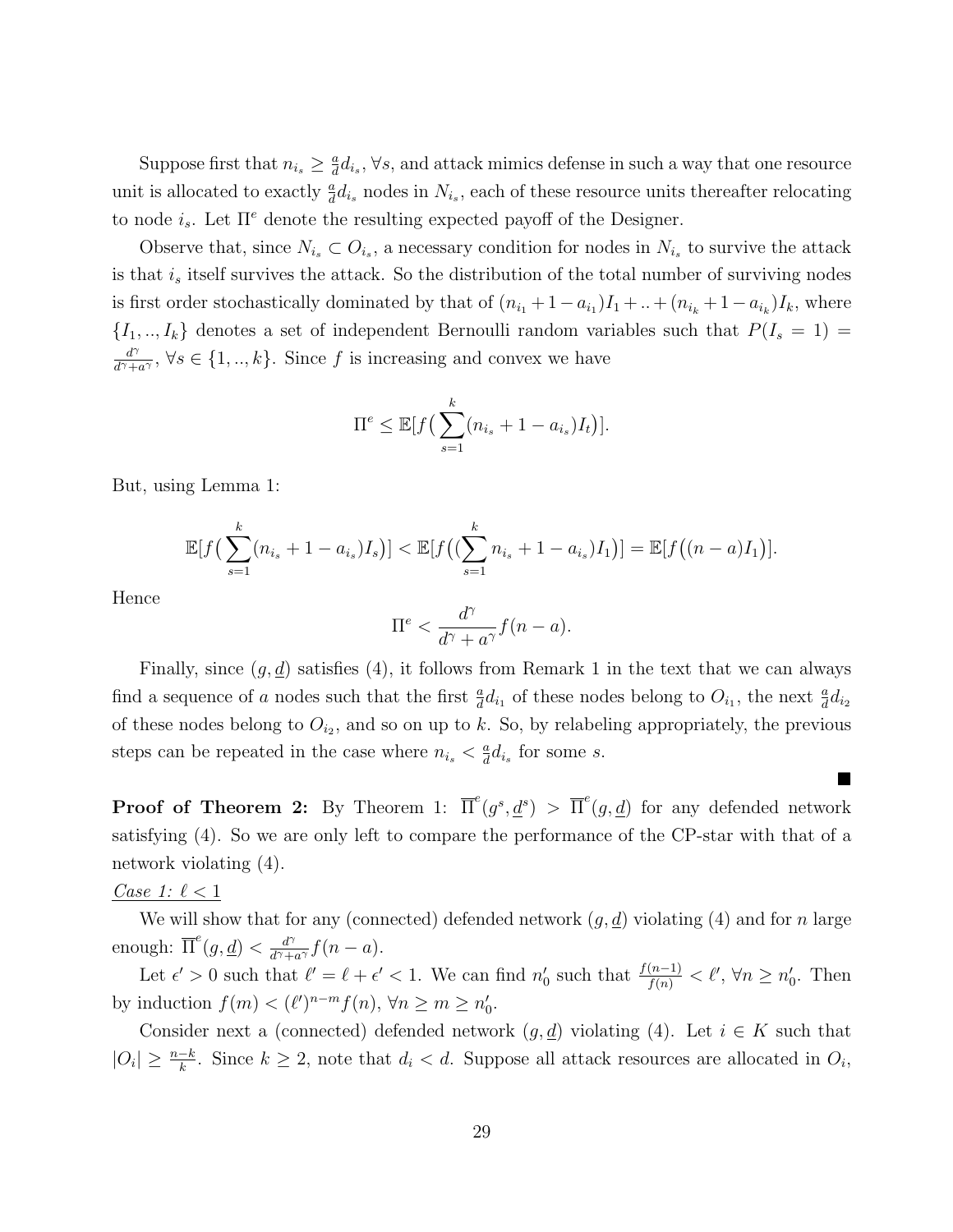thereafter relocating to node i. Let  $\Pi^e$  denote the resulting expected network value. We have  $\Pi^e \leq \frac{d_i^{\gamma}}{d_i^{\gamma} + a^{\gamma}} f(n-a) + \Gamma$ , where  $\Gamma \leq f(n - \frac{n-k}{k})$  $(\frac{-k}{k}) = f(1 + \frac{k-1}{k}n)$ . Note from the remark above that for n large enough  $f(1+\frac{k-1}{k}n) < (\ell')^{\frac{n}{k}-1}f(n)$ . Thus, for n large enough,  $\Gamma < (\ell')^{\frac{n}{k}-1}f(n)$ and, finally:

$$
\Pi^{e} < \frac{d_i^{\gamma}}{d_i^{\gamma} + a^{\gamma}} f(n - a) + (\ell')^{\frac{n}{k} - 1} f(n). \tag{9}
$$

Now let  $\epsilon'' > 0$  such that  $\ell'' = l - \epsilon'' > 0$ . We can find  $n''_0$  such that  $\frac{f(n-1)}{f(n)} > \ell''$ ,  $\forall n \geq n''_0$ . Then by induction  $f(n-a) > (\ell'')^a f(n)$ ,  $\forall n \geq n''_0 + a$ . For n large enough (9) now yields

$$
\Pi^e < \left(\frac{d_i^\gamma}{d_i^\gamma + a^\gamma} + (\ell')^{\frac{n}{k}-1} (\ell'')^{-a}\right) f(n-a) \tag{10}
$$

п

The first bracketed term in (10) is less than  $\frac{d^{\gamma}}{dx^{\gamma}}$  $\frac{d^{\gamma}}{d^{\gamma}+a^{\gamma}}$ , since  $d_i < d$ , while the second term tends to 0 as n becomes large. We thus obtain  $\prod^e \leq \frac{d^{\gamma}}{d^{\gamma}+1}$  $\frac{d^{\gamma}}{d^{\gamma}+a^{\gamma}}f(n-a)$  for *n* large enough. <u>Case 2:  $\ell = 1$ </u>

Let  $(g, d)$  denote a defended network violating (4). Notice first that we can find  $n_0$  such that  $f(n-a) \ge (1-\epsilon)f(n)$  for all  $n > n_0$ . Consider an attack strategy such that  $a_i = \frac{a}{d}$  $\frac{a}{d}d_i,$  $\forall i \in K$ . Let  $\Pi^e$  denote the resulting expected network value. It follows from the proof of Theorem 1 that  $\prod^e \frac{d^{\gamma}}{d^{\gamma}+1}$  $\frac{d^{\gamma}}{d^{\gamma}+a^{\gamma}}f(n)$ . So for  $n>n_0$ :  $\frac{d^{\gamma}}{d^{\gamma}+a^{\gamma}}$  $\frac{d^{\gamma}}{d^{\gamma}+a^{\gamma}}f(n-a) \geq (1-\epsilon)\frac{d^{\gamma}}{d^{\gamma}+a^{\gamma}}$  $\frac{d^{\gamma}}{d^{\gamma}+a^{\gamma}}f(n) > (1-\epsilon)\Pi^{e}.$ But this implies  $\frac{d^{\gamma}}{d\gamma + 1}$  $\frac{d^{\gamma}}{d^{\gamma}+a^{\gamma}} f(n-a) > (1-\epsilon)\overline{\Pi}^e(g, \underline{d}).$ 

#### Claim 1 Within the class of connected networks, a defended core network is optimal.

Proof: Observe first that if there exists a path of unprotected nodes between two protected nodes, i and j say, then adding a link between i and j is without loss for the Designer. We can thus restrict attention to defended networks in which the set of protected nodes constitute a connected sub-graph, and such that any pair of protected nodes connected through a path of unprotected nodes are also directly linked.

Now suppose there does exist a path of unprotected nodes between two protected nodes, i and j say. Observe that, by the previous step, these unprotected nodes play no role in connecting i and j (or any other pair of protected nodes). So the alternative network in which all of these unprotected nodes have a single link to node  $i$  induces no loss for the Designer. Indeed, in the new network, these unprotected nodes' survival is contingent only on node i's survival, whereas in the old network it was contingent on node  $i$  and node  $j$ 's survival. So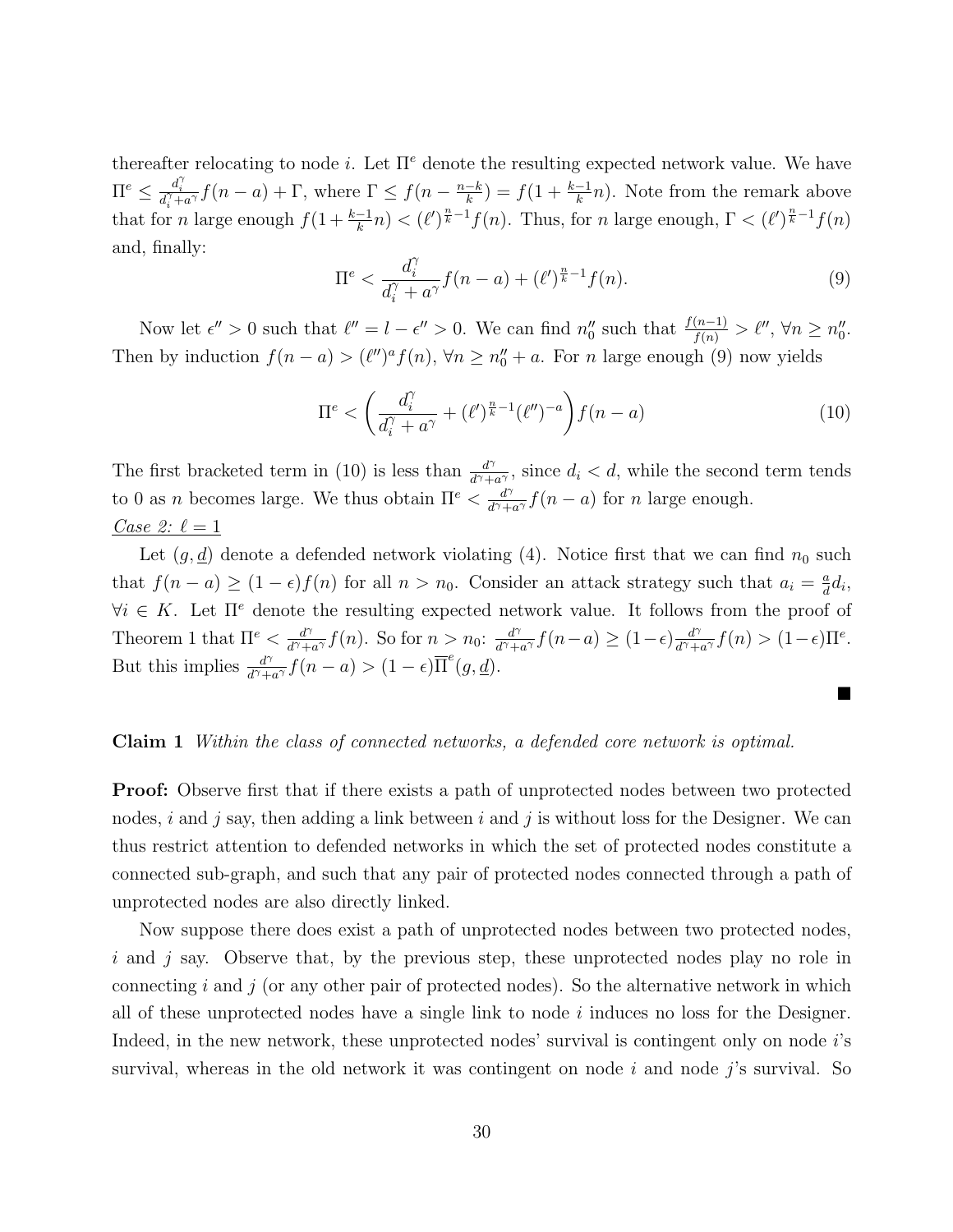any outcome in which node j is captured but node i is not in fact induces a strict gain for the Designer.

We are only left to show that a link between two unprotected nodes is never optimal. Suppose that  $i$  and  $j$  are unprotected and have a link between them. By the previous step there exists a unique protected node k connected to i and j through a path of unprotected nodes. Let I denote the set of unprotected nodes connected to k through a path of unprotected nodes. It is then immediate to see that the alternative network in which all nodes in I have a single link to node k weakly dominates the original network.

**Proof of Proposition 1:** For the first part, observe that as  $\gamma \to \infty$  any contest involving  $d_i > a_i$  results in certain success for the Designer.

 $\blacksquare$ 

 $\blacksquare$ 

For the second part, observe first that as  $\gamma \to 0$  any contest involving  $a_i > 0$  and  $d_i > 0$ results in equal success probabilities for attack and defence.

We next show that any defended network in  $\Lambda$  with x nodes in the core and  $1 < x < a + 1$ is strictly dominated by the CP-star. Indeed, observe that in this case the Adversary's best response involves allocating (at least) one unit of resource to the periphery of each core node. The probability of success at each contest is  $\frac{1}{2}$ . This is also the probability of success given a CP-star. The central argument of Theorem 1 regarding MPS thus applies, and shows that the CP-star strictly dominates any such defended network.

Finally, we show that any defended network in  $\Lambda$  with x nodes in the core and  $a < x < d$  is strictly dominated by  $d$  nodes in the core. In this case, the Adversary's best response involves allocating exactly one unit of resource to the periphery of a core nodes. But it is then easy to see that the resulting distribution of captured nodes FOSD that resulting with d nodes in the core. Since  $f$  is increasing,  $d$  nodes in the core therefore dominates.

Thus for  $\gamma$  small, the optimal defended network is either a CP-star or has d nodes in the core.

If  $a = 1$ , the Adversary's always attacks one periphery node. In that case, the distribution of captured nodes in a CP-star FOSD that resulting with  $d$  nodes in the core. Once again, since  $f$  is increasing,  $d$  nodes in the core dominates.

**Proof of Theorem 3:** First, we note that there must be at least  $a + 1$  components: if the number of components is fewer than  $a + 1$ , then the Adversary can set  $a_i = 1$  for one node in each component and thereby ensure that the Designer earns zero payoff. A network with  $a + 1$  components on the other hand, guarantees the Designer strictly positive payoff as at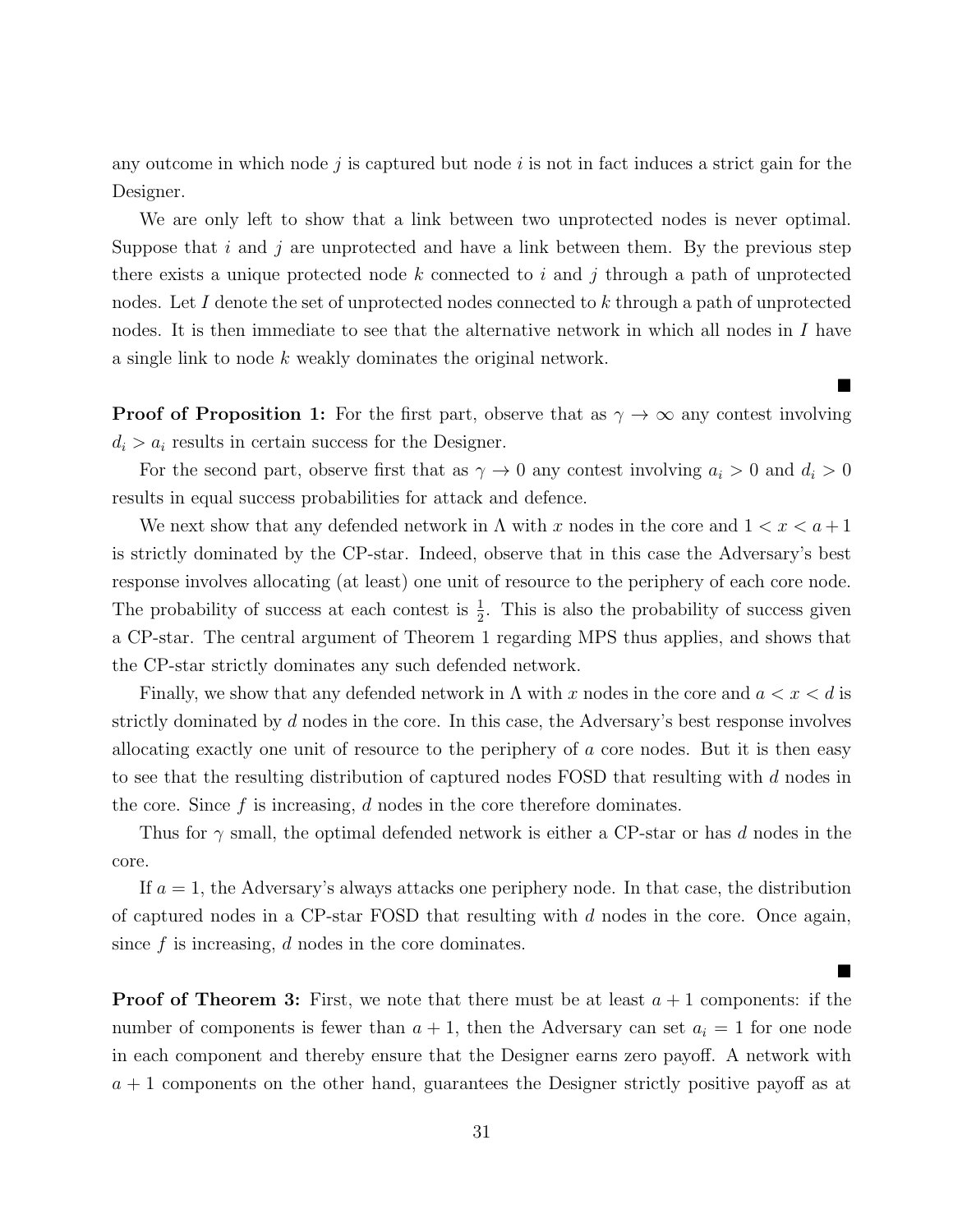least one component survives any attack.

Second, we show that there are at least  $a+1$  maximum components. Suppose this is not the case and let component  $C_1$  denote a maximum component. As part of his best response, the Adversary must capture  $C_1$ . Next, form a new network  $g'$  from  $g$  in which  $C'_1$  is obtained from  $C_1$  by isolating a single node, leaving the rest of the network unchanged. In  $g'$ , either  $C'_1$ is maximal, or at most  $a - 1$  components have size strictly greater than it. Hence, without loss of generality, we may assume that  $C_1'$  is captured as part of the best response by the Adversary. But then the Designer does strictly better with  $g'$  as compared to  $g$ , since by doing so she saves the node which has been isolated. This contradicts the hypothesis that  $q$ is optimal.

Finally, we show that at most one component has size strictly smaller than the maximum size  $\bar{s}$ . Suppose we can find two such components. The Designer can then take a node from the smaller of the two components and place it in the larger component. The larger component still remains (weakly) smaller than the maximal components while, due to convexity of  $f$ , payoffs to the Designer are strictly increased by this move.

**Proof of Proposition 2:** Consider a network g consisting of equal size components, and let m denote this size. Using arguments from Theorem 3 we find

$$
\overline{\Pi}^{e}(g) = f(m)\left(\frac{n}{m} - a\right). \tag{11}
$$

ш

Simple algebra establishes that (11) is maximized at  $m = \frac{n(\beta - 1)}{a\beta}$ .

Next, consider a network  $g'$  with all but one component having maximum size  $m'$ , and one component of size  $s, 0 < s < m'$ . Let  $b = \frac{n-s}{m'}$  denote the number of maximum components in g 0 . By optimality of the Adversary's strategy:

$$
\overline{\Pi}^{e}(g') = f(m')(b - a) + f(s).
$$
\n(12)

Observe then that by convexity of  $f$ 

$$
\overline{\Pi}^e(g') < f(m')(b-a) + \frac{s}{m'}f(m').
$$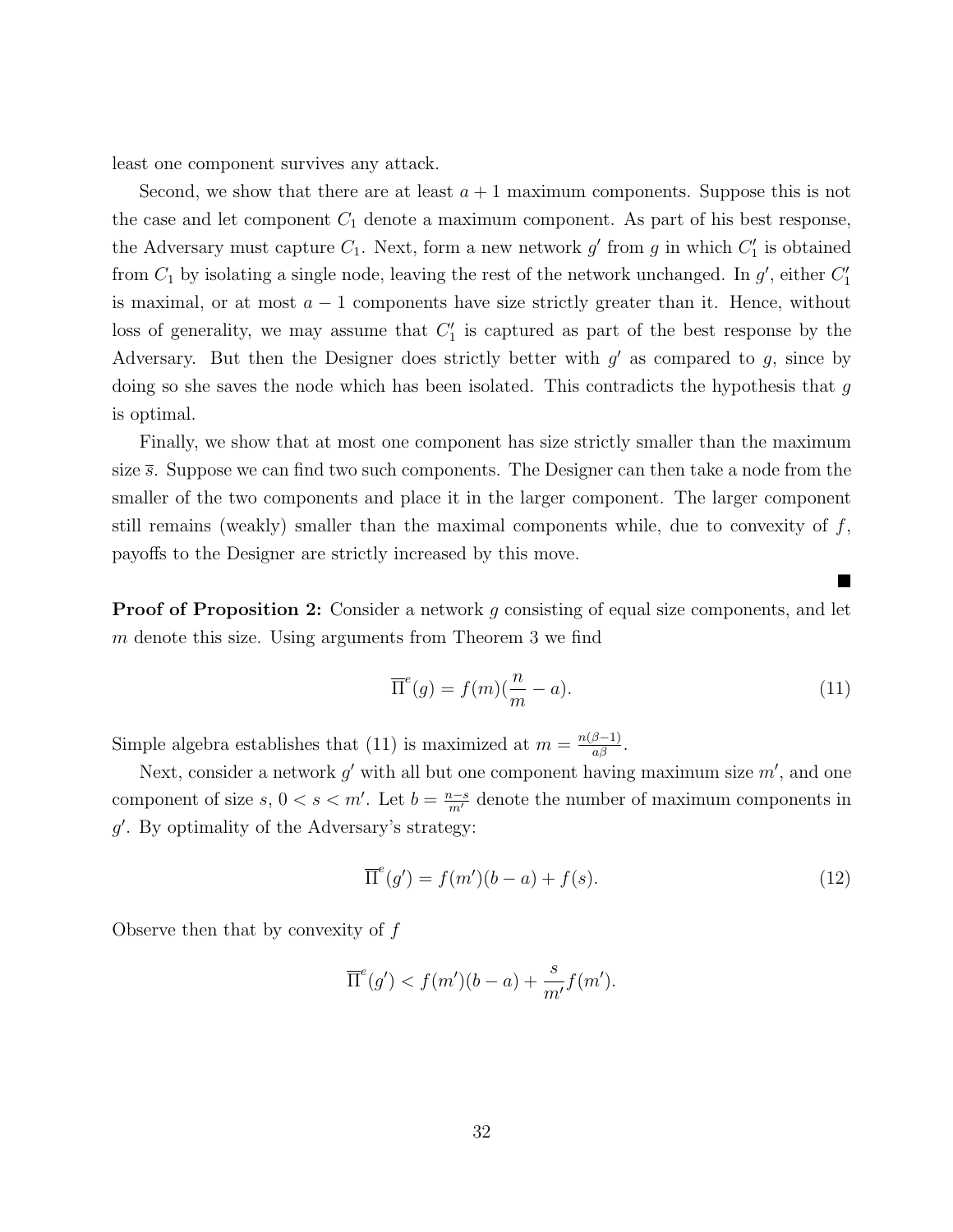Substituting for b and simplifying then yields

$$
\overline{\Pi}^e(g') < f(m')\left(\frac{n}{m'} - a\right).
$$

So, by the first step, a network with  $\frac{\beta a}{\beta - 1}$  equal size components dominates any network in which one component has less than maximum size. By Theorem 3, it then follows that a network with  $\frac{\beta a}{\beta - 1}$  equal size components is in fact optimal.

**Proof of Theorem 4:** For the first part, it follows from Theorem 2 that, for large n, we only need to compare the performance of the CP-star with that of unconnected defended networks.

п

Consider therefore defended network  $(g, d)$ , with g unconnected. Let C denote the largest component in g,  $n_C = |C|$ , and  $d_C$  the total amount of resources allocated to nodes in C. Note in particular that  $d_C \leq d$ , while  $n_C < n$ .

Suppose first  $n_C \leq \frac{n}{2}$  $\frac{n}{2}$ . As in Theorem 2, choose  $\ell' < 1$  and  $n'_0$  such that  $f(m) <$  $(\ell')^{n-m} f(n)$ ,  $\forall n \geq m \geq n_0'$ . For  $n > 2n_0$  and irrespective of attack the network value is then bounded above by  $2(\ell')^{\frac{n}{2}}f(n)$ . Now, again as in Theorem 2 choose  $\ell'' > 0$  and  $n''_0$  such that  $f(n-a) > (l'')^a f(n), \forall n \geq n''_0$ . Then for n large enough and irrespective of attack the network value is bounded above by  $2(\ell')^{\frac{n}{2}}(\ell'')^{-a}f(n-a)$ . A comparison with (3) establishes that the CP-star dominates  $(q, d)$ , for large enough n.

Assume henceforth  $n_C > \frac{n}{2}$  $\frac{n}{2}$ . By Theorem 2 we can find an attack on g with resulting expected network value  $\Pi^e$  such that

$$
\Pi^e \le \frac{d_C^{\gamma}}{d_C^{\gamma} + a^{\gamma}} f(n_C - a) + f(n - n_C).
$$

But for  $n \ge n'_0 + n_C$  we have  $f(n - n_C) \le (\ell')^{n_C} f(n)$ . Since  $\ell' < 1$  and  $n_C > \frac{n}{2}$  $\frac{n}{2}$ , we obtain:

$$
\Pi^e < \frac{d_C^{\gamma}}{d_C^{\gamma} + a^{\gamma}} f(n_C - a) + (\ell')^{\frac{n}{2}} f(n).
$$

Using the fact that  $f(n) < (\ell'')^{-a} f(n-a)$  for  $n \geq n_0''$  we then have, for n large enough:

$$
\Pi^{e} < \frac{d_C^{\gamma}}{d_C^{\gamma} + a^{\gamma}} f(n_C - a) + (\ell')^{\frac{n}{2}} (\ell'')^{-a} f(n - a).
$$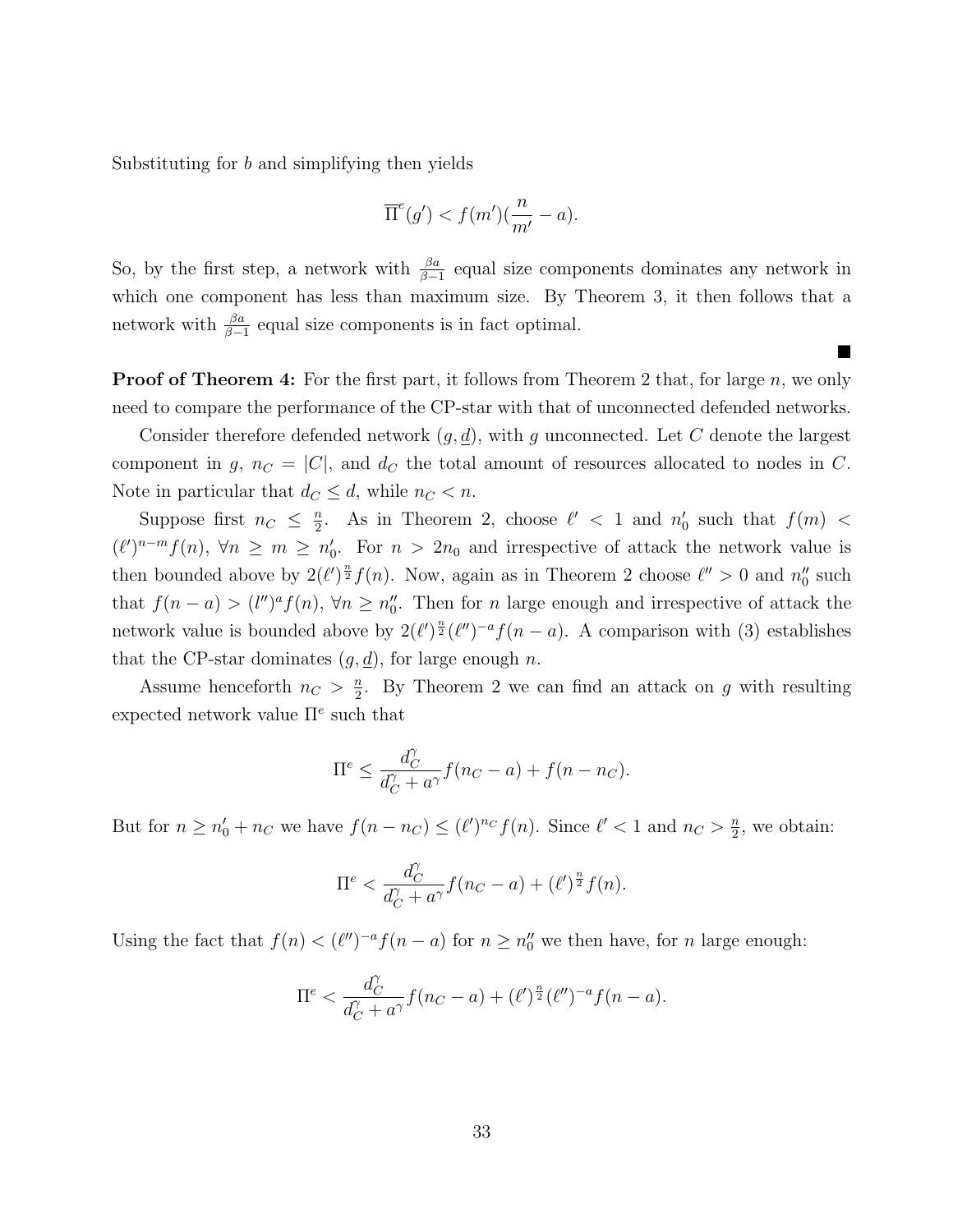Finally,  $n_C < n$ , and so

$$
\Pi^{e} < \left(\frac{d_C^{\gamma}}{d_C^{\gamma} + a^{\gamma}} + (\ell')^{\frac{n}{2}} (\ell'')^{-a}\right) f(n - a). \tag{13}
$$

The first bracketed term in (13) is at most  $\frac{d^{\gamma}}{dx}$  $\frac{d^{\gamma}}{d^{\gamma}+a^{\gamma}}$ , since  $d_C \leq d$ , while the second term tends to 0 as *n* becomes large. This completes the proof of the first part of the proposition.

For the second part, suppose  $f(n) = n^2$ ,  $d = 1$ ,  $a = 2$ . In the class of connected networks, Theorem 2 tells us that CP-star is optimal. In the CP-star network, the expected payoff is:

$$
\overline{\Pi}^{e}(g^{s}, \underline{d}^{s}) = \frac{1}{1+2^{\gamma}}(n-2)^{2}.
$$
\n(14)

Now let  $(g, \underline{d})$  denote a defended network consisting of two components of equal size; suppose one component is a star with defended central node. We then have

$$
\overline{\Pi}^{e}(g, \underline{d}) = \frac{1}{2}(\frac{n}{2} - 1)^{2}.
$$
\n(15)

■

If  $n \geq 4$ , then  $\overline{\Pi}^e(g, \underline{d}) > \overline{\Pi}^e(g^s, \underline{d}^s)$ , for all  $\gamma > 5$ .

Analysis of the simultaneous move game: A mixed strategy of the Designer is a probability distribution,  $\sigma$ , on the set of networks and defense allocations. The mixed strategy of the Adversary,  $\rho$ , is a probability distribution on the set of attack allocations.<sup>15</sup> The expected payoff to D from strategy  $\sigma$  when A chooses  $\rho$  is:

$$
\sum_{(g,d)\in \text{supp }\sigma; \underline{a}\in \text{supp }\rho} \sigma(g,\underline{d})\rho(\underline{a}) \sum_{g'\in G(g)} P(g'|\underline{a},\underline{d},g) \left[ \sum_{C_k \in \mathcal{C}(g')} f(|C_k(g')|) \right] \tag{16}
$$

Consider a network with large n and two hubs who are each linked to  $(n-2)/2$  nodes. Suppose for simplicity that  $a = d = 2$  and that Designer allocates 1 resource unit to each hub. Suppose the Adversary targets one peripheral node each attached to different hubs. Then the probability distribution of surviving nodes is  $\overline{P}$ : probability 1/2 for 0 surviving nodes, probability 1/4 for  $(n-2)$  surviving nodes and probability 1/4 for  $(n/2-1)$  surviving nodes. Figure 3 illustrates the dynamics and this distribution. Next suppose that the Adversary targets 2 peripheral nodes attached to the same hub node. Then the probability distribution

<sup>&</sup>lt;sup>15</sup>We abstract from the issue of routing of winning attacks by the Adversary here; for simplicity we assume that winner's resource captures neighboring undefended nodes but does not travel to other defended nodes.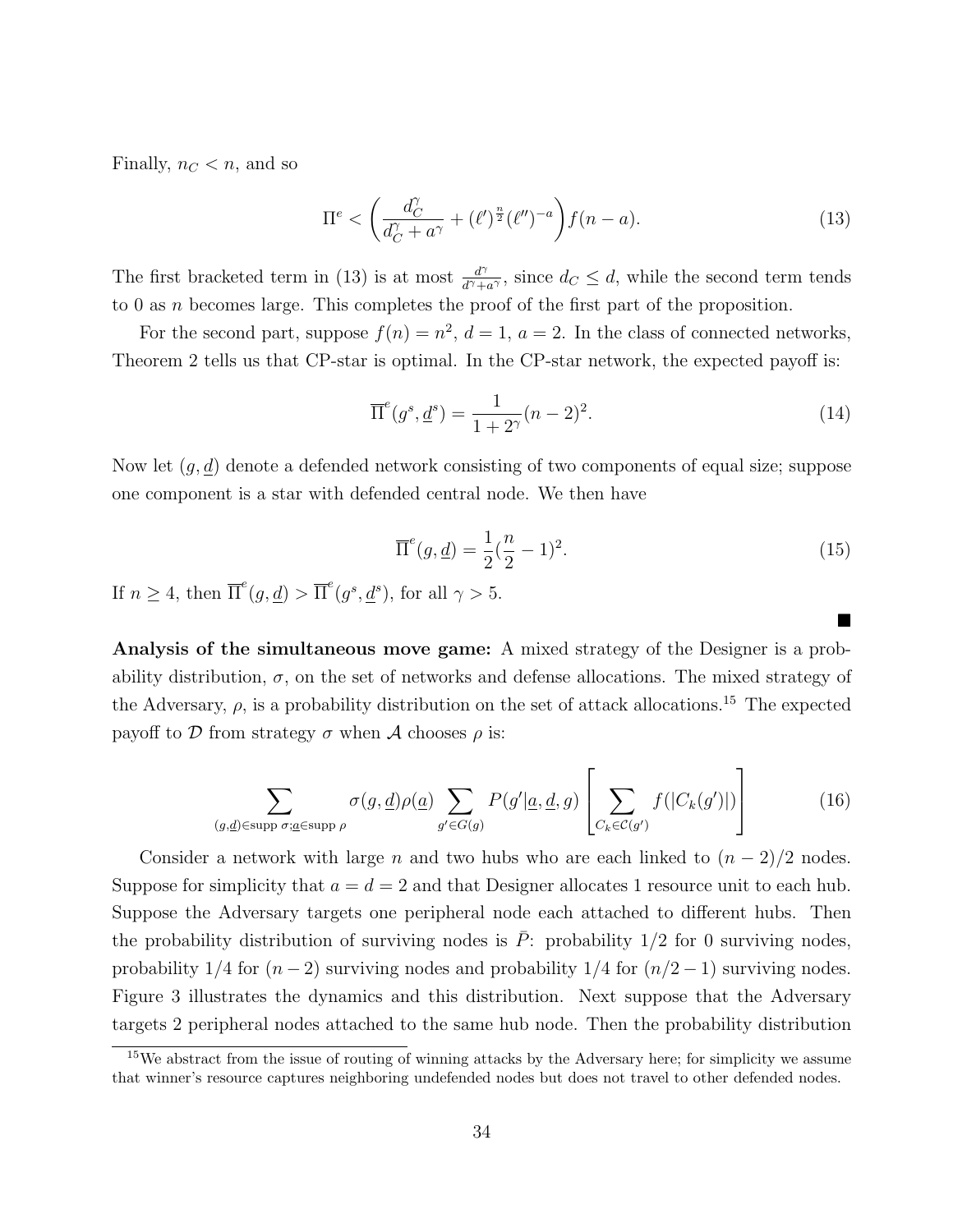of surviving nodes is given by  $\tilde{P}$ : probability 4/9 for 0 surviving nodes probability 3/9 for  $(n-2)$  surviving nodes and probability 2/9 for  $n/2-1$ ) surviving nodes.

%beginfigure[tp]

It is easy to verify that  $\tilde{P}$  first order stochastically dominates  $\bar{P}$ . Since network value f is increasing, it follows that  $\mathcal D$  favors the latter attack strategy. The Designer can enforce his favored distribution by mixing across the allocation of peripheral nodes to hubs. In the face of this mixing, the Adversary is indifferent between mixing and not mixing his attack allocation. This advantage of the Designer in the simultaneous game has a general implication: in equilibrium he must earn (weakly) more in the simultaneous game as compared to the benchmark sequential game analyzed in Section 3. This is because, given a CP-star, it is optimal for the Adversary to target a peripheral nodes. This means that there is a strategy which ensures the Designer expected payoff (3) in the simultaneous game.

**Proof of Proposition 3:** Fix the number of hubs to  $k = 2$ . Then there is an equilibrium (in the set of pure strategies) in which the Designer allocates  $d/2$  to each core-node while the Adversary allocates his resources to peripheral nodes (symmetrically across the two hubs). Label the core nodes 1 and 2.

Suppose the Adversary does choose the mimic strategy. Consider a defense allocation  $d_1 = d/2 + x$ ,  $d_2 = d/2 - x$ . We show that it is optimal for the Designer to set  $x = 0$ .

Given that  $\ell = 1$ , it is optimal to allocate no resource to the peripheral nodes. Next, consider allocations on the two core nodes. Observe that there are four states of the world: both core nodes are defended, both are attacked successfully, and two states corresponding to the case where only one of them is attacked successfully. The payoff to the Designer from this strategy is given by:

$$
f(\frac{n}{2}-1)\left[\frac{2da}{(d+2x+a)(d-2x+a)}\right] + f(n-2)\frac{d^2-4x^2}{(d+2x+a)(d-2x+a)}
$$
(17)

.

Differentiating with respect to  $x$ , we get:

$$
f\left(\frac{n}{2}-1\right)\left[\frac{-8x}{(d+2x+a)^2(d-2x+a)^2}\right] + f(n-2)\left[\frac{(-8x)((d+2x+a)(d-2x+a)-(d^2-4x^2))}{(d+2x+a)^2(d-2x+a)^2}\right]
$$

Simplifying yields

$$
\[\frac{-8x}{(d+2x+a)^2(d-2x+a)^2}\] \[-f(\frac{n}{2}-1) + f(n-2)(a^2+2ad)\].
$$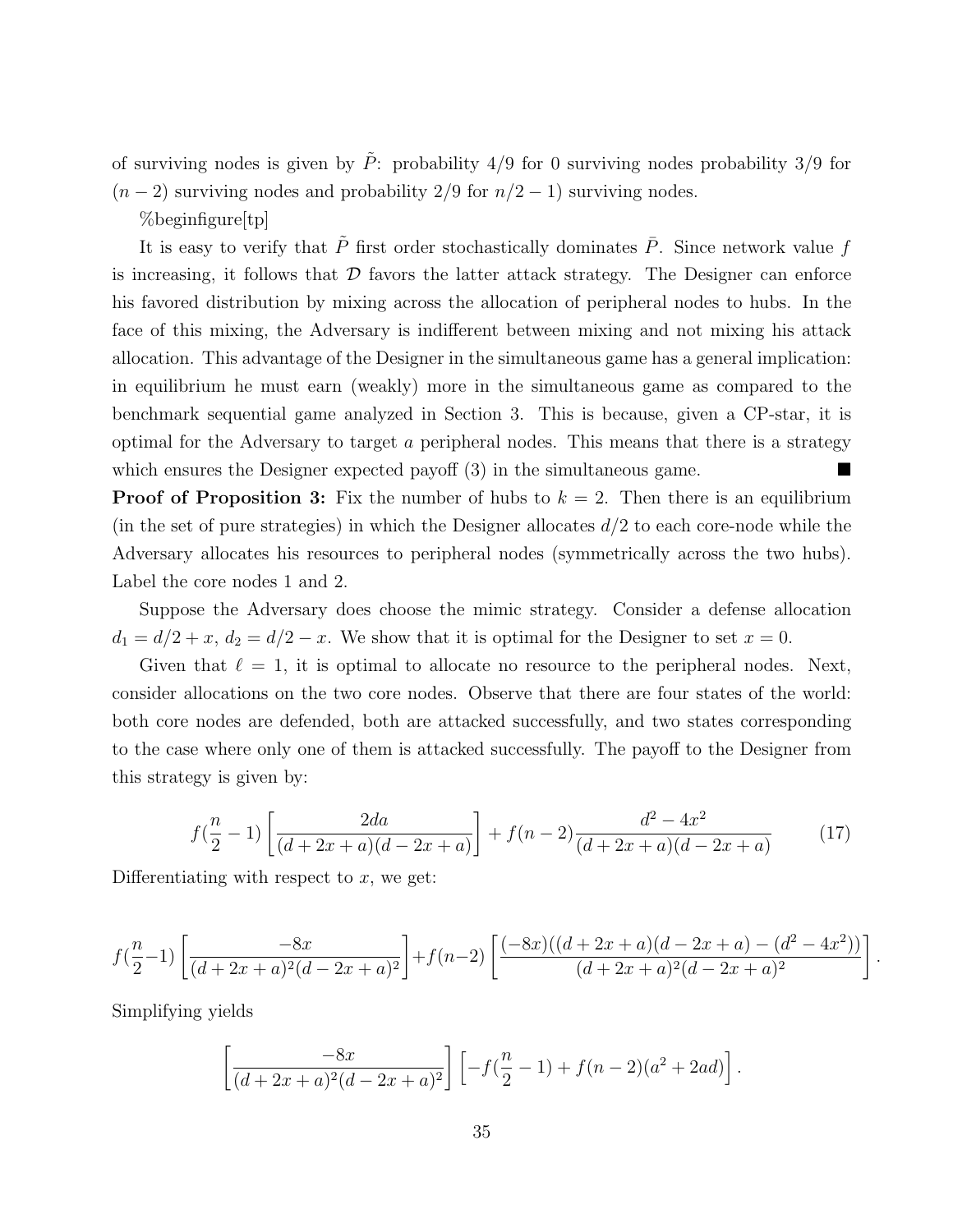This expression in negative if  $\frac{f(n-2)}{f(n/2-1)} > \frac{1}{a^2+1}$  $\frac{1}{a^2+2ad}$ . So the Designer allocates resources equally to the two core nodes if this inequality is satisfied. This inequality is satisfied for all functions  $f$ which satisfy  $(A.1)$ .

Now consider optimality of the Adversary's strategy in the face of an equal split of defense resources  $d/2$  between the two hub nodes. The payoff to an attack strategy  $a/2 + x$ ,  $a/2 - x$ is given by

$$
f(\frac{n}{2}-1)\left[\frac{2da}{(d+2x+a)(d-2x+a)}\right] + f(n-2)\frac{d^2}{(d+2x+a)(d-2x+a)}.
$$

It is easily checked that the denominator is falling in  $x$ . So it follows that the Designer's payoff is increasing in x and is minimized at  $x = 0$ . This completes the argument for the case of 2 core nodes.

The argument is now easily generalized to cover  $k \geq 2$  nodes.

## 7 References

- 1. Acemoglu, D., A. Ozdaglar and A. Tahbaz-Salehi (2013), Systemic Risk and Stability in Financial Networks, NBER Working Paper 18727.
- 2. Albert R, Jeong H, Barabási, A-L (2000), Error and attack tolerance of complex networks, Nature, 406: 378-82.
- 3. Allen, F. and D. Gale (2000), Financial Contagion, Journal of Political Economy, 108, 1, 1-33.
- 4. Alpcan, T. and T. Basar(2011), Network Security: A Decision and Game Theoretic Approach. Cambridge University Press. Cambridge, England.
- 5. Anderson, R. (2008), Security Engineering. Second Edition. Wiley.
- 6. Arquilla, J. and D. Ronfeldt (1996), The Advent of Netwar (RAND: Santa Monica, CA).
- 7. Arquilla, J. and D. Ronfeldt (2001), Networks and Netwars: The Future of Terror, Crime, and Militancy (RAND: Santa Monica, CA).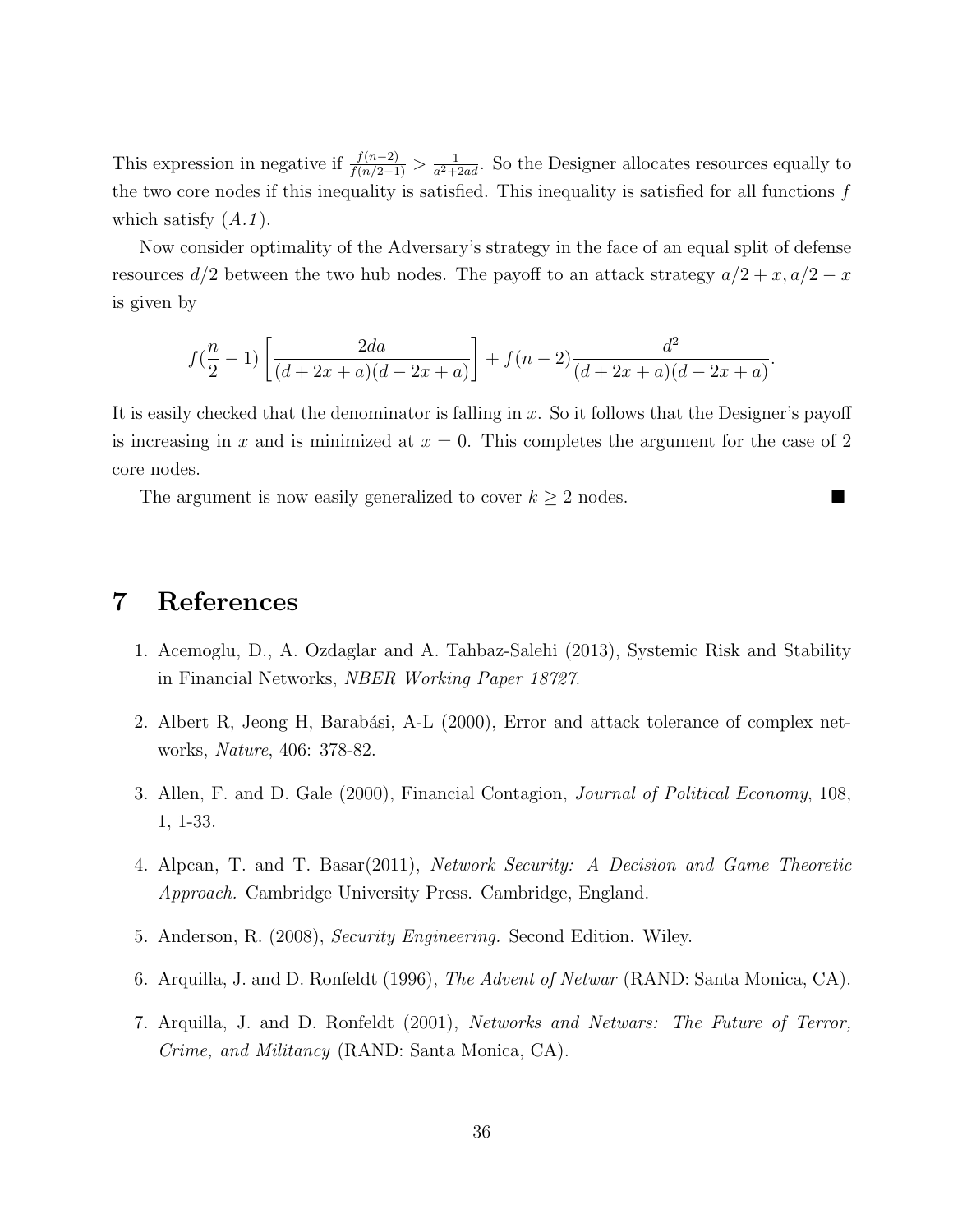- 8. Aspnes, J., K. Chang, A. Yampolskiy (2006), Inoculation strategies for victims of viruses and the sum-of-squares partition problem, *Journal of Computer and System Sciences*,
- 9. Baccara, M. and H. Bar-Isaac (2008), How to organize crime? Review of Economic Studies, 75, 4, 1039-1067.
- 10. Bala, V. and S. Goyal. (2000a), A non-cooperative model of network formation, Econometrica, 68, 5, 1181-1229.
- 11. Bala, V. and Goyal, S. (2000b), An analysis of strategic reliability, Review of Economic Design, 5, 205-28.
- 12. Baye, M. (1998), Recent Developments in the Theory of Contests: Advances in Applied Microeconomics. JAI Press.
- 13. Bier, V., S. Oliveros and L. Samuelson (2006), Choosing what to Protect: Strategic Defensive Allocation against an Unknown Attacker, Journal of Public Economic Theory, 9, 1-25.
- 14. Blume, L., D. Easley, J. Kleinberg, R. Kleinberg, E. Tardos (2011), Network Formation in the Presence of Contagious Risk. Proc. 12th ACM Conference on Electronic Commerce.
- 15. Bollobas, B (1998), Modern Graph Theory, Springer-Verlag. New York.
- 16. Cabrales, A., P. Gottardi and F. Vega-Redondo (2013), Risk-sharing and contagion in networks. Mimeo, EUI Florence.
- 17. Cunningham, W. (1985), Optimal Attack and Reinforcement in a Network, Journal of the ACM, 32, 3, 549-61.
- 18. Elliott, M., B. Golub and M.O. Jackson (2012), Financial Networks and Contagion. Mimeo. Caltech and Stanford.
- 19. Farrell, F. and G. Saloner (1986), Installed base and compatibility: Innovation, product preannouncements, and predation American Economic Review, 76, 940-955.
- 20. Garfinkel, M. and Skaperdas, S. (2012), The Oxford Handbook of the Economics of Peace and Conflict. Oxford University Press.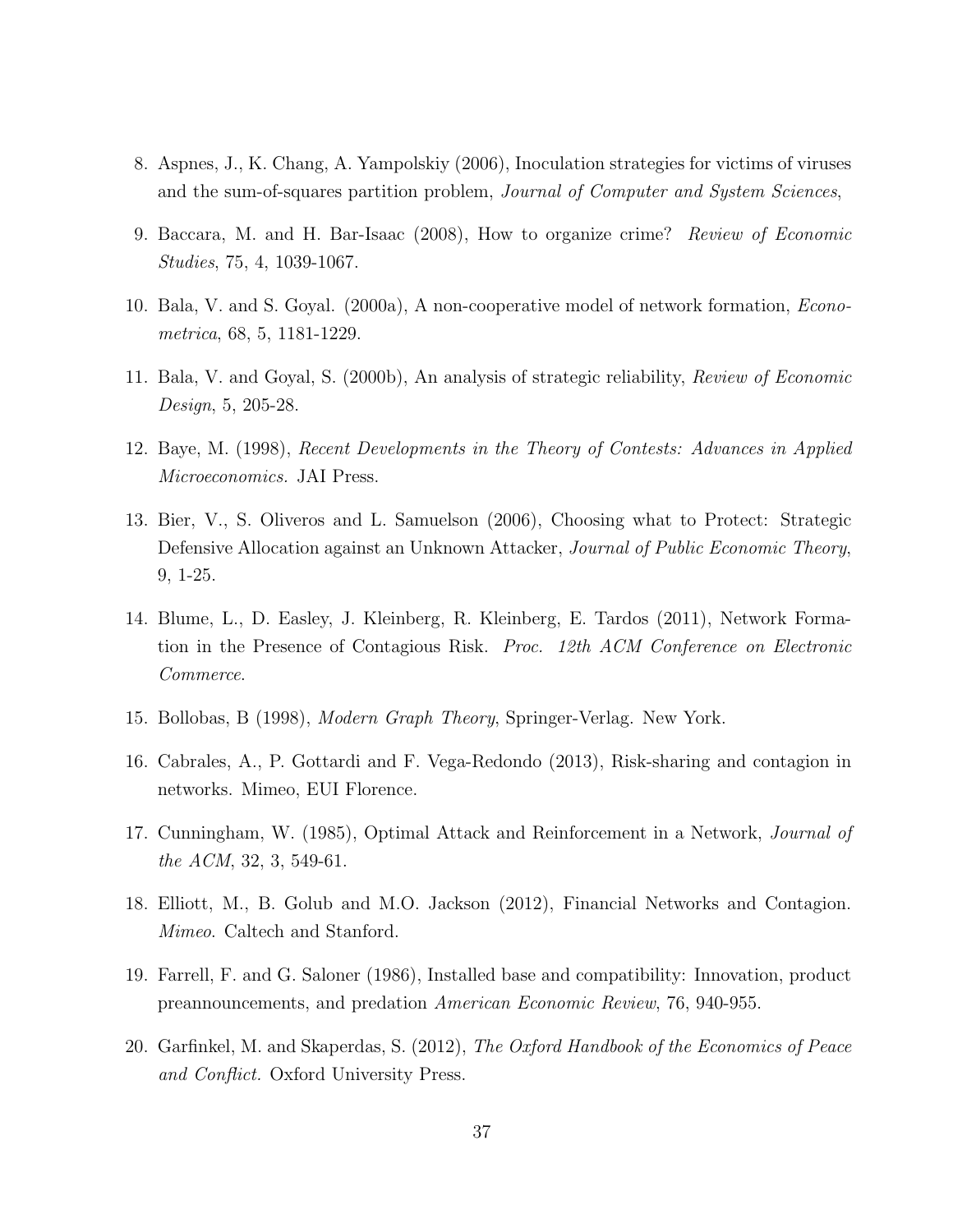- 21. Garicano, L. (2000), Hierarchies and the Organization of Knowledge in Production, Journal of Political Economy, 108, 874-904.
- 22. Geoffard, P-Y., and Philipson, T. (1997), Disease eradication: private versus public vaccination, American Economic Review, 87(1):222-230.
- 23. Goyal, S. (1993), Sustainable communication networks, Tinbergen Institute Discussion Paper, TI 93-250, Rotterdam-Amsterdam.
- 24. Goyal, S. (2007), Connections: an introduction to the economics of networks. Princeton University Press.
- 25. Gueye, A. and V. Marbukh (2012), Toward a network of communication network vulnerability to attack: a game theoretic approach. mimeo, National Institute of Standards and Technology.
- 26. Gueye, A., Walrand, J., and V. Anantharam (2011), A network topology design game: How to choose communication links in an adversarial environment, Proceedings of the 2nd International ICTS Conference on Game Theory for Networks.
- 27. Hart, S. (2008), Discrete Colonel Blotto and General Lotto games, International Journal of Game Theory, 36, 3, 441-460.
- 28. Hirshleifer, D. (1995), Theorizing about conflict. Mimeo, UCLA.
- 29. Hong, S. (2008), Hacking-proofness and Stability in a Model of Information Security Networks, working paper.
- 30. Jackson, M. O. (2008), Social and economic networks. Princeton University Press. Princeton. New Jersey.
- 31. Jackson, M. O. and A. Wolinsky (1996), A strategic model of social and economic networks, Journal of Economic Theory, 71, 44-74.
- 32. Katz, M. and C. Shapiro, (1985), Network Externalities, Competition and Compatibility, American Economic Review, 75, 3, 424-440.
- 33. Konrad, K. (2009), Strategy and Dynamics in Contests. Oxford University Press.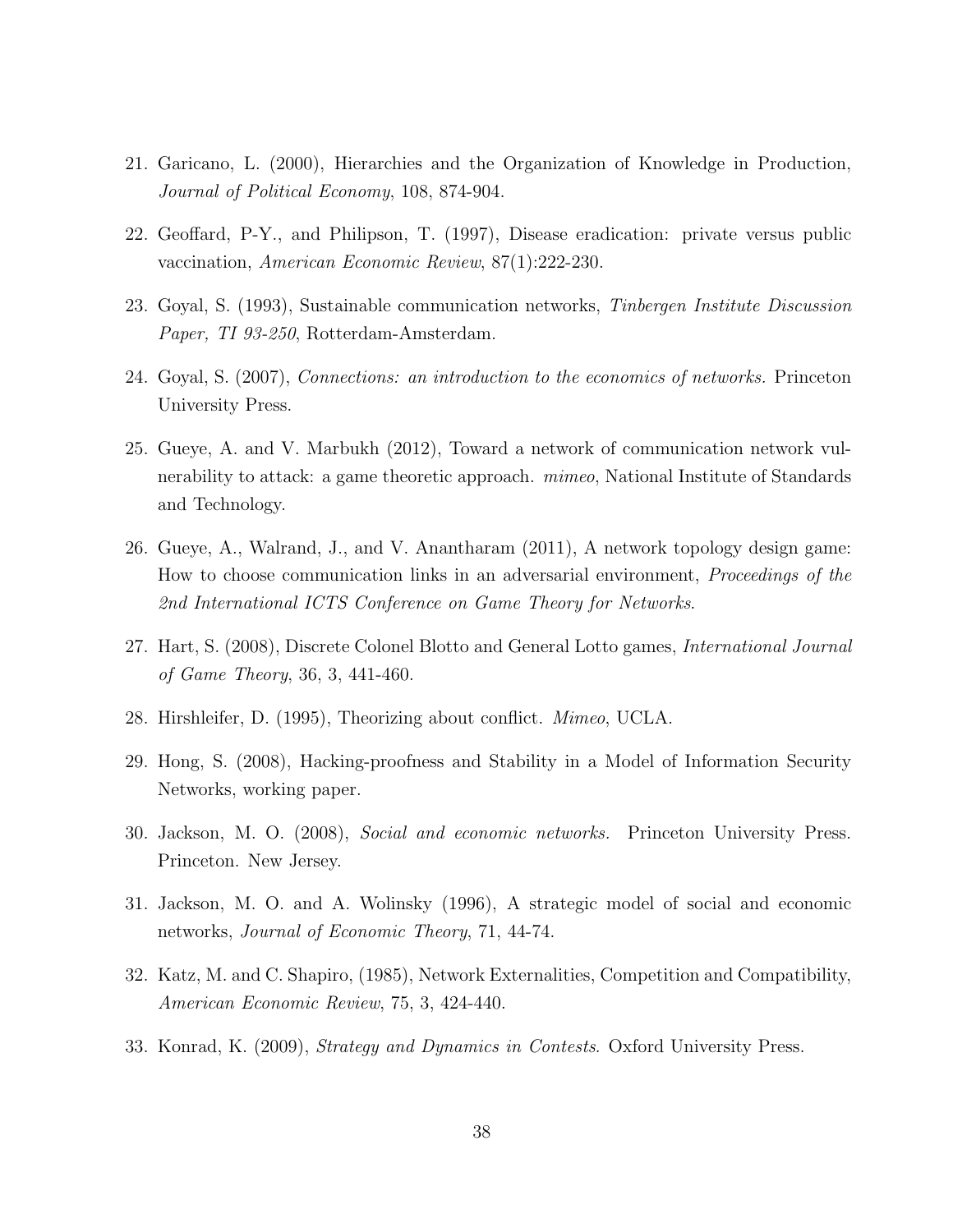- 34. Kovenock, D. and B. Roberson (2012), Conflicts with multiple battle fields, in Garfinkel, M. and Skaperdas, S. (eds), The Oxford Handbook of the Economics of Peace and Conflict. Oxford University Press.
- 35. Kremer, M. (1996), Integrating Behavioral Choice into Epidemiological Models of AIDS, Quarterly Journal of Economics, 111, 2, 549-73.
- 36. Laszka, A. and Szeszlér, D. and Buttyán, L. (2012), Linear Loss Function for the Network Blocking Game: An Efficient Model for Measuring Network Robustness and Link Criticality, Proceedings of the 3rd International Conference on Decision and Game Theory for Security.
- 37. Moore, T., R. Clayton and R. Anderson (2009), The economics of online crime, Journal of Economic Perspectives, 23, 3, 3-20.
- 38. Myerson, R. (1977), Graphs and cooperation in games, Mathematics of Operations Research, 2, 225-229.
- 39. Newman, M. (2010), Networks: an introduction. Oxford University Press.
- 40. Pongou, R., and R. Serrano (2009) A Dynamic Theory of Fidelity Networks with an Application to the Spread of HIV/AIDS, Working Paper 2009-02, Department of Economics, Brown University.
- 41. Roberson, B. (2006), The Colonel Blotto Game, Economic Theory, 29, 1?24.
- 42. Rothschild, M. and J. E. Stiglitz (1970), Increasing risk: I. A definition, Journal of Economic Theory, 2, 3, 225-243.
- 43. Roy, S., C. Ellis, S. Shiva, D. Dasgupta, V. Shandilya, Q. Wu, (2010), A Survey of Game Theory as Applied to Network Security, Proceedings of the 43nd Hawaii International Conference on System Sciences (HICSS-43), 10 pages, IEEE Computer Society.
- 44. Saia, J., A.Fiat, S.Gribble, A.R.Karlin, and S.Saroiu (2002), Dynamically fault-tolerant content addressable networks, in Proceedings of the 1st International Workshop on Peerto-Peer Systems (IPTPS '02).
- 45. Sandler, T. and K. Hartley (2007), The Handbook of defense Economics, Volume 2: defense in a Globalized World. Elsevier. Amsterdam.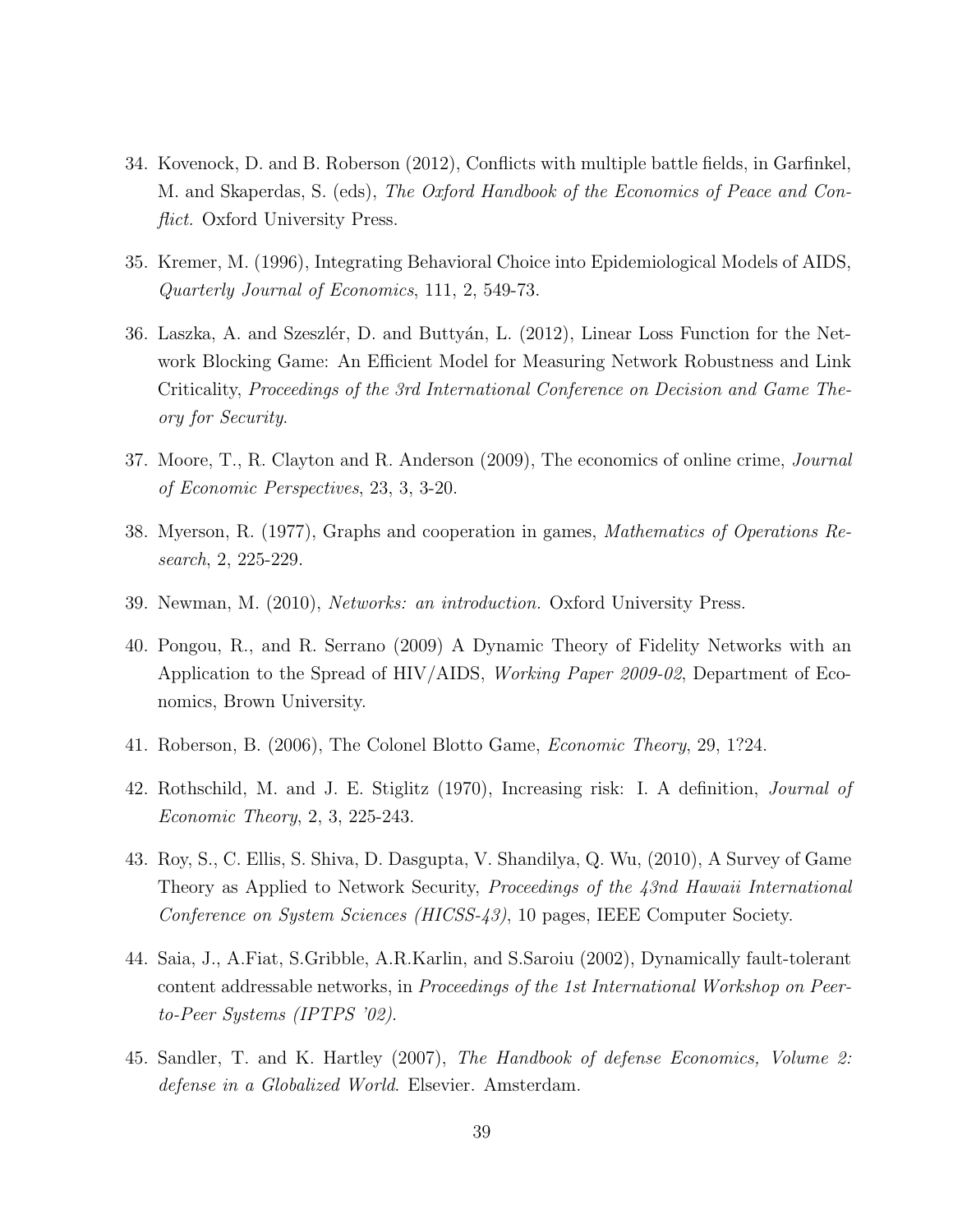- 46. Skaperdas, S. (1996), Contest success functions, Economic Theory, 7, 2, 283-290.
- 47. Staniford, S., V. Paxson and N. Weaver (2002), How to own the Internet in your spare time, Proceedings of the 11th USENIX Security Symposium, 149-167.
- 48. Suto, K., H. Nishiyama, X. Shen, N. Kato (2012), Designing P2P Networks Tolerant to Attacks and Faults Based on Bimodal Degree Distribution, Journal of Communications 7, 8, 587-595,
- 49. Tambe, M. (2011), Security and Game Theory. Cambridge University Press.
- 50. Tullock, G. (1980), Efficient rent seeking, Towards a theory of the rent-seeking society, edited by Buchanan, J., Tollison, R., and Tullock, G., Texas A&M University Press.
- 51. Van Zandt, T. (1999), Decentralized information processing in the theory of organizations, Contemporary Economic Issues Volume 4: economic design and behavior, (ed) Murat Sertel. MacMillan Press. London.
- 52. Vega-Redondo, F. (2007), Complex social networks. Cambridge University Press. Cambridge.
- 53. Zakaria, F. (2008), The Rise of the Rest, Newsweek, May 12.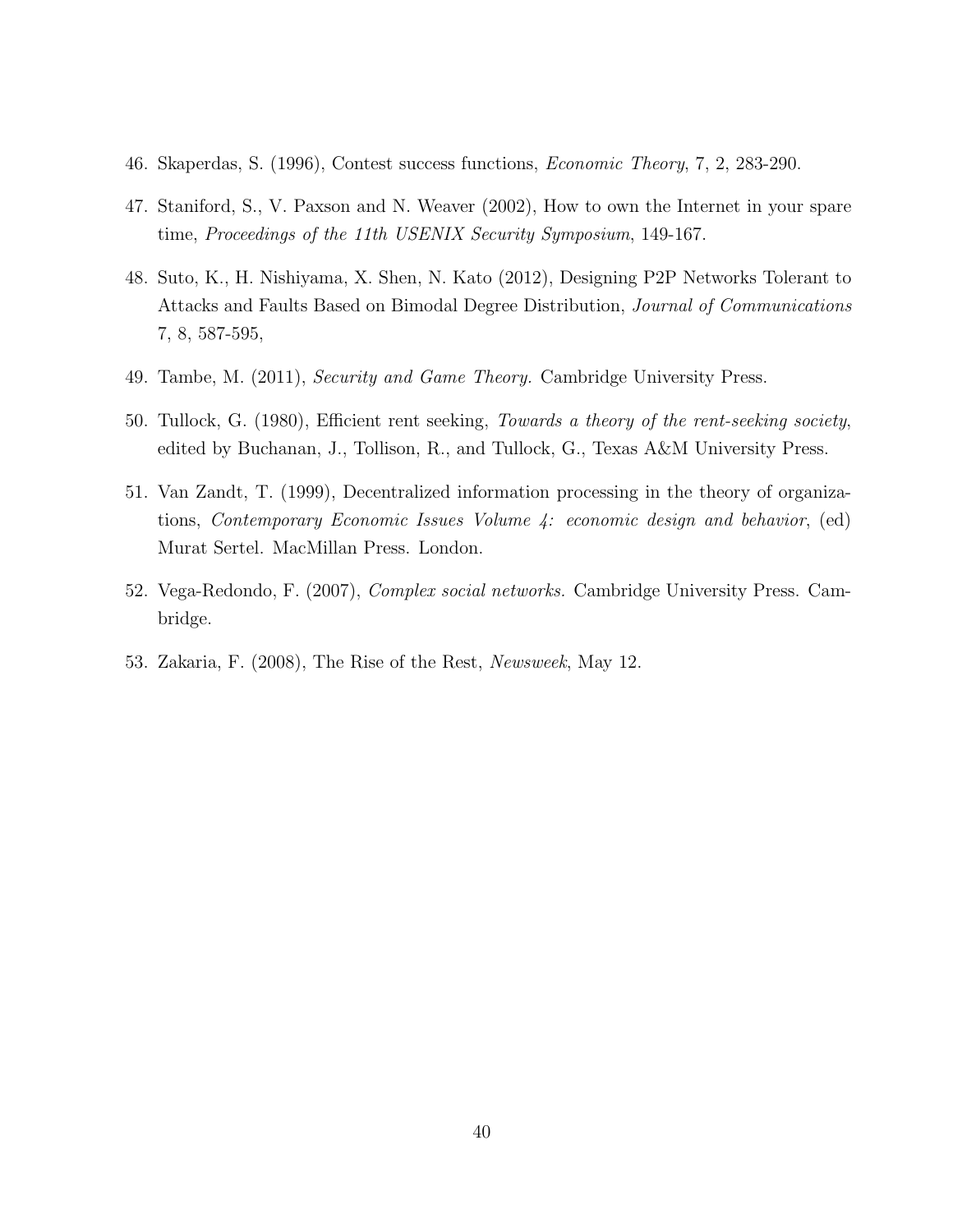## Attack, Defence and Contagion in Networks On-line Appendix A model with continuous allocation of defence and attack resources

Our basic model assumes integer allocation of defence and attack resources. The aim of this appendix is to drop this assumption and develop a simple version of our model with continuous allocation of defence and attack resources.

The Designer now has  $d \in \mathbb{R}$  resource units to allocate across the nodes, where  $d \geq 1$ . Let  $\underline{d} = (d_1, d_2, ..., d_n)$  denote this allocation, where  $d_i \in \mathbb{R}$  and  $\sum_{i \in N} d_i \leq d$ . Say that a path from node i to node j is weak if all nodes on that path and node j itself all have strictly less than one unit of defence resources. Similarly, the **Adversary** now has  $a \in \mathbb{R}$  resource units to allocate across the nodes. The vector  $\underline{a} = (a_1, a_2, ..., a_n)$ , where  $a_i \in \mathbb{R}$  and  $\sum_{i \in N} a_i \leq a$ , denotes his initial allocation of attack resources.

The Tullock contest function (equation (2) in our paper) supposes that an unprotected node attacked with  $\varepsilon_i > 0$  resource units is captured with probability 1. We assume instead that the probability of successful attack is low when the amount of attack resources allocated are small. Formally, we set

probability of successful attack = 
$$
\min\{a_i, \frac{a_i^{\gamma}}{a_i^{\gamma} + d_i^{\gamma}}\}
$$
 (1)

Finally, we simplify the dynamics of attack by assuming that capture of a node,  $i$  say, spreads to node j if and only if there exists a weak path from node i to node j.

**Theorem 1** Assume that (A.1) holds,  $\ell = 1$ , and  $n > a + 1$ . Let  $\epsilon > 0$  and consider the class of connected networks. There exists  $n_0$  such that, for all  $n > n_0$ , the CP-star is  $\epsilon$ -optimal.

**Proof:** We first show that, for n large, then given a CP-star the Adversary's best response consists in allocating all resources to the central node. The following intermediary claim is useful.

Claim: Given a CP-star, then in the Adversary's best response at most one periphery node has  $0 < a_i < 1$ .

Suppose we can find two periphery nodes,  $i_1$  and  $i_2$  say, such that  $0 < a_{i_1} \le a_{i_2} < 1$ . We will show that the adversary can do better by transferring a small amount of resources from